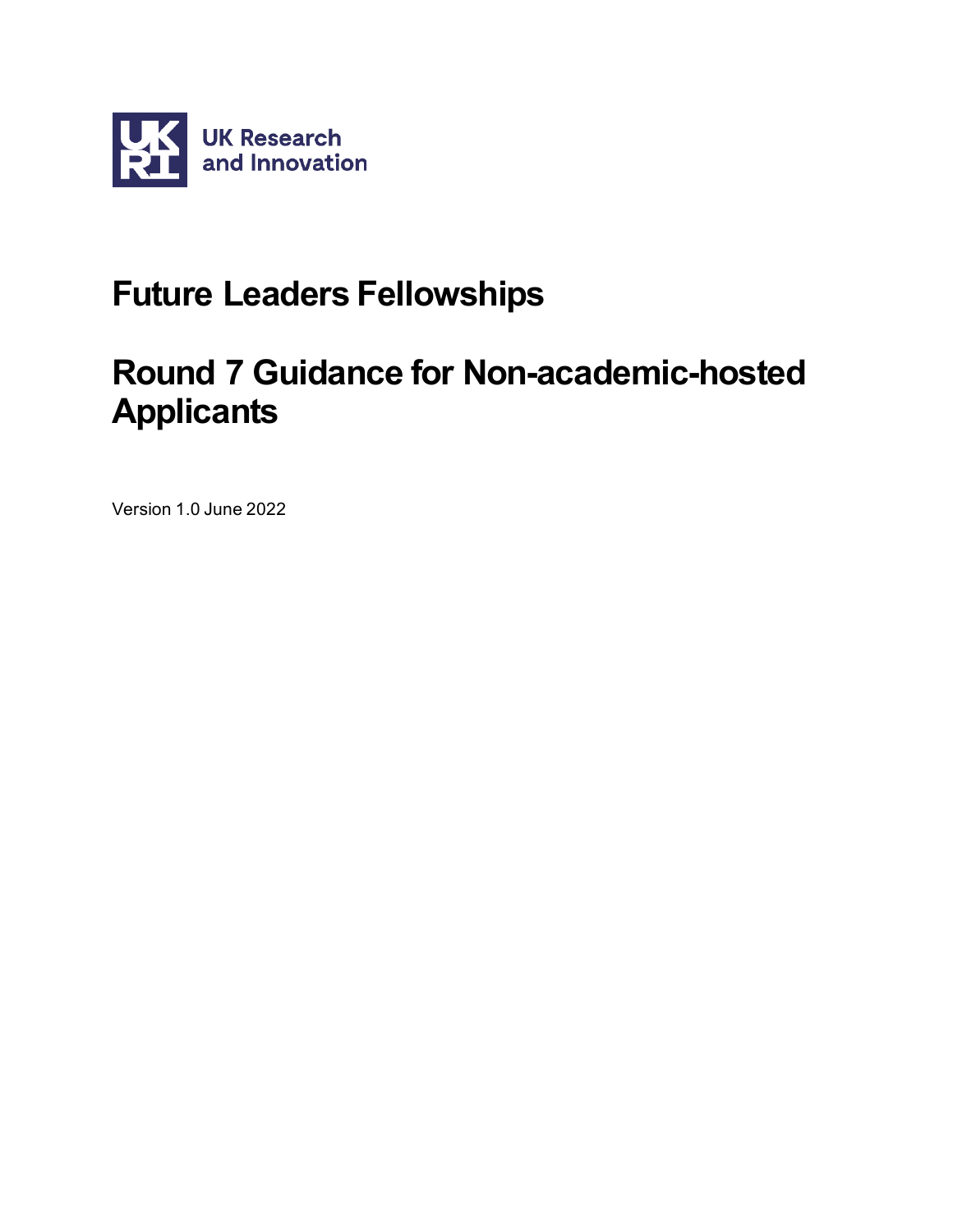| 1              |      |                                                                                        |  |  |
|----------------|------|----------------------------------------------------------------------------------------|--|--|
|                | 1.1  |                                                                                        |  |  |
|                | 1.2  |                                                                                        |  |  |
|                | 1.3  |                                                                                        |  |  |
|                | 1.4  |                                                                                        |  |  |
|                | 1.5  |                                                                                        |  |  |
|                | 1.6  |                                                                                        |  |  |
|                | 1.7  |                                                                                        |  |  |
| $\overline{2}$ |      |                                                                                        |  |  |
|                | 2.1  |                                                                                        |  |  |
|                | 2.2  |                                                                                        |  |  |
|                | 2.3  |                                                                                        |  |  |
|                | 2.4  |                                                                                        |  |  |
|                | 2.5  |                                                                                        |  |  |
|                |      | 2.5.1                                                                                  |  |  |
|                | 2.6  |                                                                                        |  |  |
|                | 2.7  |                                                                                        |  |  |
|                | 2.8  |                                                                                        |  |  |
|                | 2.9  |                                                                                        |  |  |
|                | 2.10 |                                                                                        |  |  |
|                | 2.11 |                                                                                        |  |  |
|                | 2.12 |                                                                                        |  |  |
|                |      | 2.12.1                                                                                 |  |  |
| 3              |      |                                                                                        |  |  |
|                | 3.1  |                                                                                        |  |  |
|                | 3.2  |                                                                                        |  |  |
|                | 3.3  |                                                                                        |  |  |
|                | 3.4  |                                                                                        |  |  |
|                | 3.5  |                                                                                        |  |  |
|                |      | 3.5.1                                                                                  |  |  |
|                |      | 3.5.2                                                                                  |  |  |
|                |      | 3.5.3                                                                                  |  |  |
|                |      | 3.5.4                                                                                  |  |  |
|                |      | Project Partner/subcontractor entitlement to project outputs and intellectual<br>3.5.5 |  |  |
|                |      |                                                                                        |  |  |
| 4              |      |                                                                                        |  |  |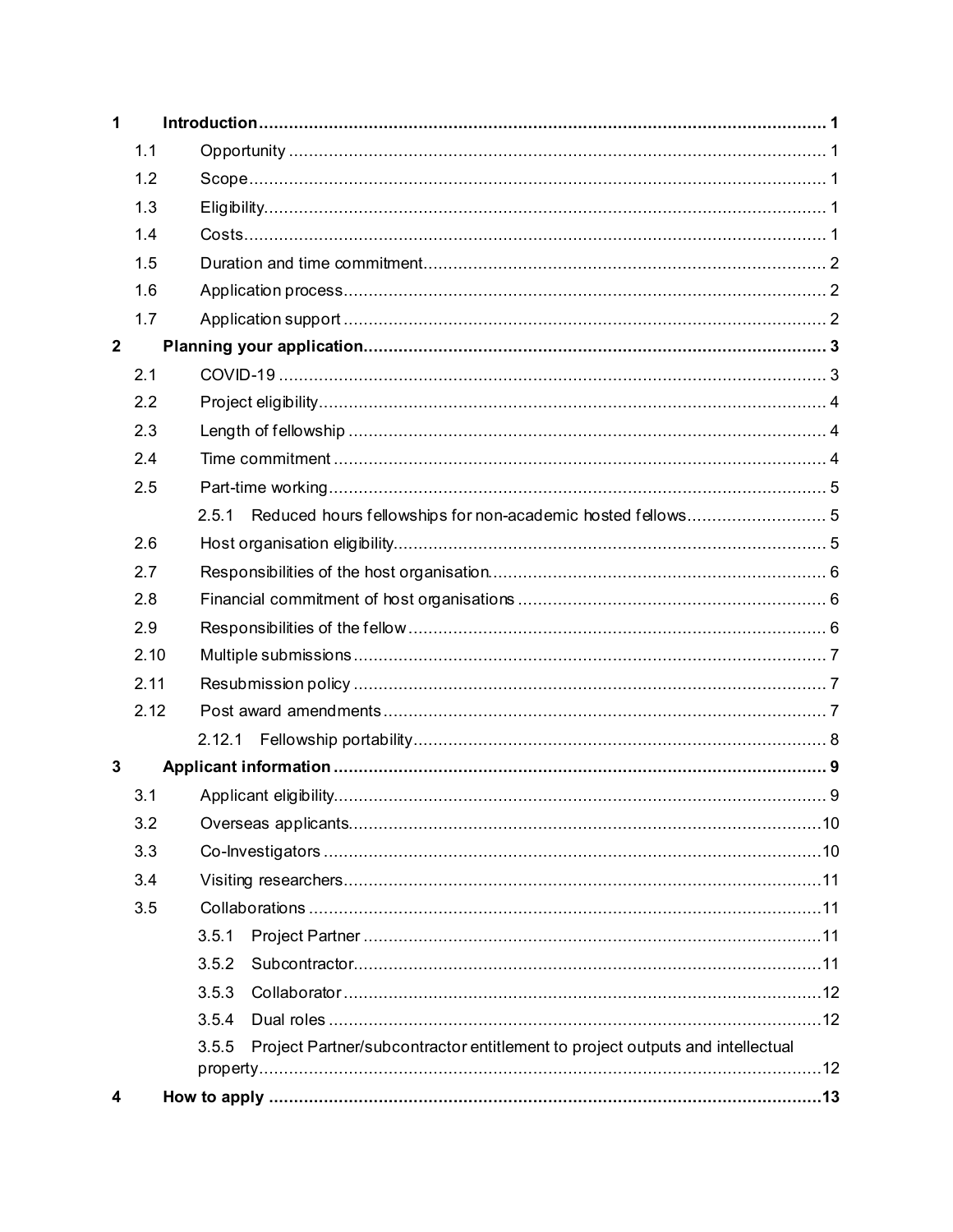|   | 4.1 |       |                                                                                  |  |
|---|-----|-------|----------------------------------------------------------------------------------|--|
|   | 4.2 |       |                                                                                  |  |
|   | 4.3 |       |                                                                                  |  |
|   | 4.4 |       |                                                                                  |  |
|   | 4.5 |       |                                                                                  |  |
| 5 |     |       |                                                                                  |  |
|   | 5.1 |       |                                                                                  |  |
|   |     | 5.1.1 |                                                                                  |  |
|   |     | 5.1.2 |                                                                                  |  |
|   |     | 5.1.3 |                                                                                  |  |
|   |     | 5.1.4 |                                                                                  |  |
|   |     | 5.1.5 |                                                                                  |  |
|   |     | 5.1.6 |                                                                                  |  |
|   |     | 5.1.7 |                                                                                  |  |
|   | 5.2 |       |                                                                                  |  |
|   |     | 5.2.1 |                                                                                  |  |
|   |     | 5.2.2 |                                                                                  |  |
|   |     | 5.2.3 |                                                                                  |  |
|   |     | 5.2.4 |                                                                                  |  |
|   |     | 5.2.5 |                                                                                  |  |
|   |     | 5.2.6 |                                                                                  |  |
|   |     | 5.2.7 |                                                                                  |  |
|   |     | 5.2.8 |                                                                                  |  |
| 6 |     |       |                                                                                  |  |
|   | 6.1 |       |                                                                                  |  |
|   |     | 6.1.1 |                                                                                  |  |
|   |     | 6.1.2 |                                                                                  |  |
|   |     | 6.1.3 |                                                                                  |  |
|   |     | 6.1.4 |                                                                                  |  |
|   |     |       |                                                                                  |  |
|   |     |       | Annex A - Subsidy Control & State Aid - funding for non-academic organisations29 |  |

| Annex F - NERC British Antarctic Survey ship time and aircraft requests 40 |  |
|----------------------------------------------------------------------------|--|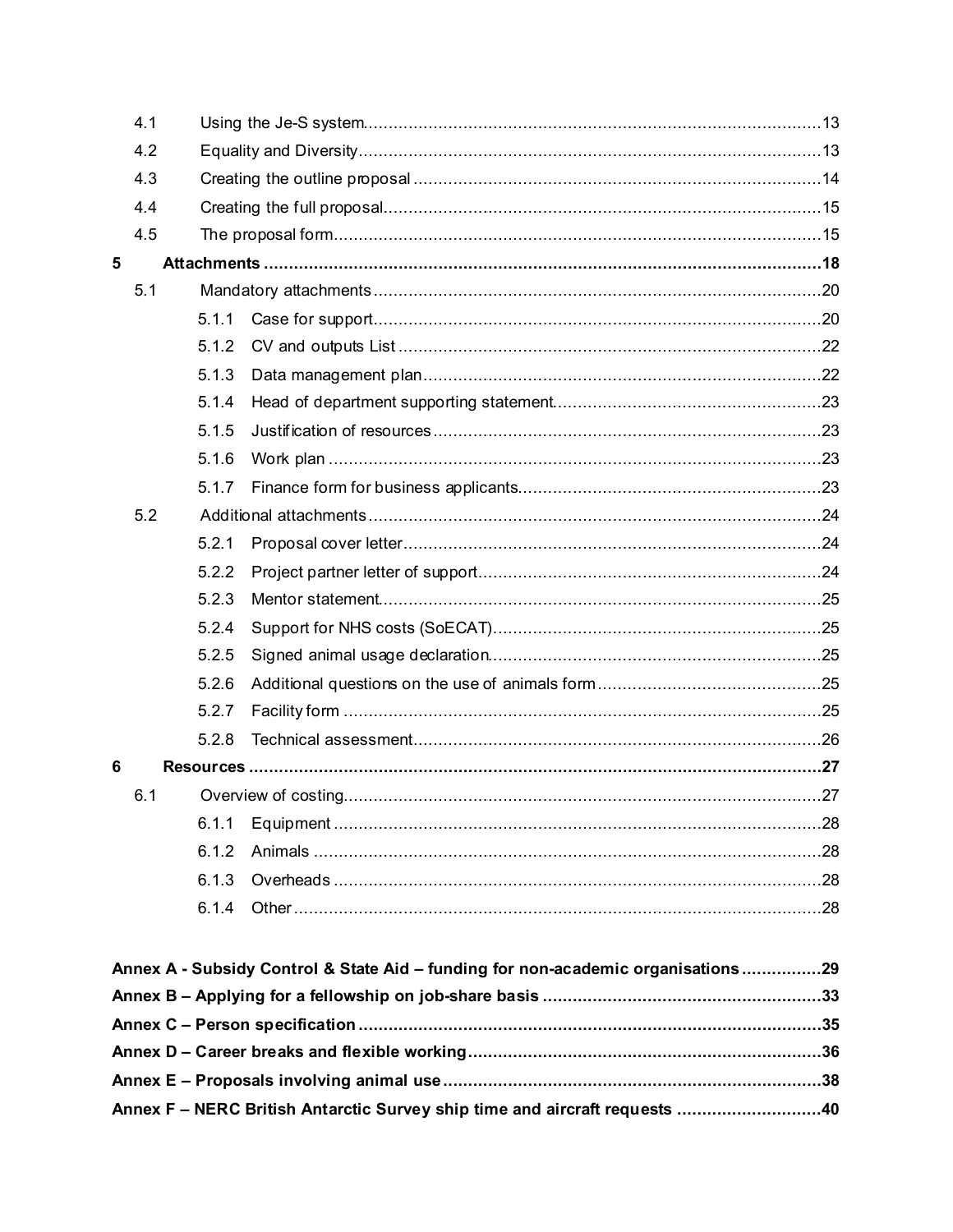**Please Note:** Application guidance for the Future Leaders Fellowships scheme has previously been a single document for both academic-hosted and non-academic-hosted applicants. For Round 7, this guidance has been separated out into two documents with information specific to each type of applicant.

Please ensure you are referring to the correct guidance when completing your application.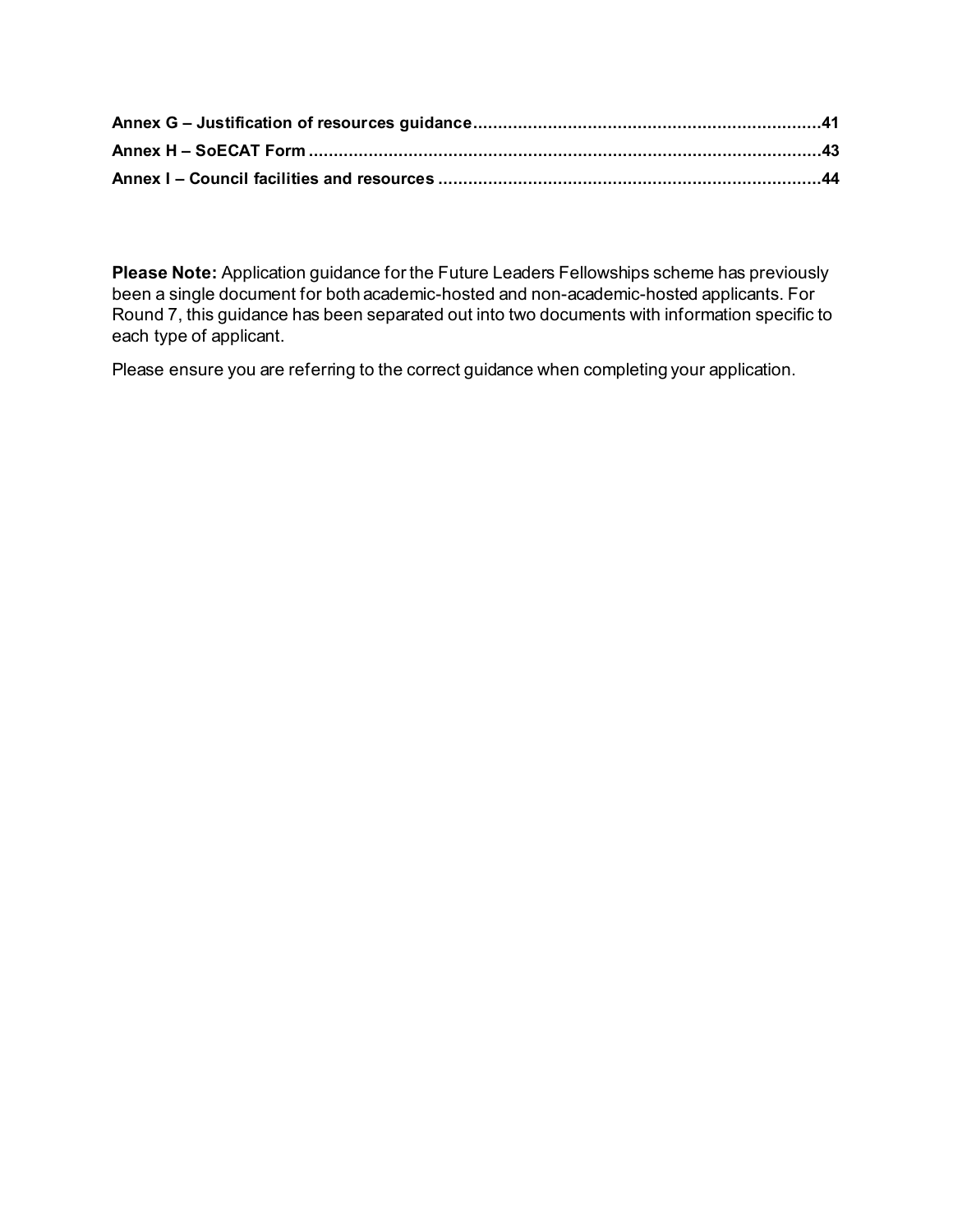# <span id="page-4-0"></span>1 Introduction

# <span id="page-4-1"></span>1.1 Opportunity

UK Research and Innovation (UKRI) Future Leaders Fellowships (FLF) is a scheme designed to support organisations as they invest in the most talented researchers and innovators. Nonacademic organisations can host an individual applicant (referred to as a 'fellow'), either a current employee or new recruit, who is ready to lead their own team and project. The application should be focussed on a single exceptional applicant who is able to lead a programme of exceptionally high-quality research or innovation work.

#### <span id="page-4-2"></span>1.2 Scope

Applications should demonstrate innovation and/or research excellence, in conjunction with clear plans to develop the leadership potential of the fellow, and their team.

The fellowship may be made up of a single programme of work, or through multiple consecutive/ concurrent interlinked projects led by the fellow (provided this is of sufficient scale and ambition to maximise the potential and career prospects of the fellow).

# <span id="page-4-3"></span>1.3 Eligibility

The host must be an innovative UK-based organisation, registered on Companies House at the point of application. Organisations of any size, and from any sector are eligible for funding, and a wide variety have previously been successful in the scheme.

UKRI has published an update o[n Catapult Eligibility for Funding](https://www.ukri.org/news/catapult-eligibility-for-funding/) and fellows wishing to apply for an FLF hosted within a catapult should contact the team at [fellows@ukri.org](mailto:fellows@ukri.org) for further details.

The person applying to become the fellow must meet the requirements in the scheme's individual eligibility and [person specificat](https://www.ukri.org/wp-content/uploads/2020/10/UKRI-28102020-Individual-Eligibility-and-Person-Specification-September-2020-2.pdf)ion.

#### <span id="page-4-4"></span>1.4 Costs

UKRI can provide grant funding to cover all aspects of the proposed programme of work up to, but not including, commercialisation costs. The majority of non-academic awards are subject to the BEIS Subsidy Control regime. In a limited number of circumstances, non-academic awards may be subject to EU State aid regulations. See Annex A for full details.

It is not possible to start the project 'at risk' prior to the formal start date of the fellowship, applicants must have their grant offer letter before spend can commence and this may be up to 6 months after the interview.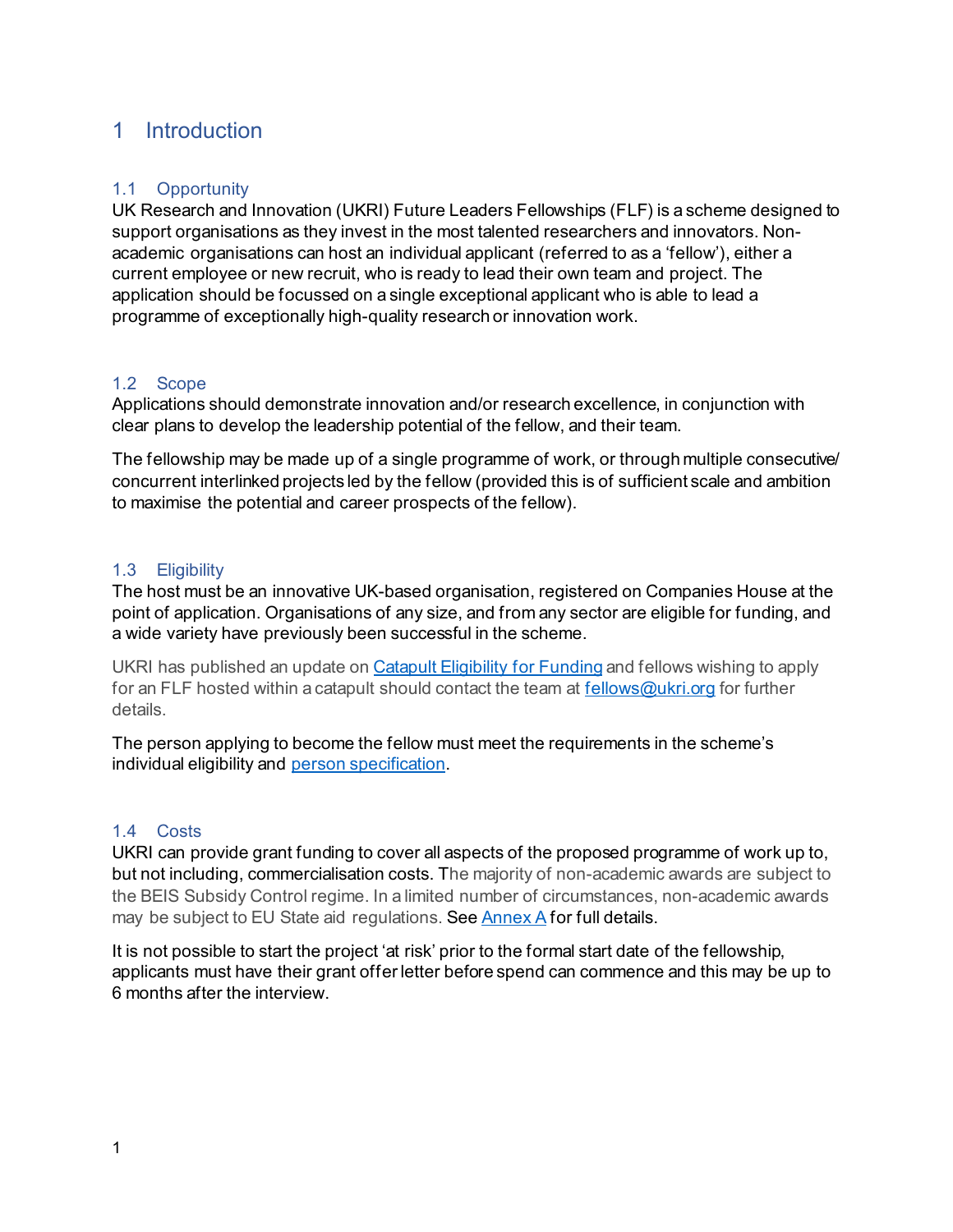#### <span id="page-5-0"></span>1.5 Duration and time commitment

FLF awards must be spent over a 4-year duration, with the option to extend for a further 3 years subject to UKRI approval.

Non-academic hosted fellows may hold the fellowship on a 'Reduced Hours' basis, where up to 40% of a fellow's time may be spent on other work commitments, such as ongoing external contracts or business as usual. This should only be requested where these commitments are demonstrably crucial to the career of the fellow. In line with Subsidy Control regulations, UKRI cannot support any costs (including salary) associated with costs outside the fellowship.

#### <span id="page-5-1"></span>1.6 Application process

Full details of the application process can be found on the scheme webpages. Businesses do not need to complete the IRO application form to apply but will need to set up a Je-S account (sufficient time should be allowed to do this). Please note, the outline proposal stage is mandatory, however it is not assessed, and no feedback or approval will be received by applicants.

#### <span id="page-5-2"></span>1.7 Application support

If you have any outstanding queries, please contact the UKRI Future Leaders Fellowships team on [fellows@ukri.org](mailto:fellows@ukri.org).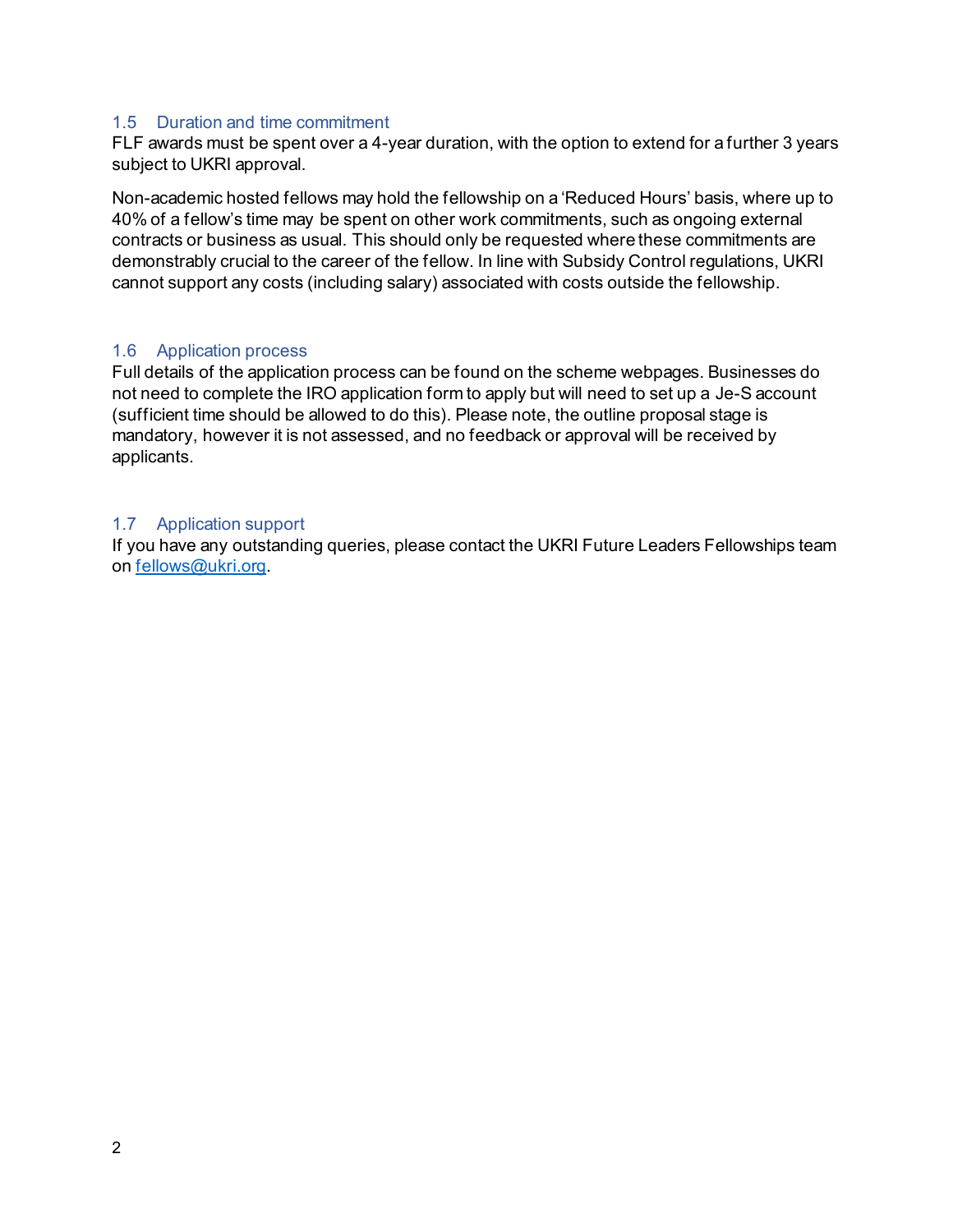# <span id="page-6-0"></span>2 Planning your application

This guidance should be read in conjunction with details found on the UKRI FLF funding finder for the round you are applying for.

# <span id="page-6-1"></span>2.1 COVID-19

UKRI recognises that the COVID-19 pandemic has caused major interruptions and disruptions across our communities and are committed to ensuring that individual applicants and their wider team, including partners and networks, are not penalised for any disruption to their career(s) such as breaks and delays, disruptive working patterns and conditions, the loss of on-going work, and role changes that may have been caused by the pandemic.

Reviewers and panel members will be advised to consider the unequal impacts of the impact that COVID-19 related disruption might have had on the track record and career development of those individuals included in the proposal and will be asked to consider the capability of the applicant and their wider team to deliver the research they are proposing. Where disruptions have occurred applicants can highlight this within their application, if they wish, but there is no requirement to detail the specific circumstances that caused the disruption.

UKRI acknowledges that it is a challenge for applicants to determine the future impacts of COVID-19 while the pandemic continues to evolve. Applications should be based on the information available at the point of submission and, if applicable, the known application specific impacts of COVID-19 should be accounted for. Where known impacts have occurred, these should be highlighted in the application, including the assumptions/information at the point of submission. There is no need to include contingency plans for the potential impacts of COVID-19. Requests for travel both domestically and internationally can be included in accordance to the relevant scheme guidelines, noting the above advice.

Reviewers will receive instructions to assume that changes that arise from the COVID-19 pandemic, post-submission will be resolved, and complications related to COVID-19 should not affect their scores.

Where an application is successful, any changes in circumstances that affect the proposal will be managed post-award.

For data analysis purposes, we ask applicants to not include the words 'COV-19', 'COVID-19' or 'Coronavirus' in the summary or title sections unless the application relates to proposed research and/or innovation in this area.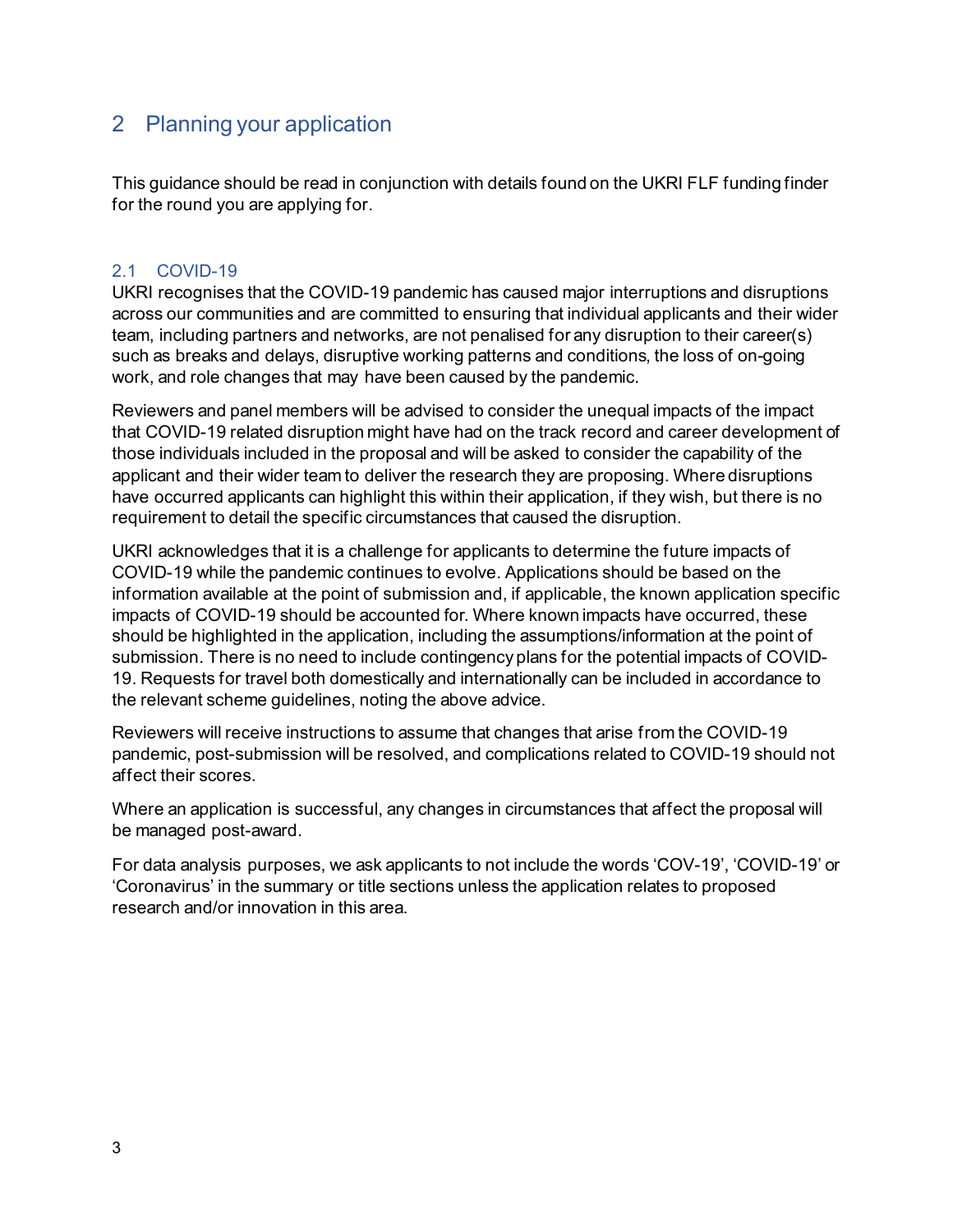# <span id="page-7-0"></span>2.2 Project eligibility

Fellowships allow an individual to develop their potential through a programme of research and/or innovation and a bespoke training and development program.

FLF applications can be submitted within or across any area(s) of research and/ or innovation covered by UKRI, from fundamental research to experimental development. 'Research and innovation' in non-academic Organisations is considered in its fullest sense including business, creative, cultural, service and knowledge-based sectors.

We welcome and encourage applicants from remits including the arts, humanities and social sciences and the [seven technology families,](https://www.ukri.org/blog/the-other-magnificent-seven/) as launched in the [UK's innovation strategy.](https://gbr01.safelinks.protection.outlook.com/?url=https%3A%2F%2Fwww.gov.uk%2Fgovernment%2Fpublications%2Fuk-innovation-strategy-leading-the-future-by-creating-it&data=05%7C01%7CMartin.French%40ukri.org%7Cbdb8b192c5cc4a311ca908da371345f0%7C8bb7e08edaa44a8e927efca38db04b7e%7C0%7C0%7C637882853150285414%7CUnknown%7CTWFpbGZsb3d8eyJWIjoiMC4wLjAwMDAiLCJQIjoiV2luMzIiLCJBTiI6Ik1haWwiLCJXVCI6Mn0%3D%7C3000%7C%7C%7C&sdata=RVThrJzLgB4%2BSU2HkkLgIQr%2B%2F59QdoQJf%2FFSh3oAIbU%3D&reserved=0)

UKRI has not seen a difference in the award rates between applications from different disciplines.

The aim of the scheme is to develop a research or innovation capability and person, that is nationally or internationally leading edge, and goes beyond what other, smaller or project grants could support.

The FLF scheme has funded fellowships from £300,000 to over £2m, and there is no preference for lower- or higher- costed proposals.

# <span id="page-7-1"></span>2.3 Length of fellowship

The FLF follows a 4(+3) model:

- Funding is for four years with the option to apply to renew for up to three additional years (or the equivalent pro-rata) during the last year of their fellowship.
- Applicants should provide details and costing for the first four years in the first instance, or the equivalent length of time extended pro rata for part-time applicants.
- If applying for a  $4(+3)$  model fellowship, the Case for Support should make clear the long-term aims of the programme and why they matter. However, you should only provide specific plans and costings for the first four years as this is what will be peer reviewed at this point. Costings for the additional three years will be sought at the review [stage in year 4.](https://www.ukri.org/what-we-offer/developing-people-and-skills/future-leaders-fellowships/future-leaders-fellowships-guidance/renewal-scheme-for-current-future-leaders-fellows/)

# <span id="page-7-2"></span>2.4 Time commitment

FLF awards allow fellows protected time to concentrate fully on their research and/or innovation, training and development and establishing an independent position by the end of the award. In most cases a fellow is expected to spend 100% of their working time on their fellowship (which includes all activities associated with the fellowship).

• Those with substantial ongoing research commitments as a result of participation in other grants must relinquish these in order to hold a UKRI FLF award.

Awardees will have the flexibility to develop a breadth of experience and partnerships, and secure further research/innovation funding later in the award but should ensure that these other activities do not compromise their focus, or achievement of the aims of the fellowship.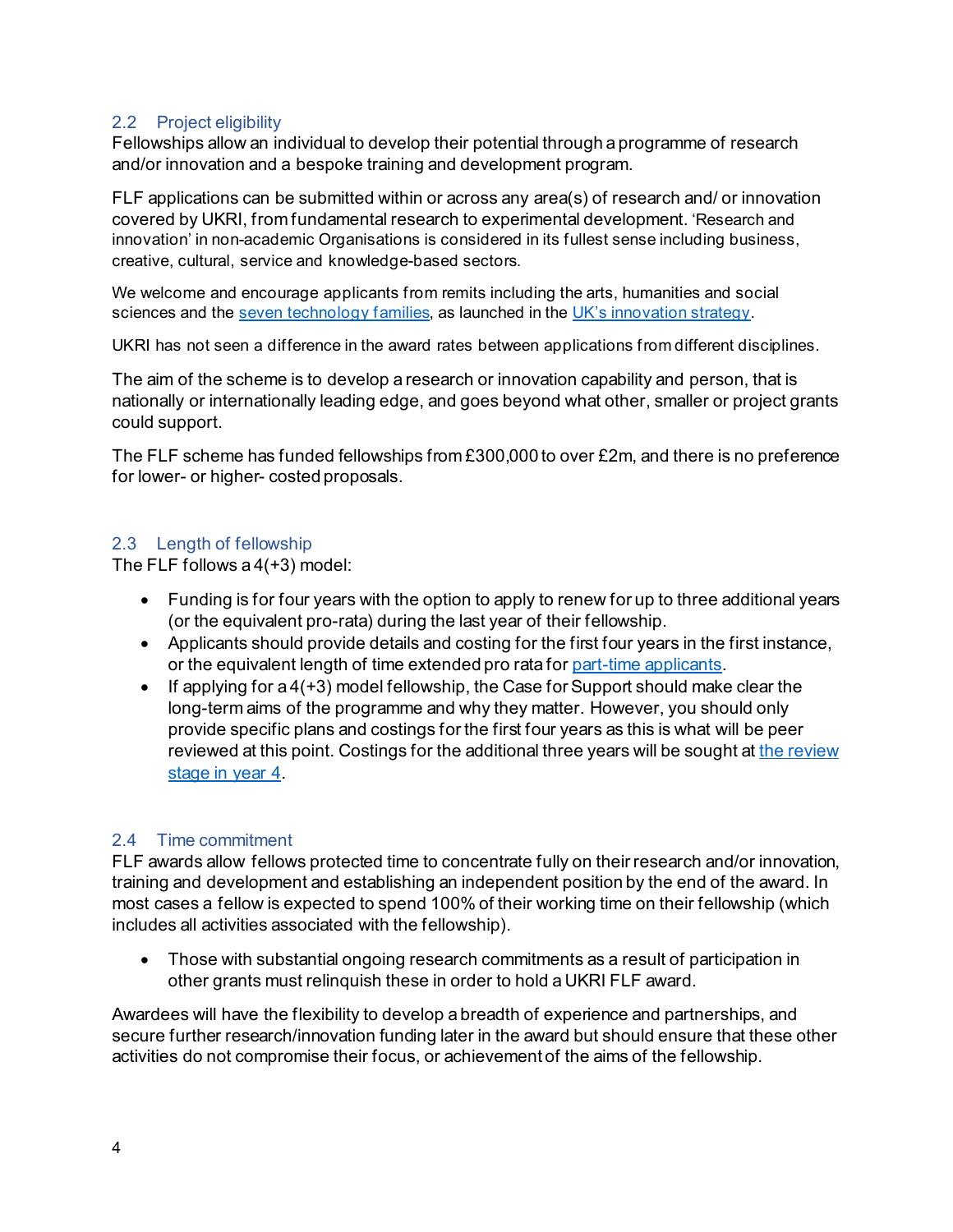## <span id="page-8-0"></span>2.5 Part-time working

Fellowships may be held on a part-time basis (to a minimum of 0.5 FTE) in order to combine research and/or innovation with personal responsibilities. With the exception o[f Reduced Hours](#page-8-0)  [Fellowships,](#page-8-0) fellowships may not be held on a part-time basis to combine the research and/or innovation with another activity, for example, a part-time job.

In all cases, the value of a part-time award should be requested on a pro rata basis (not exceeding the full-time equivalent of the fellowship scheme period). For example, a four-year fellowship on a full-time basis would equate to an eight-year fellowship with the fellow working 0.5 FTE, but the value of the award would remain the same.

# <span id="page-8-1"></span>2.5.1 Reduced hours fellowships for non-academic hosted fellows

Costs for activities (including salary) outside of the fellowship cannot be funded through FLF. However, if a fellow's career will benefit from taking on non-fellowship activities, such as working on ongoing external contracts, Innovate UK grants, or business as usual activities, nonacademic-hosted fellows may hold the fellowship on a 'Reduced Hours' basis, where up to 40% of a fellow's time is spent on other work commitments. This should only be requested where these commitments are demonstrably crucial to the career of the applicant. Costs arising from any working-time the applicant spends on other commitments may not be claimed as part of the FLF.

Reduced Hours fellowships may also be held part-time, to allow the fellow to combine their research and/or innovation with personal responsibilities. For example, a non-academic-hosted fellow may hold the award part time at 0.5 FTE to combine the fellowship with personal responsibilities. This part-time fellowship may then also be held as a Reduced Hours Fellowship, with up to 40% of the 0.5 FTE spent on other work commitments. In this instance, we would expect the duration of the fellowship to be increased pro rata to take account of the part-time nature.

Non-academic-hosted fellows undertaking a Reduced Hours Fellowship may also hold the fellowship as a job share. Please see  $\frac{\text{Annex}}{\text{B}}$  for further information.

#### <span id="page-8-2"></span>2.6 Host organisation eligibility

Organisations eligible to host a Future Leaders Fellowship include:

- Any UK-based organisation currently registered as eligible to apply for funding from the Research Councils. Details of eligibility and a list of recognised Institutes and Independent Research Organisations can be found on th[e UKRI website](https://www.ukri.org/apply-for-funding/before-you-apply/check-if-you-are-eligible-for-research-and-innovation-funding/). Applicants applying with an academic organisation as their host, should refer to the Academic-Hosted version of this guidance instead.
- Any non-academic organisation eligible to receive subsidies from the UK Government that will provide an innovation and/or research environment of international standing. More information on Organisations eligible to receive funding can be foun[d here](https://www.ukri.org/apply-for-funding/before-you-apply/check-if-you-are-eligible-for-research-and-innovation-funding/who-can-apply-for-funding/). Fellowships in these contexts will be expected to comprise a programme or portfolio of research or innovation above and beyond the normal research/innovation activity of the Organisation, for example, entering a new sector, developing a new technology or taking the business in a new direction. The % funding awarded will be in line with the Subsidy Control regime. Refer to  $\frac{\text{Annex}}{\text{A}}$  for more information.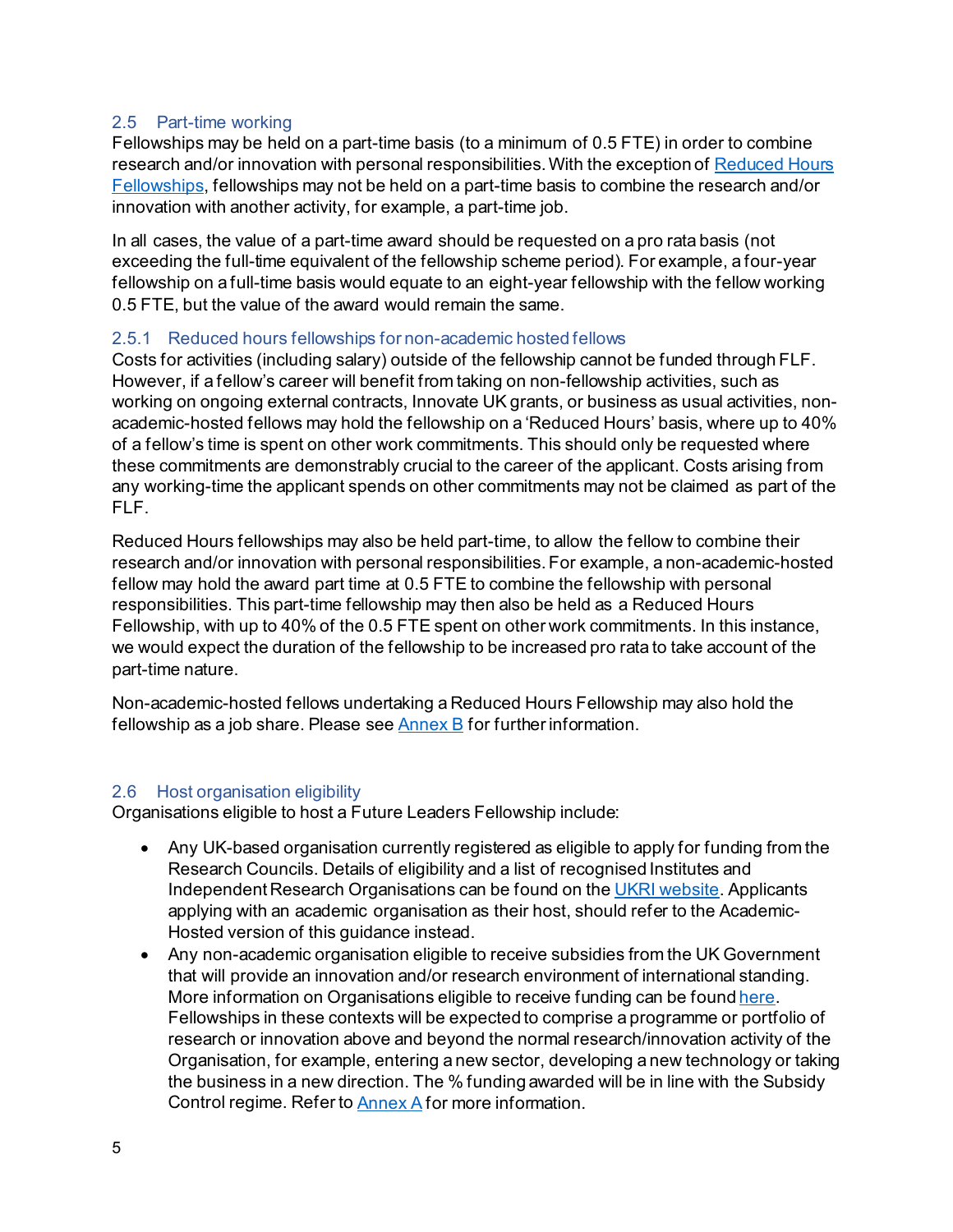• Host Organisations are encouraged to use the scheme to bring outstanding individuals to the UK from abroad where appropriate.

# <span id="page-9-0"></span>2.7 Responsibilities of the host organisation

Host Organisations should carefully consider whether an applicant's interests align with their organisational strategies and interests before submitting a proposal. Organisations will be expected to demonstrate that they are providing an appropriate working environment for the fellow, including not only basic provision of office/laboratory space as applicable, but also relevant training, mentoring, support and, for example, access to specialist facilities as dictated by the project.

The Host Organisation is expected to have an annual review process in place to assess the fellow's progression, which should be administered in accordance with its relevant policies. The outcome of the review may result in a fellow failing to progress at any point during the fellowship. Applicants who obtain a fellowship may apply to renew their fellowship in the final year. The renewal will assess the quality and significance of the fellow's work and achievements to date and will involve the host organisation and the fellow.

Host Organisations which do not provide the expected support, or where fellows are not progressing to open-ended positions (if remaining in academia) may not be awarded further fellowships, in the absence of an acceptable justification.

# <span id="page-9-1"></span>2.8 Financial commitment of host organisations

These fellowships require financial commitments from both UKRI and the Host Organisation.

| Host<br><b>Organisation</b> | <b>Commitment to Fellowship from Host Organisation</b>                                                                                                  |
|-----------------------------|---------------------------------------------------------------------------------------------------------------------------------------------------------|
| <b>Catapults</b>            | Tapered salary commitment from year 3. Organisation not contributing to<br>total costs of the Fellowship aside from the salary support                  |
| <b>Businesses</b>           | See $\frac{\text{Annex A}}{\text{A}}$ for intervention rates dependent on the size of the business<br>and the nature the of research and/or innovation. |

#### <span id="page-9-2"></span>2.9 Responsibilities of the fellow

If successful in securing an FLF award, th[e fEC Grant Terms and Conditions](https://www.ukri.org/manage-your-award/meeting-ukri-terms-and-conditions-for-funding/) will apply.

Scheme specific terms and conditions also apply, which will be included in the Offer Letter for successful applicants.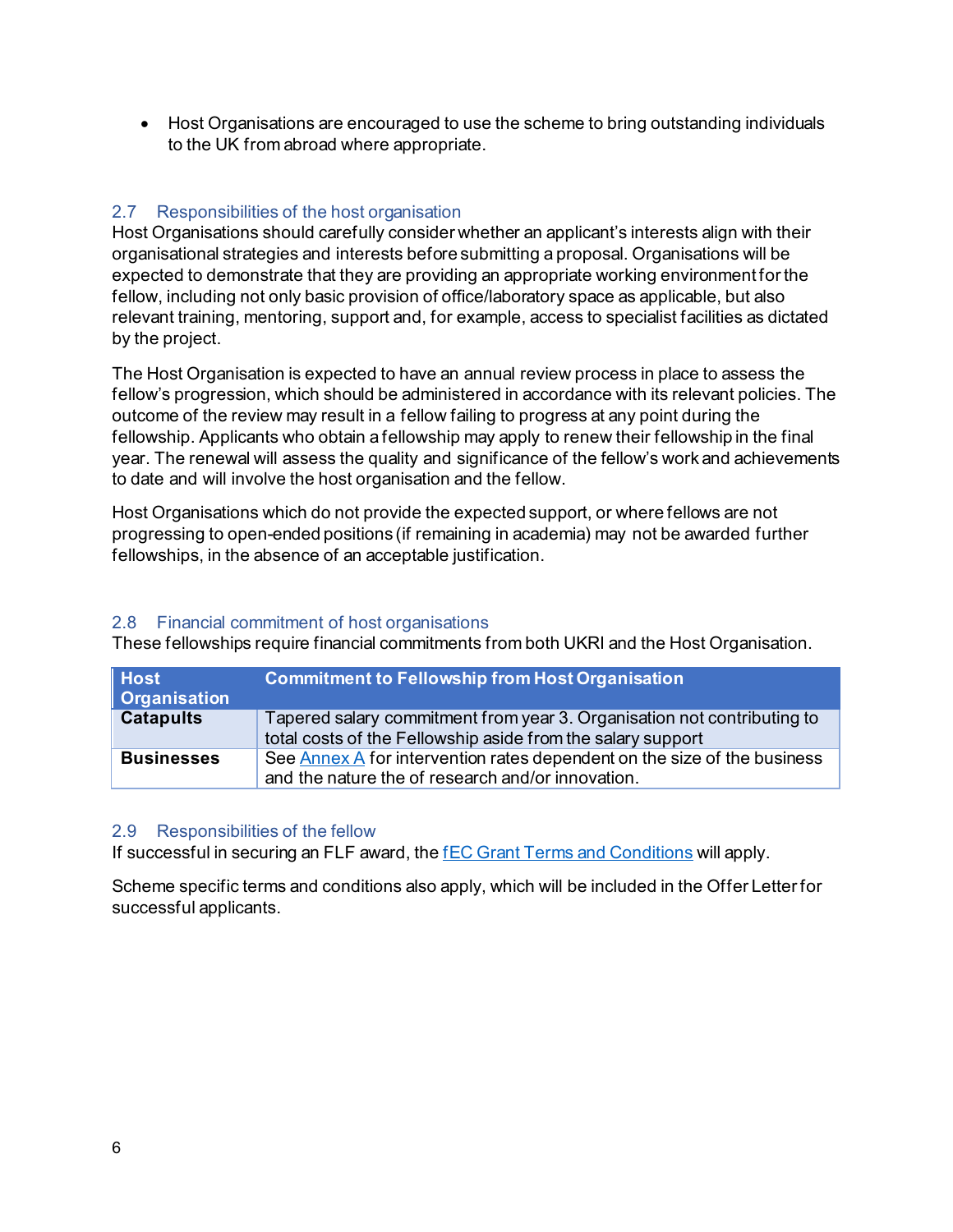#### <span id="page-10-0"></span>2.10 Multiple submissions

Applicants may only have one fellowship application under consideration by UKRI (which encompasses all fellowship schemes led by any of the Research Councils) at any point, unless expressly permitted in the Research Council call documentation.

Applicants may apply simultaneously to other funders' fellowship schemes (those funders outside of UKRI).

Applicants may simultaneously seek grant support for other projects, from UKRI or other funders, while their application is under consideration, however;

- A substantial part of the fellowship programme may not be under consideration as a proposal with any of the constituent parts of UKRI, while under consideration for a FLF award.
- Any funding secured from UKRI or other funders must comply with the Future Leaders Fellowships terms and conditions if awarded, including th[e time commitments.](#page-7-2)

Any public funding applications under consideration at the time of application must be declared in the 'Other Support' section of the proposal form. Applicants detailing multiple submissions will not be penalised during the assessment process, but applicants must inform UKRI if these submissions are subsequently funded and must withdraw their application from UKRI consideration if the project or parts of the project have already been funded elsewhere.

# <span id="page-10-1"></span>2.11 Resubmission policy

Resubmission of an unchanged proposal to the FLF scheme is not permitted.

Previously unsuccessful applicants can apply to subsequent FLF calls provided the proposal address feedback from reviewers and the interview panel (where applicable) and will be assessed alongside all other applications to that call without bias. A summary of these amendments and how the feedback has been addressed must be detailed in the Cover Letter attached to the application. UKRI reserve the right to reject applications that are not deemed to have addressed feedback appropriately.

Applicants may not have more than one application into the scheme at the same time (in overlapping funding rounds) and must wait for the outcome of an application before applying again. If an application is withdrawn during or following peer review, applicants may not resubmit to the next funding round.

# <span id="page-10-2"></span>2.12 Post award amendments

The FLF is designed as a flexible scheme therefore a fellow may change the direction of their fellowship or alter aspects of work packages once an award has been made. Fellows may choose to alter their planned programme of research and/ or innovation in response to new discoveries or techniques, to build on their own changing experience, or to reflect changing business requirements and market opportunities. However, it is not expected that substantive changes will be made immediately after an award has been accepted.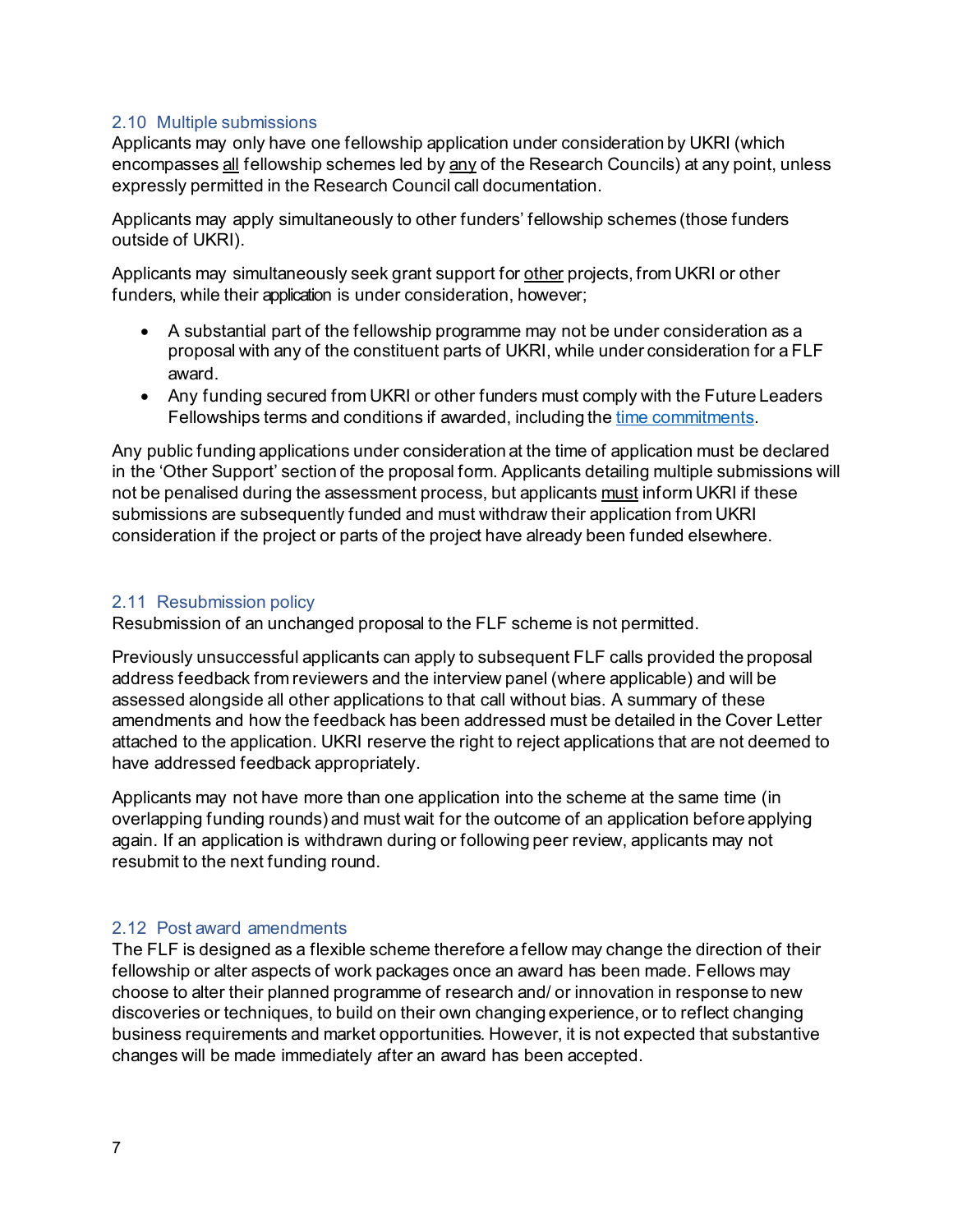Changes to budget use must be within the announced grant cash limit and within the Terms and Conditions of the grant. All changes must be approved by UKRI and UKRI reserves the right to decline any requests. To request a change, fellows must in the first instance contact [FLFpostaward@ukri.org](mailto:FLFpostaward@ukri.org).

# <span id="page-11-0"></span>2.12.1 Fellowship portability

Changes to the Host Organisation are permitted where a fellow can clearly demonstrate personal or professional reasons for requiring this change. The grant may be transferred to another eligible Organisation, providing that it can provide a suitable environment to enable the fellowship to be successfully completed; this will be subject to prior written approval of UKRI. Written agreement is required from both the relinquishing and receiving organisations, and revised proposal information and additional peer review input will be required.

In exceptional circumstances, where a fellow is unable to or does not wish to continue a fellowship, UKRI reserve the right to maintain funding to complete the programme of research and/ or innovation in the original Host Organisation. This option is only available where all reasonable effort has been made by all parties to allow the portability of the fellowship. The final decision to allow this arrangement lies with UKRI. This will not affect any legally binding agreements or commitments the fellow has with the original Host Organisation (for example, IP arrangements or contractual notice periods).

Fellows should contact UKRI in the first instance at [FLFpostaward@ukri.org](mailto:FLFpostaward@ukri.org).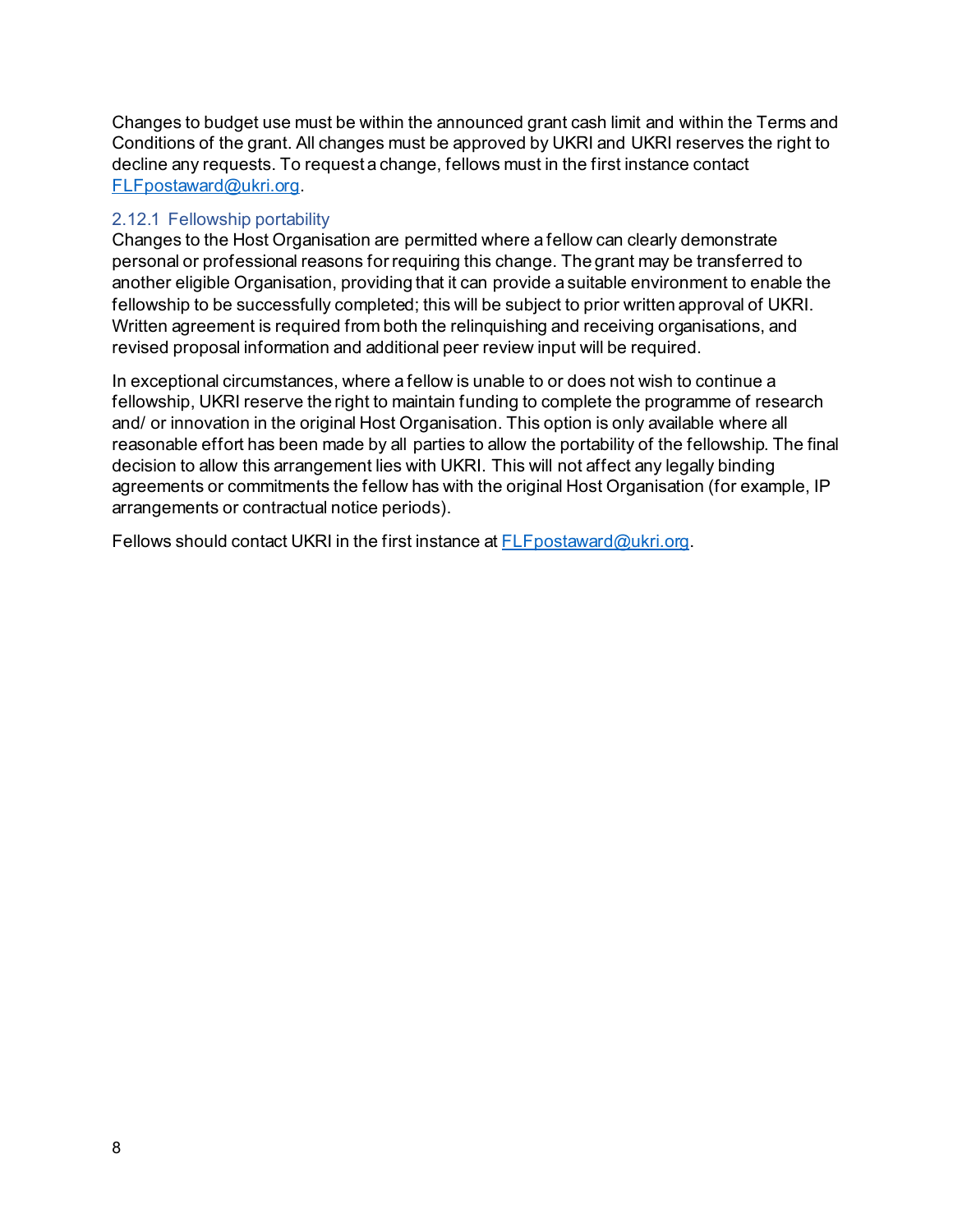# <span id="page-12-0"></span>3 Applicant information

Applicants must ensure that they have obtained the permission of any other person named on the proposal form (for example, any Co-Investigators or Project Partners) for the provision of their personal information to UKRI and the processing of their data by UKRI for the purpose of assessing the application and management of any funding awarded.

UKRI expects all the researchers and innovators it funds to adopt the highest standards in the conduct of their work and consider its potential ethical and societal implications. This means exhibiting impeccable integrity and following the principles of good research practice detailed in the [UKRI Research Integrity Guidance](https://www.ukri.org/about-us/policies-standards-and-data/good-research-resource-hub/research-integrity/) considering th[e principals of Responsible Innovation](https://gbr01.safelinks.protection.outlook.com/?url=https%3A%2F%2Fwww.ukri.org%2Fabout-us%2Fpolicies-standards-and-data%2Fgood-research-resource-hub%2Fresponsible-innovation%2F&data=05%7C01%7CRosanna.Peacock%40ukri.org%7C4766924d25bd412fcc0208da48634d3e%7C8bb7e08edaa44a8e927efca38db04b7e%7C0%7C0%7C637901888582589590%7CUnknown%7CTWFpbGZsb3d8eyJWIjoiMC4wLjAwMDAiLCJQIjoiV2luMzIiLCJBTiI6Ik1haWwiLCJXVCI6Mn0%3D%7C3000%7C%7C%7C&sdata=mlsCXeEpgVPhUzglX5v8hX7XzbqupevaokeBHLhv57o%3D&reserved=0).

# <span id="page-12-1"></span>3.1 Applicant eligibility

These fellowships are for early career academics and innovators who are transitioning to or establishing independence. Applicants should use the Person Specification in Annex C to assess and justify their suitability for the scheme with reference to the objectives of the programme.

Applicants are expected to hold a doctorate by the start date of the fellowship OR to be able to demonstrate equivalent research/innovation experience and/or training.

Applicants who have already achieved research/innovation independence (for example, by securing funding aimed at this career stage, or by already managing their own significant programme of work within a business) will not be competitive. Senior academics and innovators are not permitted to apply. Applicants should provide a clear rationale why a Future Leaders Fellowship would be different to their current role and show that their current position does not demonstrate that they have achieved research/innovation independence and thought leadership

The fellowships support applicants from diverse career backgrounds, including those returning from a career break or returning to research following time in other roles. There are no time limits in respect of time spent outside a research or innovation environment. We also encourage applications from those wishing to work part-time or in job shares to combine the fellowship with personal responsibilities. Assessors will consider time spent outside an active research and innovation environment, whether through career breaks, flexible working or as a consequence of working in other roles.

Fellowships can be used to move into a new research and/or innovation area and applicants should clearly articulate the benefits if doing so and how this will enhance their career trajectory. In addition fellowships can be used to move between sectors. We welcome innovative approaches to intersectoral mobility to include secondments, placements, rotational appointments, reverse mentoring and mentors from a variety of backgrounds along with opportunities for professional experience that would complement more generic approaches to training and development.

The decision to submit an application rests with the applicant/host organisation. UKRI will not be able to provide advice to individual applicants on their eligibility for this scheme.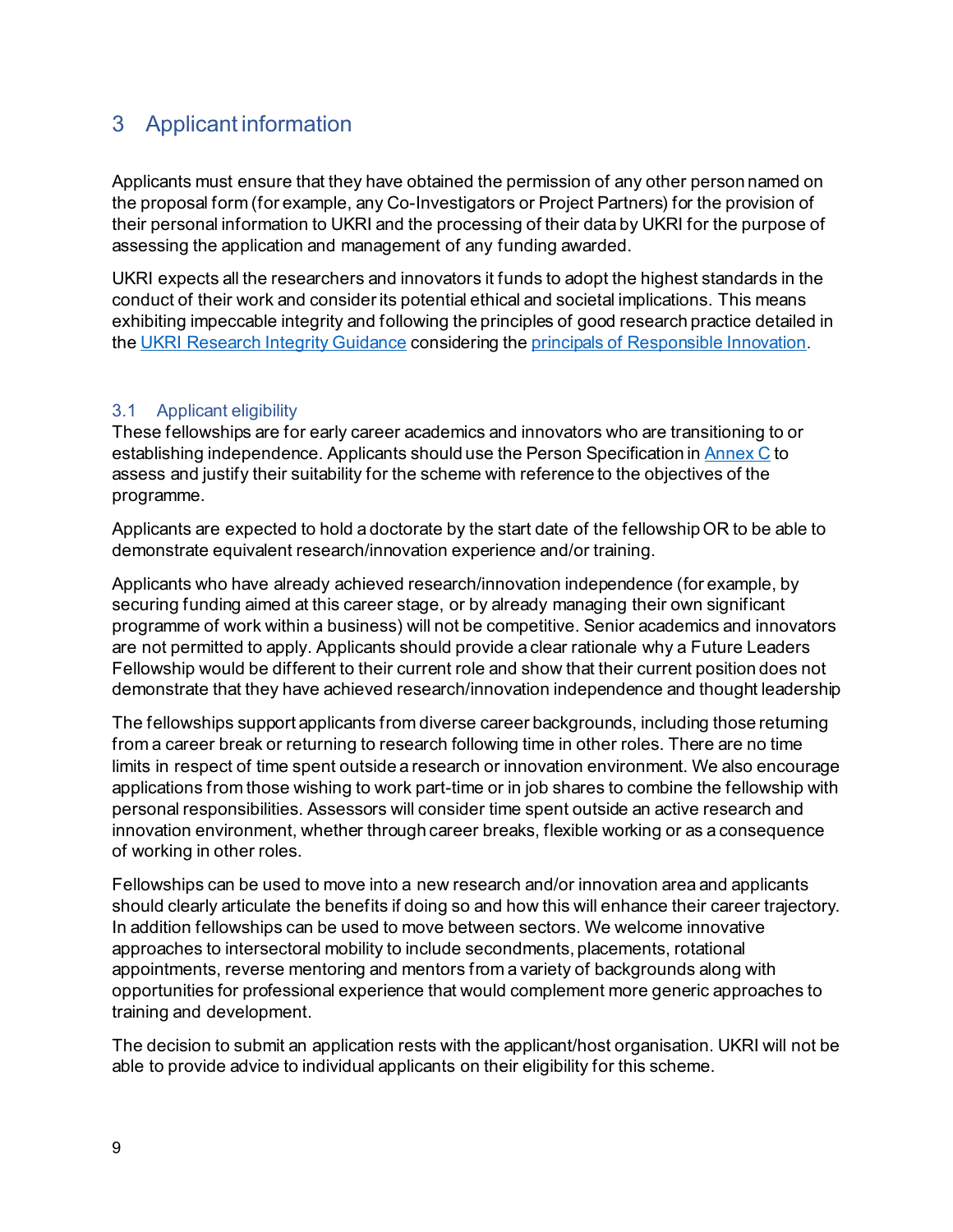Further information can be found at:

- [Annex B](#page-36-0) Job-Share Guidance
- [Annex D](#page-39-0) Career breaks and flexible working

# <span id="page-13-0"></span>3.2 Overseas applicants

Applicants must comply with Home Office/UK Visa and Immigration requirements and hold a valid work permit where appropriate. Applicants who require a visa must ensure this is in place before the start date of the award. Host Organisations should advise and support applicants in securing the necessary visa.

UKRI will not fund the healthcare surcharge.

UKRI will not support costs associated with gaining UK citizenship, Indefinite Leave to Remain or Permanent Residency.

The granting of any visa is always subject to the standard Home Office general grounds for refusal of a visa. UKRI can provide guidance on the evidence required for an application. Please contact [fellowtier1info@funding.ukri.org](mailto:fellowtier1info@funding.ukri.org) for further details.

# <span id="page-13-1"></span>3.3 Co-Investigators

Co-Investigators (Co-Is) are only permitted where they clearly bring complementary and different skills to the project.

- Co-Is may be from any eligible non-academic organisation or academia.
- Co-Is (full- or part-time) must not be costed for the whole duration of the fellowship but for a limited period only, whilst the fellow learns the new skills/discipline.
- Co-Is must have a 'Research Proposal' type Je-S account and their account must be verified by their organisation.
- A Co-Is role in the project must be clearly defined and justified within the 'Case for Support' attachment. These roles must not overlap with the roles of Mentors or Collaborations. Where a Co-I is included on the proposal, the following should apply:
	- o **Contractual eligibility:** A Co-I must hold a contract of employment for the duration of their time on the project at an eligible UK based Research Organisation, Business or Independent Research Organisation. International Co-Is are not eligible.
	- o **Experience and position:** A Co-I must either hold a PhD or have equivalent or comparable research and/or innovation experience, commensurate to that required for their role in the project.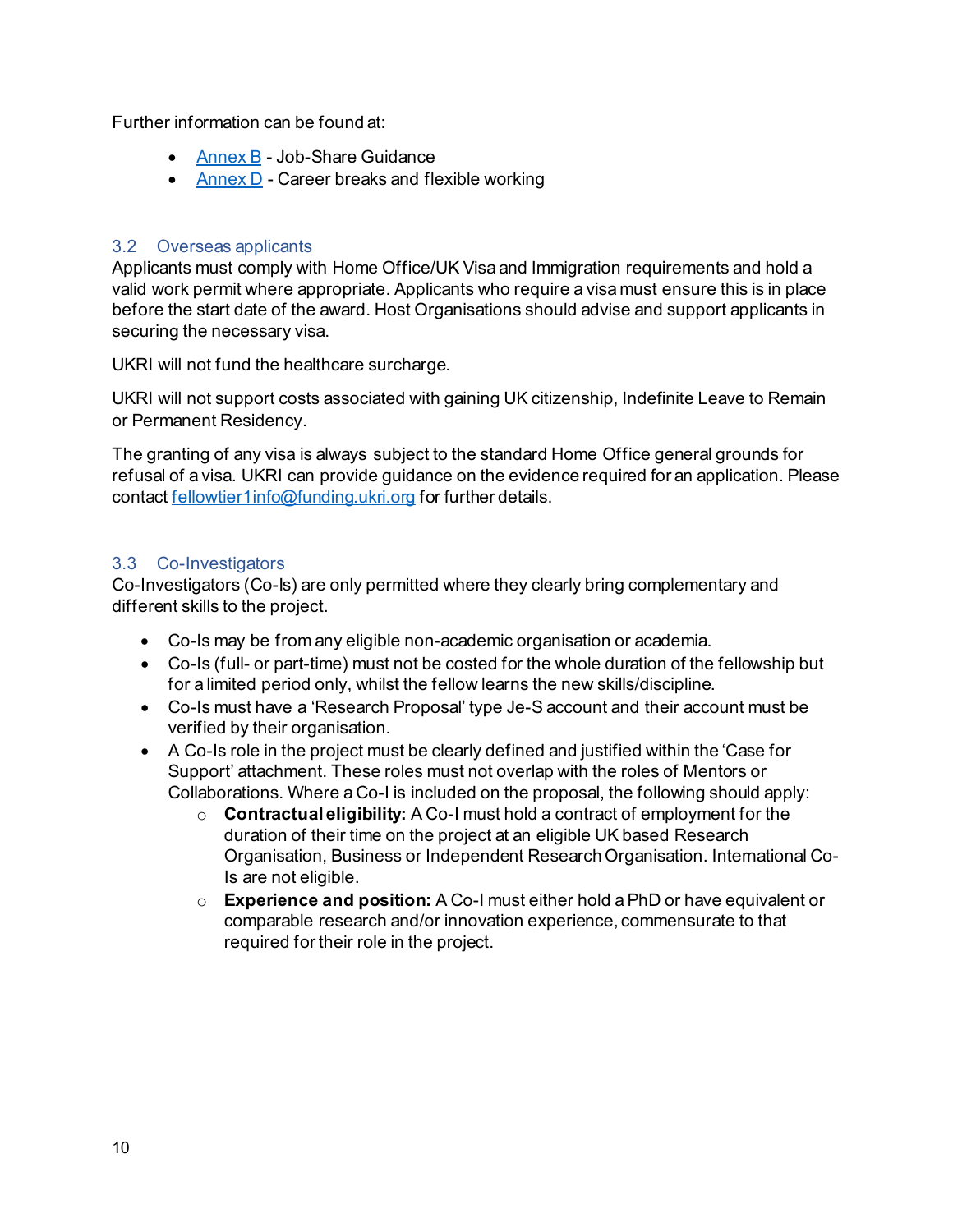#### <span id="page-14-0"></span>3.4 Visiting researchers

Support may be requested for visits by individuals of acknowledged standing (Visiting Researchers/Innovators) from the UK or abroad, limited to 12 months per individual over the lifetime of the award.

Visiting Researchers should receive the same salary and conditions as other staff of an equivalent status within the Research Organisation, and costs should be requested on the Staff tab of the Finance Form. Only salary costs for the time spent directly working on the project should be claimed, and requests should exclude contributions from other sources.

Reasonable expenses will be paid for travel to and from the UK by Visiting Researchers, but not for their families.

#### <span id="page-14-1"></span>3.5 Collaborations

#### <span id="page-14-2"></span>3.5.1 Project Partner

A Project Partner is defined as a third-party person who is not employed on the grant or a thirdparty organisation, who provides specific contributions either in cash or in kind, to the project. Entitlement to the outputs of the project and/or Intellectual Property will be determined between the parties involved; however, any access to project outputs and/or IP must be in line with any relevant Subsidy Control regulation.

As a rule, Project Partners are expected to provide contributions to the delivery of the project and should not therefore be seeking to claim funds from UKRI. However, where there are specific circumstances where Project Partners do require funding for minor costs such as travel and subsistence, any applicable Subsidy Control regulation and HMRC guidance should be taken into account. These costs should be outlined and fully justified in the proposal and will be subject to peer review. The financial value of the contribution, whether actual or in kind, must be included on the Je-S form. Please note that this figure can be an estimate.

UKRI Head Office Staff acting in their capacity as a UKRI employee are not eligible to be Project Partners. Organisations that are applicants on the project, including any named applicants' organisations, cannot also be a Project Partner.

A Project Partner must submit a Project Partner [letter of support](#page-27-2).

#### <span id="page-14-3"></span>3.5.2 Subcontractor

A Subcontractor is defined as a third-party individual who is not employed as staff on the grant, or a third-party organisation, who is subcontracted by the Host Organisation to deliver a specific piece of work. This will be subject to the procurement rules of the Host Organisation.

All costs that support the delivery of the subcontract are eligible and will be paid at the relevant % for the award.

Costs should be outlined and fully justified in the proposal and will be subject to peer review. Entitlement to the outputs of the project and/or Intellectual Property will be determined between the parties involved, however any access to project outputs and/or IP must be in line with any relevant Subsidy Control regulation.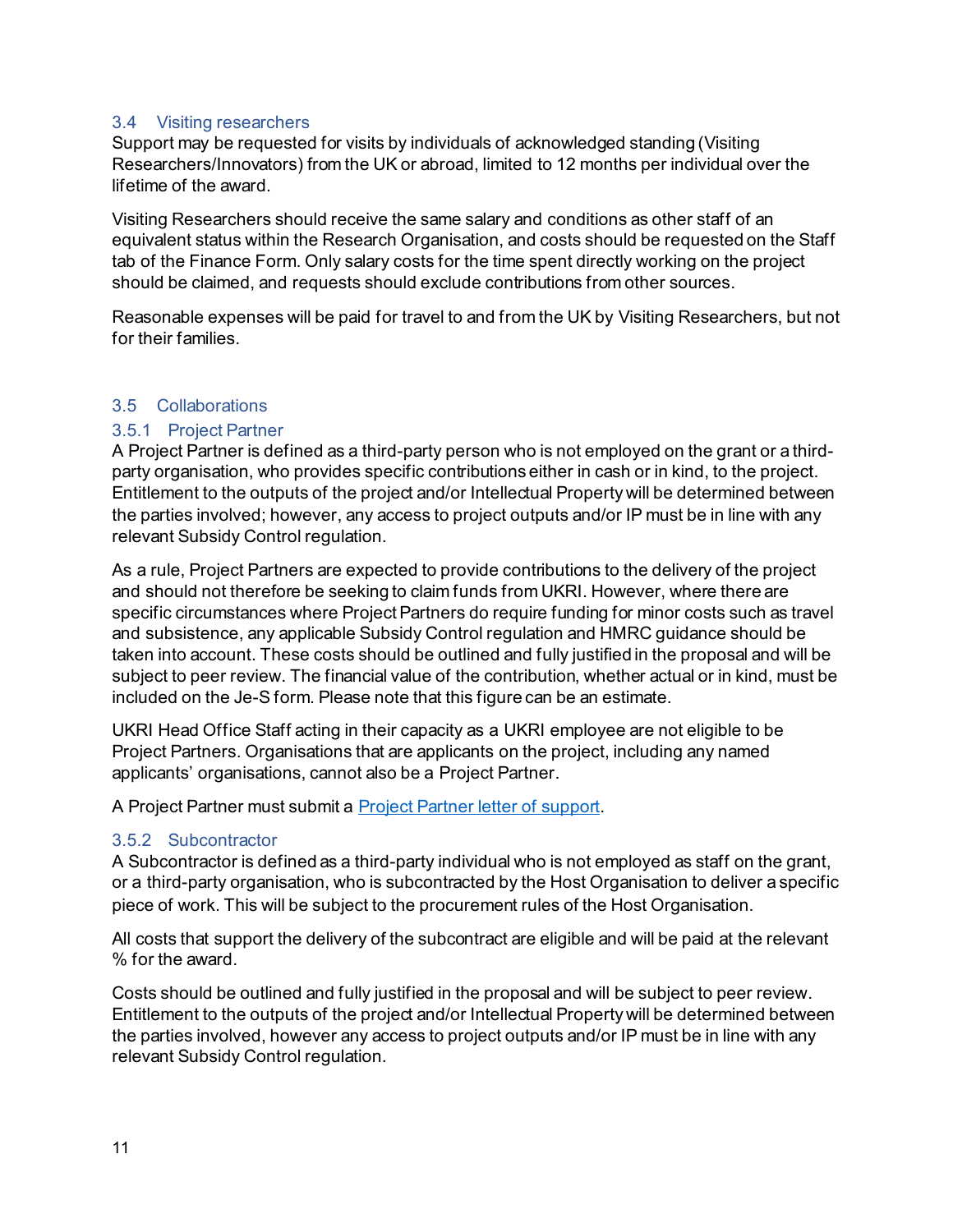#### <span id="page-15-0"></span>3.5.3 Collaborator

UKRI do not have an official role/descriptor of "Collaborator" as this is a word often generically used in relation to a project, therefore this could lead to confusion. Instead, the term "collaboration" should be used in the generic sense to explain that there is a project relationship or interaction, accompanied with an official project role descriptor of Project Partner, Subcontractor, PI, Co-I etc to explain the nature of the collaboration.

#### <span id="page-15-1"></span>3.5.4 Dual roles

An organisation or individual can act as both a **Project Partner** and **Subcontractor**, however this must be fully justified and will be subject to peer review.

This enables the organisation/individual to receive recognition as a Project Partner for the elements of their contribution to the project that is in an integral or meaningful capacity, which they wouldn't get if they were needing to be included only as a subcontractor. As a rule we would expect - Project Partner related costs to be minor, where the project needs work to be undertaken that is more significant and includes costs other than travel and subsistence, then the organisation/individual to be contracted may need to be included as both a Project Partner and a Subcontractor. An example of where dual roles might be required is when an organisation or individual is giving to the project in kind but are also selected to deliver other work to the project involving non-minor costs to be covered via a subcontract.

<span id="page-15-2"></span>3.5.5 Project Partner/subcontractor entitlement to project outputs and intellectual property

Entitlement to the outputs of a project and/or Intellectual Property will be determined between the parties involved, however any access to project outputs and/or Intellectual Property must be in line with any relevant Subsidy Control regulation. Any entitlements should be set out in a formal collaboration agreement, as per fEC Grant condition RGC 12.1.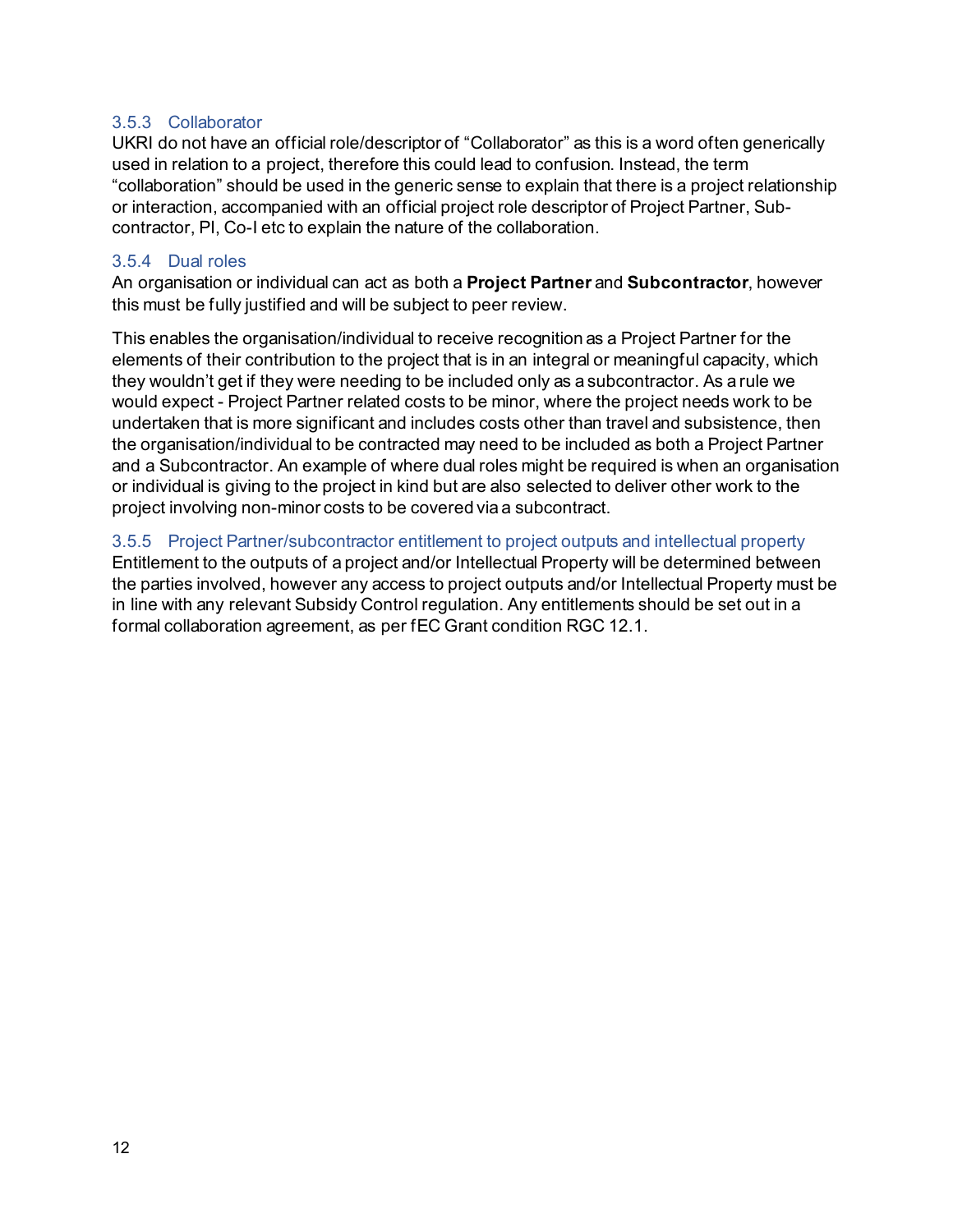# <span id="page-16-0"></span>4 How to apply

# <span id="page-16-1"></span>4.1 Using the Je-S system

Outline and full proposals for all applicants must be submitted via the [Joint Electronic](https://je-s.rcuk.ac.uk/)  [Submission System \(Je-S\)](https://je-s.rcuk.ac.uk/). The Je-S system has not been updated to host UKRI applications and so the Medical Research Council (MRC) currently hosts the FLF scheme on behalf of all Research Councils and Innovate UK. Opening and closing dates for the FLF calls are available on the funding opportunity website for that round.

The contact information in the Je-S account will be used to throughout the application process, and it is the responsibility of the applicant to ensure that all information that is included (for example, the email address and phone number) is accurate.

Applicants should ensure sufficient time t[o create Je-S accounts](https://je-s.rcuk.ac.uk/Handbook/pages/SettingupaJeSaccount/SettingupaJeSaccount.htm) for themselves and any Co-Investigators, and for the Co-Investigators' accounts to be verified by the Organisation, and for the application to pass through any internal application processes.

Applicants who hold a current Je-S account do not need to update their contact details to their proposed organisation, if different to their existing organisation.

Information about navigating the Je-S system, including how to register organisations, and how to create Je-S accounts, can be found in th[e Je-S handbook.](https://je-s.rcuk.ac.uk/Handbook/index.htm) If you experience difficulties using Je-S or have questions regarding its use, please contact the helpdesk a[t JeSHelp@je-s.ukri.org](mailto:JeSHelp@je-s.ukri.org) or telephone +44 (0) 1793 44 4164.

# <span id="page-16-2"></span>4.2 Equality and Diversity

The Je-S system collects personal data including, date of birth, ethnic origin, gender and disability.

We use the personal data you give us to:

- Inform analysis to investigate if applicants to the scheme who share a protected characteristic:
	- a. suffer a disadvantage linked to that characteristic
	- b. have different needs to other groups, or
	- c. have a disproportionately low level of participation

If this results in an evidenced need then UKRI may make appropriate and proportionate interventions, including in final funding decisions. This is in accordance with our duty to advance equality of opportunity between those who share a protected characteristic and those who do not.

• Publish aggregated and anonymised data as part of our commitment to transparency and supporting access and inclusion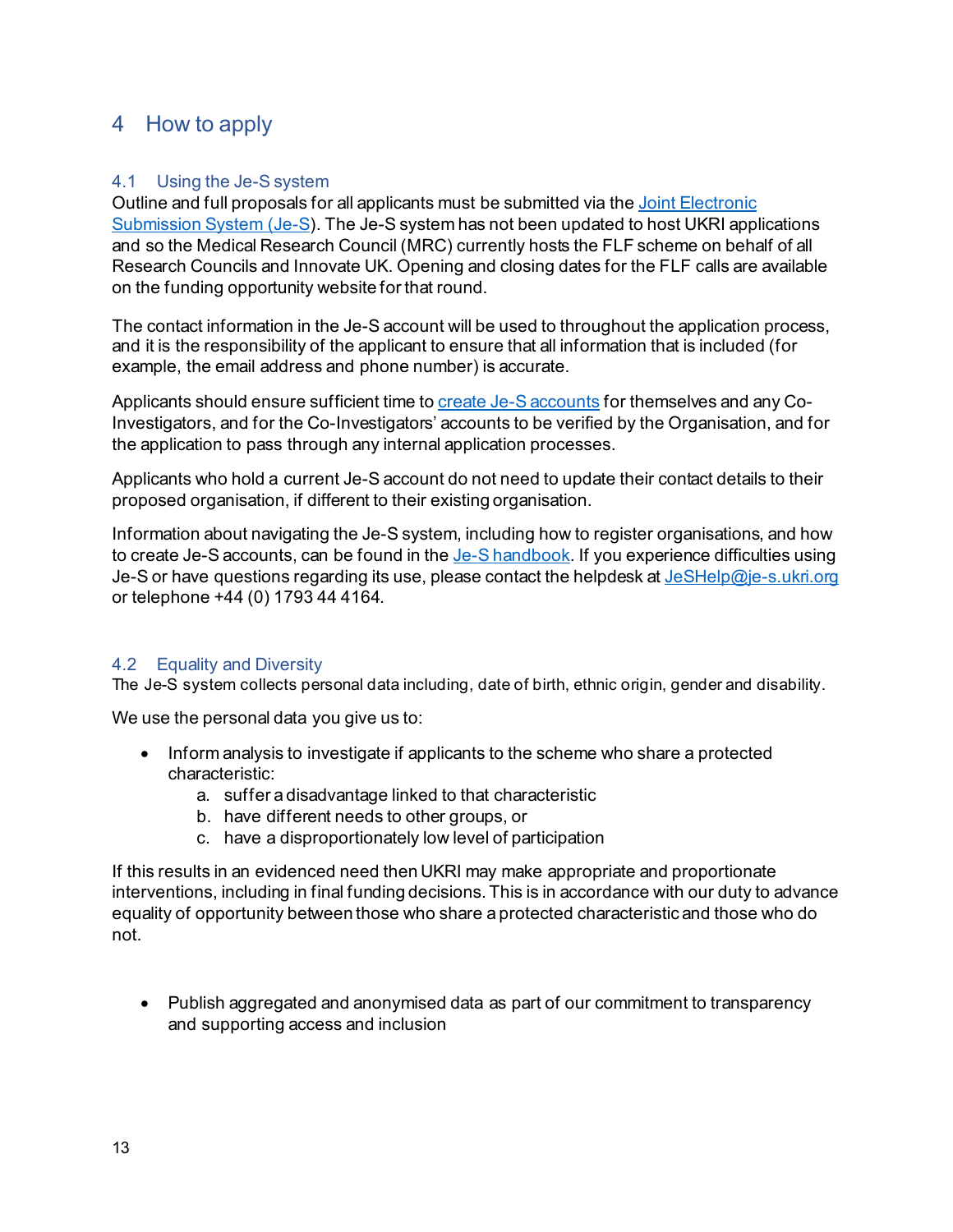# <span id="page-17-0"></span>4.3 Creating the outline proposal

In order to gauge interest and inform panel development it is mandatory that Host Organisations submit an Outline Proposal for all the applications they intent to submit, prior to submitting the Full Proposal(s). These are not assessed, and so feedback is not provided on the content of Outline Proposals and changes may be made between the Outline and Full application stage, for example, the inclusion of Project Partners. It is expected that all applicants submitting Outline Proposals will then submit Full Proposals, there is no further invitation from UKRI to do so.

The Je-S Outline Proposal form includes the following mandatory fields:

- Project Details (Host Organisation, Department, Grant Reference, Project Title)
- Fellow
- Co-Investigators
- Project Partners
- Objectives
- RC/IUK Relevance
- Summary (4000 characters including spaces)

Creating the Je-S Outline Proposal form:

- From the applicant's Je-S account home page, select 'Documents' from the left-hand menu list, then select 'New Document' from the functions section near the top of the page
- Select Council: MRC (MRC are hosting the FLF proposals on behalf of UKRI)
- Select Document Type: Outline Proposal
- Select Scheme: UKRI Future Leaders Fellowships Outline
- Select Call: UKRI Future Leaders Fellowships Outline Round 7
- Select 'Create Document'

Outline applications must be submitted to UKRI via the Je-S system by 4pm (16:00) on the deadline date. The Je-S system will close at 16:00 and **proposals cannot be submitted after the deadline.**

Full applications will not be accepted from any applicant who has not submitted an Outline Proposal to the same call.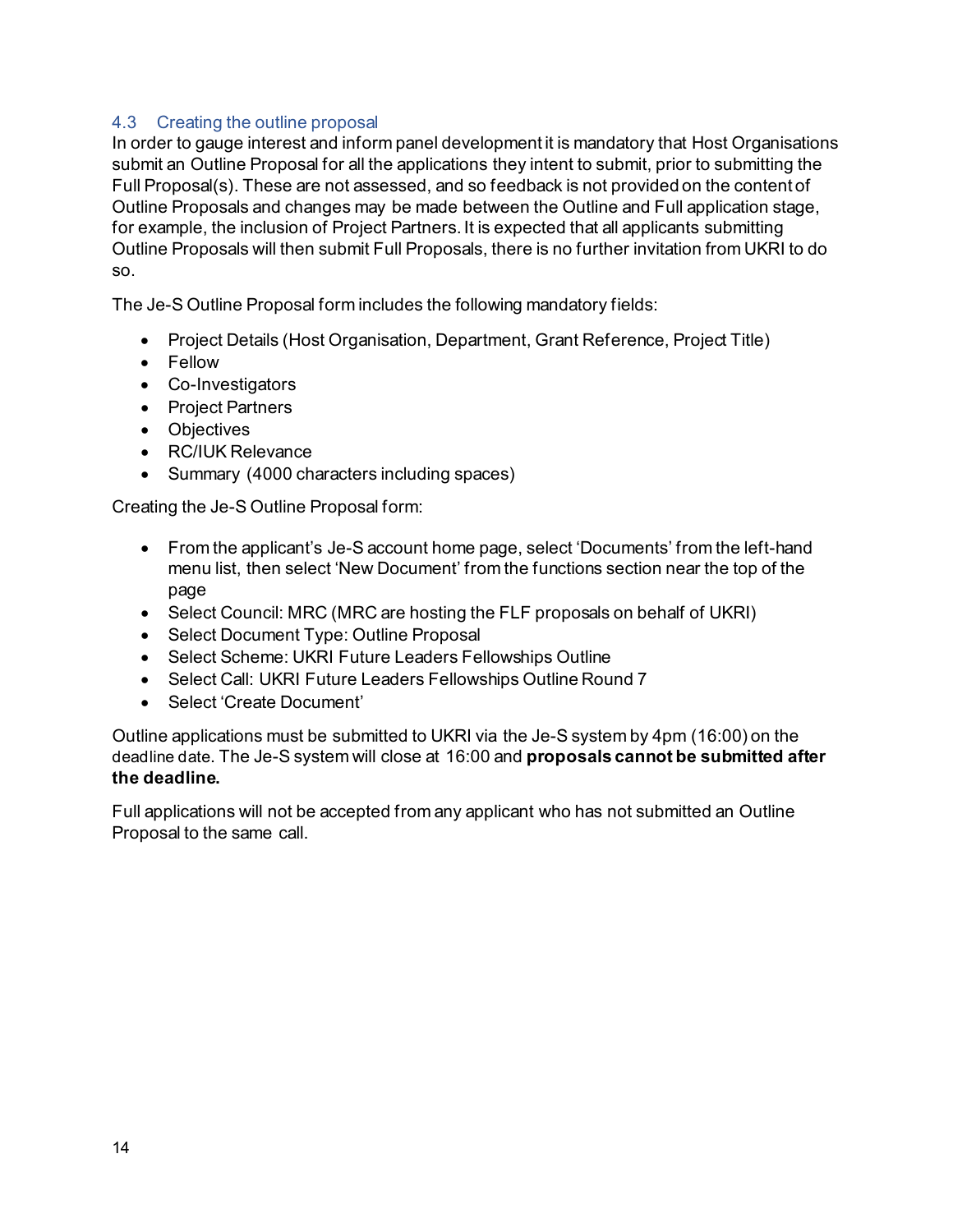# <span id="page-18-0"></span>4.4 Creating the full proposal

Full applications must be submitted to UKRI via the Je-S system by 4pm (16:00) on the deadline date. The Je-S system will close at 16:00 and **proposals cannot be submitted after the deadline.** 

Creating the Je-S Proposal form:

- From the applicant's Je-S account home page, select 'Documents' from the left-hand menu list, then select 'New Document' from the functions section near the top of the page
- Select Council: MRC (MRC are hosting the FLF proposals on behalf of UKRI)
- Select Document Type: Outline Proposal
- Select Scheme: UKRI Future Leaders Fellowships Outline
- Select Call: UKRI Future Leaders Fellowships Round 7 (business)
- Select 'Create Document'

# <span id="page-18-1"></span>4.5 The proposal form

The proposal form is completed in Je-S. The main headings include the following:

| <b>Information required</b>                                                                                                                                                                                                                                                                                                                                                                                                                                                                                                                                                             |  |  |  |
|-----------------------------------------------------------------------------------------------------------------------------------------------------------------------------------------------------------------------------------------------------------------------------------------------------------------------------------------------------------------------------------------------------------------------------------------------------------------------------------------------------------------------------------------------------------------------------------------|--|--|--|
| Details of the Host Organisation, the project title, start date and<br>duration must be entered in this section. The project title is limited to<br>150 characters (including spaces) and must reflect the aim of the<br>project. Titles may be amended between the Outline and Full<br>applications.<br>The start date of the award should be realistic and will normally be<br>around 4 to 6 months after the date of the interview meetings. The<br>dates of planned interview panel meetings, and mandatory latest start<br>dates are available on the funding page for that round. |  |  |  |
| Details of the applicant and any Co-Is.                                                                                                                                                                                                                                                                                                                                                                                                                                                                                                                                                 |  |  |  |
| The objectives section should summarise the project's main aims and<br>objectives over the total expected period of the award i.e., the four or<br>seven years, or as detailed in the Case for Support. The Objectives<br>section is limited to 4000 characters (including spaces).                                                                                                                                                                                                                                                                                                     |  |  |  |
| Provide a 'plain English' summary of the research and/or innovation<br>proposed, in language that could be understood by a non-specialist<br>audience. It should explain the context of the research and/or<br>innovation, its aims and objectives, and its potential applications and<br>benefits. This section is limited to 4000 characters (including spaces).<br>This summary will be published publicly on Gateway to Research.<br>Please ensure that confidential or commercially sensitive information is<br>not included.                                                      |  |  |  |
|                                                                                                                                                                                                                                                                                                                                                                                                                                                                                                                                                                                         |  |  |  |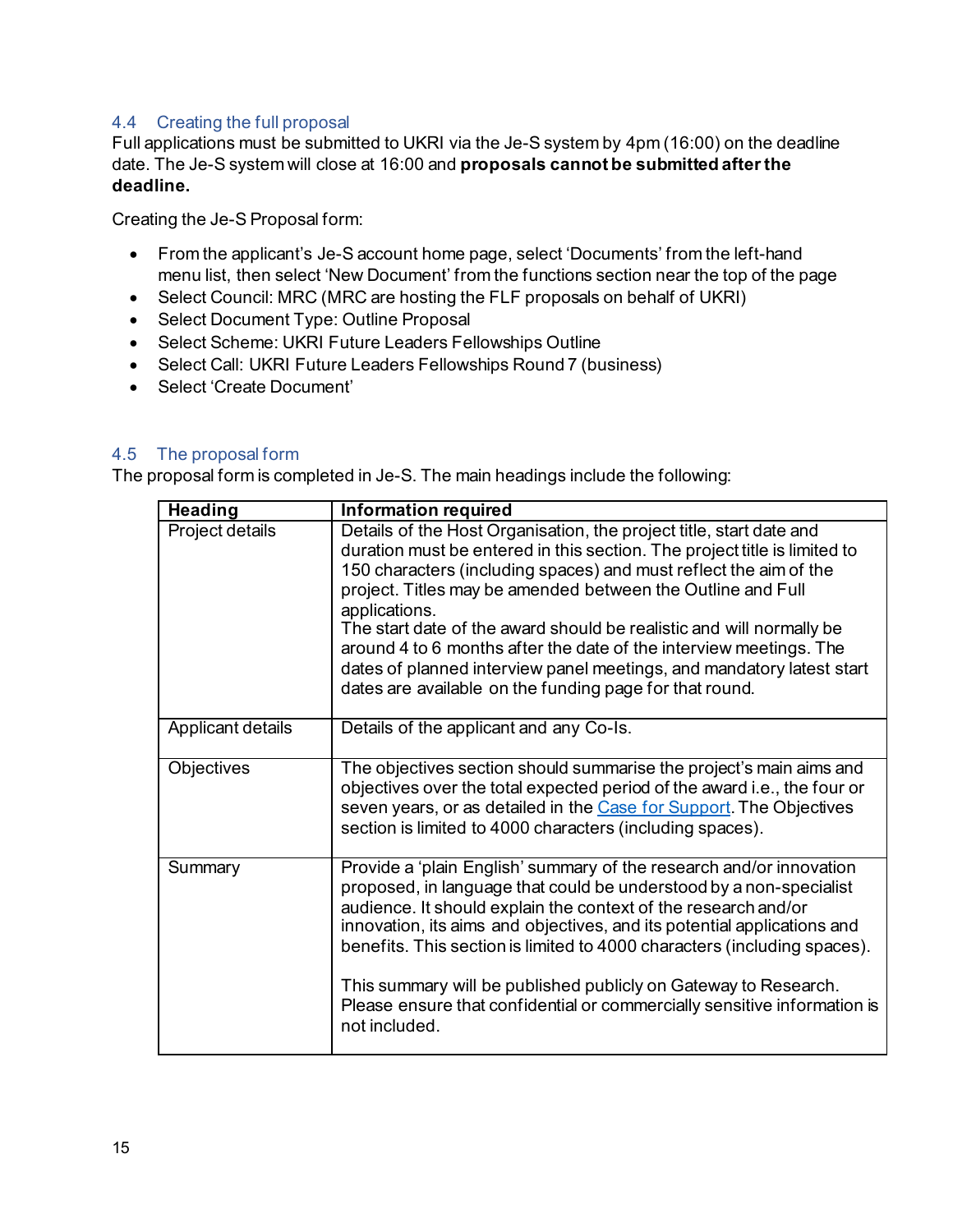| <b>Beneficiaries</b>       | Summarise how the proposed fellowship's research and/or innovation<br>outcomes will contribute to knowledge, both within the UK and globally.<br>This should include how the research and/or innovation will benefit<br>others in the field and/or sector, identify beneficiaries in other<br>disciplines and outline how the results of the proposed research and/or<br>innovation will be disseminated to these beneficiaries.<br>Beneficiaries from business, public sector, academia, third sector and<br>beyond should be included as appropriate. The section is limited to<br>4000 characters (including spaces).                                                                       |
|----------------------------|------------------------------------------------------------------------------------------------------------------------------------------------------------------------------------------------------------------------------------------------------------------------------------------------------------------------------------------------------------------------------------------------------------------------------------------------------------------------------------------------------------------------------------------------------------------------------------------------------------------------------------------------------------------------------------------------|
| <b>Other Support</b>       | Any public grant funding received in the last three years or which will<br>overlap with the lifetime of the fellowship award.                                                                                                                                                                                                                                                                                                                                                                                                                                                                                                                                                                  |
| <b>Related Proposals</b>   | Applicants should provide details of the Outline Proposal to the FLF,<br>selecting 'Follow up to Outline Proposal' from the drop-down list.<br>Applicants who have previously submitted an application to the FLF<br>scheme should provide details of the previous submission in this<br>section, selecting 'Resubmission' from the drop-down list. In these<br>cases, a brief (<100 characters, including spaces) reason for<br>submitting a further proposal to the scheme should be included. A<br>more detailed description of the amendments made to the previous<br>submission must be included in the Cover Letter. Refer to the<br>Resubmission policy for eligibility considerations. |
| <b>Staff</b>               | This section is not relevant for non-academic-hosted applications,<br>instead the finance form for business template should be completed                                                                                                                                                                                                                                                                                                                                                                                                                                                                                                                                                       |
| <b>Resources</b>           | This section is not relevant for non-academic hosted applications,<br>instead the finance form for business should be completed.                                                                                                                                                                                                                                                                                                                                                                                                                                                                                                                                                               |
| Classifications            | The classification sub-sections must be completed to indicate whether<br>the project will involve:<br>Human biological samples<br>Stem cells<br>Beneficiary countries<br>Keywords - Applicants are also asked to describe their fields of activity.<br>This section may be used to help determine which of the constituent<br>parts of UKRI would be best placed to identify the reviewers/assessors<br>for the proposed research and/or innovation. For individual Council<br>and Innovate UK information, see Our councils - UKRI.                                                                                                                                                           |
| <b>Ethical information</b> | Provide details of any ethical considerations required to undertake the<br>research. This includes human participation, animal research, animal<br>species, genetic and biological risk, implications, and ethical<br>committee approvals required.<br>If applicable, within the 'Animal Research' section, applicants must<br>detail any procedures categorised as moderate or severe (in                                                                                                                                                                                                                                                                                                     |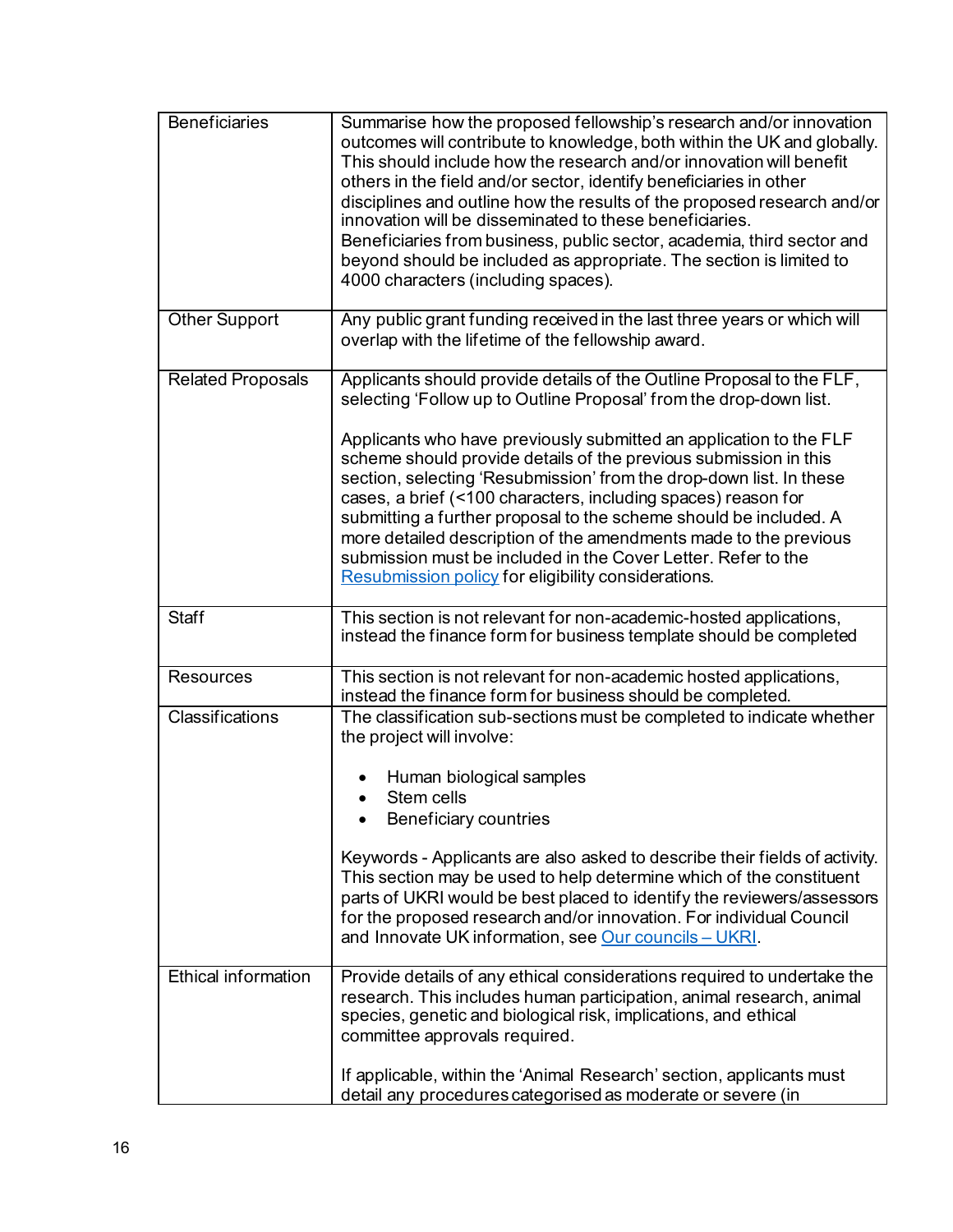|                  | accordance with the maximum prospective severity rating in the Home<br>Office licence under which the work will be carried out) in order that the<br>assessment of the proposal can balance the importance of the<br>potential scientific advancement to the welfare of the animals.<br>If applicable, within the 'Animal Species' section, scientific reasons for<br>the use of animals and an explanation of why there are no realistic<br>alternatives must be given, with an explanation of how the choice of<br>species complies with the Animals (Scientific Procedures) Act 1986<br>(ASPA), amended 2012 and any further embodiments (see Annex E in<br>this document). |
|------------------|--------------------------------------------------------------------------------------------------------------------------------------------------------------------------------------------------------------------------------------------------------------------------------------------------------------------------------------------------------------------------------------------------------------------------------------------------------------------------------------------------------------------------------------------------------------------------------------------------------------------------------------------------------------------------------|
| Nominated        | Nominated reviewers assist UKRI greatly in our peer review                                                                                                                                                                                                                                                                                                                                                                                                                                                                                                                                                                                                                     |
| <b>Reviewers</b> | processes. All applicants should nominate up to three reviewers.                                                                                                                                                                                                                                                                                                                                                                                                                                                                                                                                                                                                               |
|                  | When selecting reviewers to nominate, please note that:                                                                                                                                                                                                                                                                                                                                                                                                                                                                                                                                                                                                                        |
|                  | Nominated reviewers must be experts in the research and/or<br>$\bullet$                                                                                                                                                                                                                                                                                                                                                                                                                                                                                                                                                                                                        |
|                  | innovation field and/or be able to provide an expert view on the<br>value and benefits of the proposal.                                                                                                                                                                                                                                                                                                                                                                                                                                                                                                                                                                        |
|                  | Applicants must not provide reviewers from their own                                                                                                                                                                                                                                                                                                                                                                                                                                                                                                                                                                                                                           |
|                  | Organisation, or from current or proposed Project Partners or                                                                                                                                                                                                                                                                                                                                                                                                                                                                                                                                                                                                                  |
|                  | Collaborations, or where any possible conflict of interest may<br>arise.                                                                                                                                                                                                                                                                                                                                                                                                                                                                                                                                                                                                       |
|                  | International reviewers can be included.<br>$\bullet$                                                                                                                                                                                                                                                                                                                                                                                                                                                                                                                                                                                                                          |
|                  | Please note we may decide not to approach any of the<br>$\bullet$<br>nominated reviewers.                                                                                                                                                                                                                                                                                                                                                                                                                                                                                                                                                                                      |
|                  | Nominated reviewers are added by searching on the                                                                                                                                                                                                                                                                                                                                                                                                                                                                                                                                                                                                                              |
|                  | appropriate screen in Je-S and then selecting the correct result.<br>If a nominated reviewer cannot be found, then applicants<br>should select 'Add New Person'.                                                                                                                                                                                                                                                                                                                                                                                                                                                                                                               |
|                  | Please note: UKRI will consider possible conflicts of interest when                                                                                                                                                                                                                                                                                                                                                                                                                                                                                                                                                                                                            |
|                  | selecting experts to review a proposal. All reviewers sign up to the Je-                                                                                                                                                                                                                                                                                                                                                                                                                                                                                                                                                                                                       |
|                  | S Reviewer Protocols before being given access to any grant                                                                                                                                                                                                                                                                                                                                                                                                                                                                                                                                                                                                                    |
|                  | proposals in Je-S. Reviewers are also asked to identify any possible                                                                                                                                                                                                                                                                                                                                                                                                                                                                                                                                                                                                           |
|                  | conflicts of interest before they begin reviewing a proposal and to                                                                                                                                                                                                                                                                                                                                                                                                                                                                                                                                                                                                            |
|                  | decline to review a proposal if they feel that they are unable to provide                                                                                                                                                                                                                                                                                                                                                                                                                                                                                                                                                                                                      |
|                  | an unbiased and evidence-based review. UKRI will treat any such                                                                                                                                                                                                                                                                                                                                                                                                                                                                                                                                                                                                                |
|                  | disclosures appropriately and fairly. For more information on what                                                                                                                                                                                                                                                                                                                                                                                                                                                                                                                                                                                                             |
|                  | would be considered a conflict of interest, please refer to Annex B of<br>the <b>FLF</b> Reviewers Guidance.                                                                                                                                                                                                                                                                                                                                                                                                                                                                                                                                                                   |

Further guidance on how to complete the Je-S proposal form is available within the <u>Je-S help</u> [text.](https://je-s.rcuk.ac.uk/handbook/index.htm#t=pages%2FJeSHelpdesk.htm)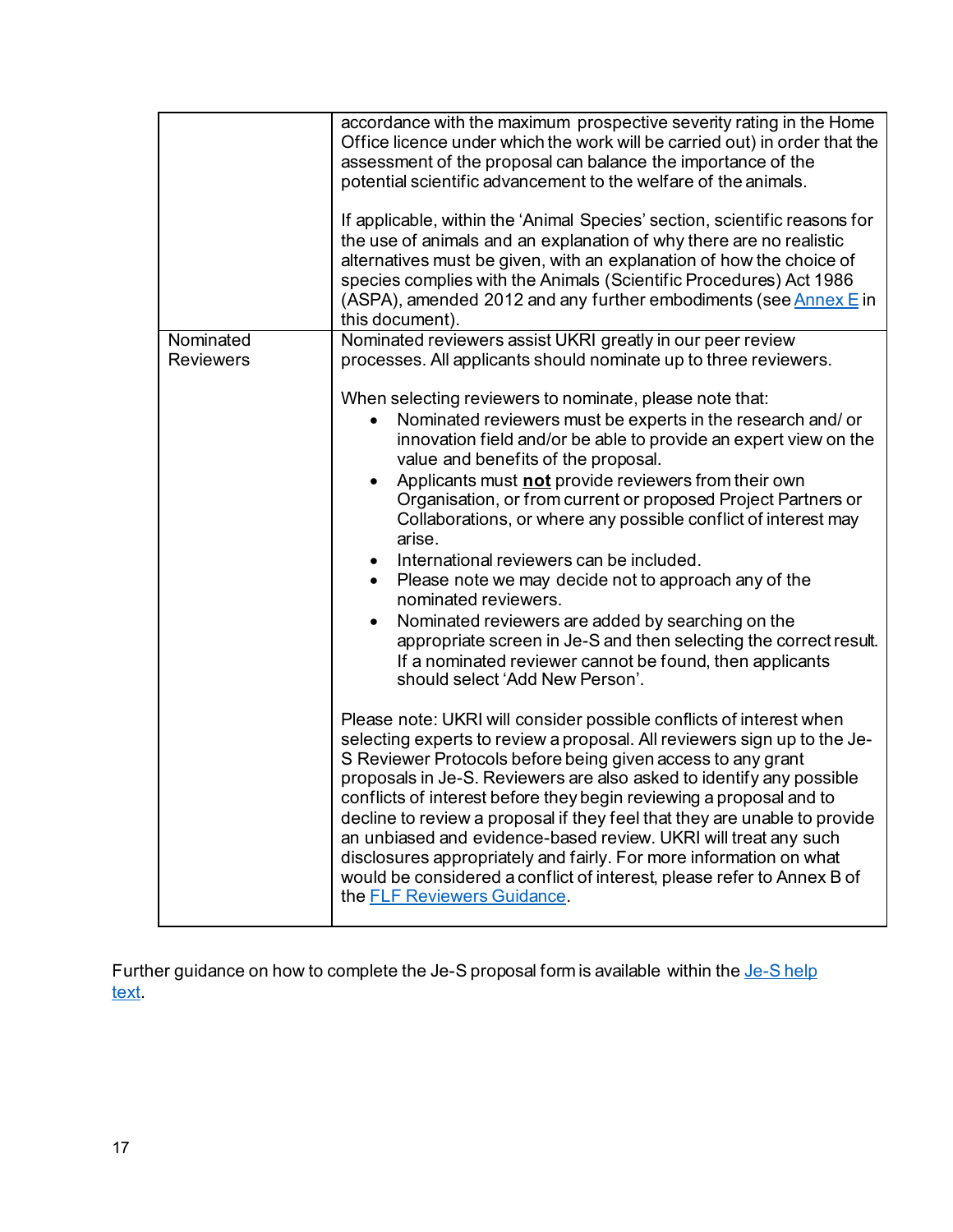# <span id="page-21-0"></span>5 Attachments

In addition to the Je-S proposal form, attachments are required. All attachments must follow the below requirements:

- All attachments to be completed in 11-point Arial typeface and must adhere to the pagelength limits detailed below.
- Attachments should be uploaded as PDFs to avoid conversion issues from other file formats.

Applications will not be accepted where smaller typefaces or narrow versions of the typeface have been used, or where page limits have been exceeded. **UKRI reserve the right to reject or return for amendment applications that do not follow this guidance, that are submitted incomplete, or with significant omissions.** 

| <b>Mandatory attachments</b>             | Je-S<br>attachment<br>type       | <b>Template</b><br>provided? | Page limit        |
|------------------------------------------|----------------------------------|------------------------------|-------------------|
| Case for Support                         | Case for<br>Support              | <b>No</b>                    | Eight sides<br>A4 |
| CV and Outputs List                      | <b>CV</b>                        | Yes                          | Three sides<br>A4 |
| Data Management Plan                     | Data<br>Management<br>Plan       | Yes                          | Three sides<br>A4 |
| Head of Department Supporting statement  | Letter of<br>Support             | <b>No</b>                    | N/A               |
| Justification of Resources               | Justification<br>οf<br>Resources | <b>No</b>                    | Two sides<br>A4   |
| Workplan                                 | <b>Work Plan</b>                 | <b>No</b>                    | One side<br>A4    |
| <b>Finance Form for Business Fellows</b> | Letter of<br>Support             | Yes                          | N/A               |

All templates can be found on the funding page for the round you are applying for.

In addition, each application may require additional mandatory attachments dependant on certain conditions.

| <b>Additional</b><br><b>attachments</b>     | <b>Conditions in which required</b> | Je-S<br>attachment<br>type | <b>Template</b><br>provided? | Page<br>limit      |
|---------------------------------------------|-------------------------------------|----------------------------|------------------------------|--------------------|
| Cover Letter                                | Required in numerous circumstances  | Cover letter               | No                           | Two<br>sides<br>A4 |
| <b>Project Partner</b><br>letter of support | If Project Partners are included    | Letter of<br>Support       | Yes                          | Two<br>sides<br>A4 |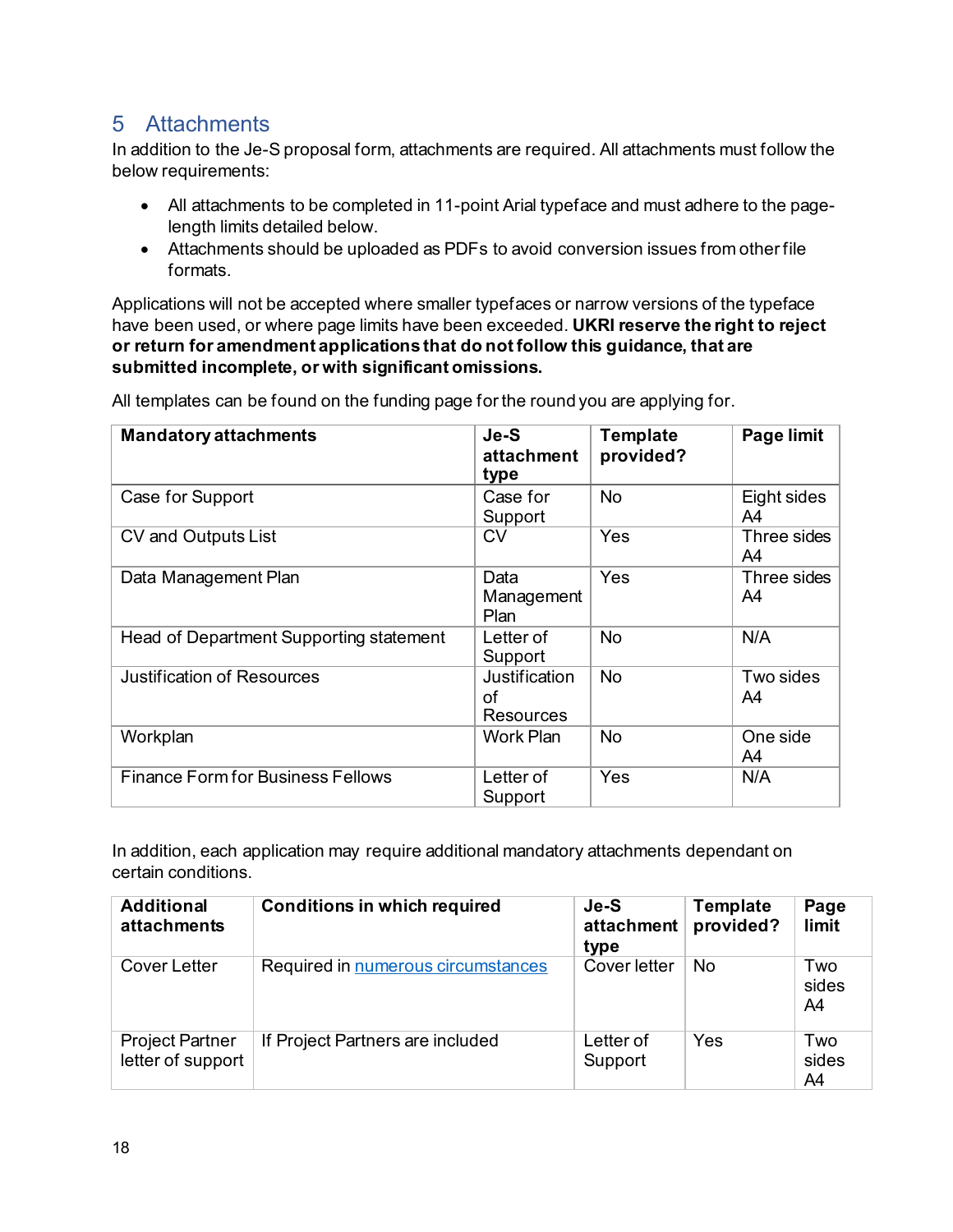| Mentor<br><b>Statement</b>                                    | If formal named mentors are included                                                                                                                                                                                                                                                                                                                                                                                                                                                                                                                                       | <b>Mentor</b><br>Statement | No                                                                          | Two<br>sides<br>A4             |
|---------------------------------------------------------------|----------------------------------------------------------------------------------------------------------------------------------------------------------------------------------------------------------------------------------------------------------------------------------------------------------------------------------------------------------------------------------------------------------------------------------------------------------------------------------------------------------------------------------------------------------------------------|----------------------------|-----------------------------------------------------------------------------|--------------------------------|
| Support for<br><b>NHS Costs</b><br>(SoECAT)                   | lf:<br>The proposed study is intended for<br>$\bullet$<br>the NIHR CRN portfolio, the route<br>through which support and Excess<br>Treatment Costs (ETCs) are<br>provided in England.<br>The research requires HRA and<br>٠<br>HCRW Approval in England and/or<br>Wales, and/or studies requiring<br>NHS/HSC Management Permission<br>in Northern Ireland and/or Scotland.<br>The research will use NHS<br>$\bullet$<br>resources.<br>A SoECAT must be completed even if<br>applicants believe that their clinical<br>research will not involve excess<br>treatment costs. | Letter of<br>Support       | Yes                                                                         | N/A                            |
| <b>Signed Animal</b><br>Usage<br>Declaration                  | If application involves use of animals<br>overseas                                                                                                                                                                                                                                                                                                                                                                                                                                                                                                                         | Letter of<br>Support       | Yes                                                                         | Two<br>sides<br>A4             |
| Use of Rodents<br>Overseas Form                               | If application involves use of rodents<br>overseas                                                                                                                                                                                                                                                                                                                                                                                                                                                                                                                         | Letter of<br>Support       | Yes                                                                         | Two<br>sides<br>A4             |
| Facility 'Form'                                               | If proposing to use national Research<br>Council facilities.                                                                                                                                                                                                                                                                                                                                                                                                                                                                                                               | Facility<br>Form           | $No - though$<br>individual<br>facilities<br>may have<br>specific<br>forms  | Two<br>sides<br>A <sup>4</sup> |
| <b>Technical</b><br>Assessment or<br>equivalent form          | If proposing to use some national<br>Research Council facilities, for example,<br>HPC.                                                                                                                                                                                                                                                                                                                                                                                                                                                                                     | Technical<br>assessment    | $No - though$<br>individual<br>facilities<br>may have<br>specific<br>forms. | N/A                            |
| <b>British Antarctic</b><br><b>Survey Logistic</b><br>Support | If proposing to use British Antarctic<br>Survey Logistic Support. See Annex F                                                                                                                                                                                                                                                                                                                                                                                                                                                                                              | Technical<br>assessment    | Online<br>application                                                       | N/A                            |
| NERC ship time<br>and aircraft<br>requests                    | If proposing to use NERC ship time and<br>aircraft. See Annex F                                                                                                                                                                                                                                                                                                                                                                                                                                                                                                            | Technical<br>assessment    | Online<br>application                                                       | N/A                            |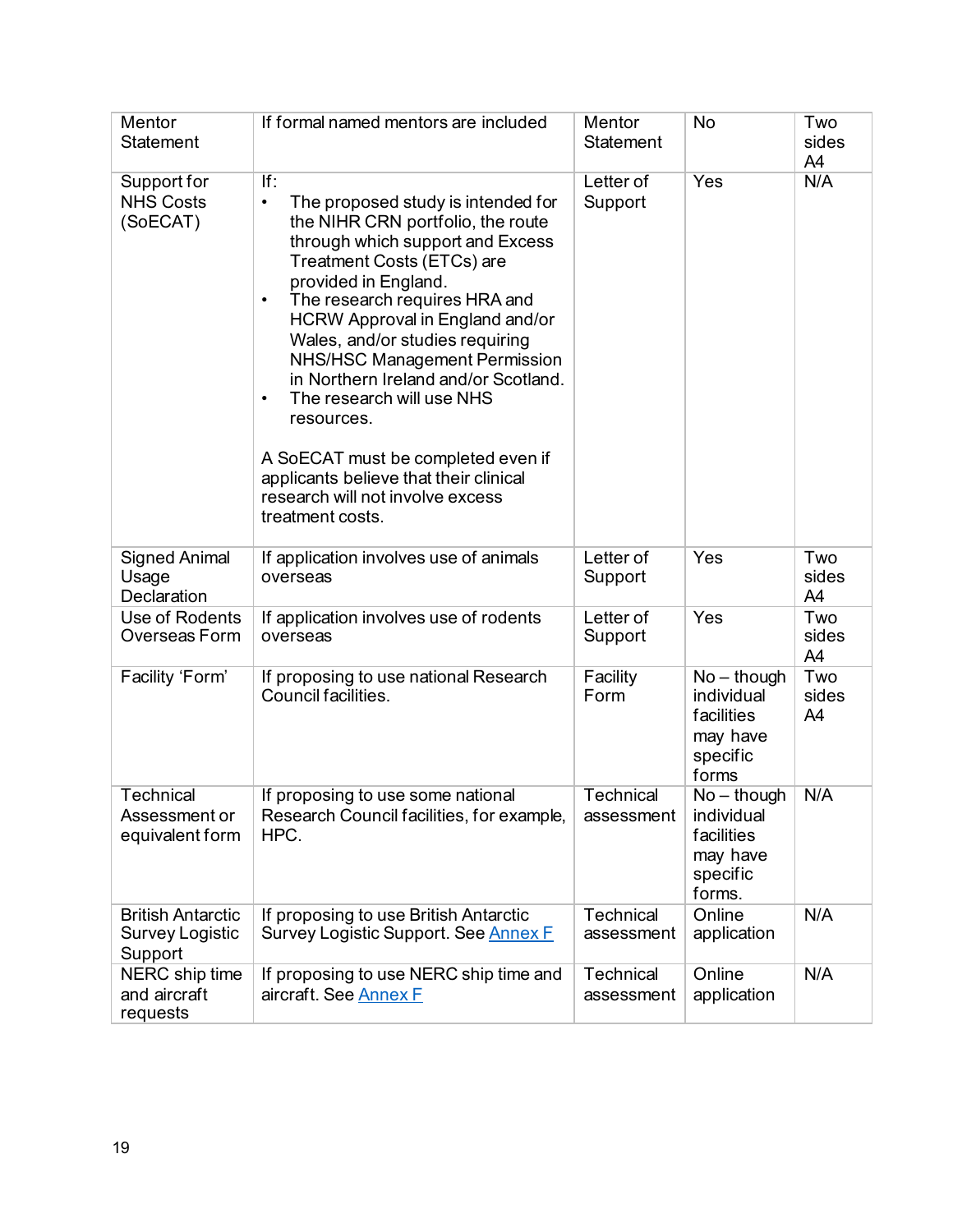# <span id="page-23-0"></span>5.1 Mandatory attachments

All templates can be found on the funding page for the round you are applying for.

# <span id="page-23-1"></span>5.1.1 Case for support

Applicants must describe their plans for the full period of their fellowship, providing detailed plans for the first four years and broader plans for the second period, if applicable. Applicants should note the assessment criteria, and the points below.

#### **Research and Innovation Excellence:**

- The aims and objectives, methodological approaches and appropriateness and rigour of the approach to be used.
- Why the research and/ or innovation will be competitive in its field and how it will be transformative for the organisation or sector.
- Highlight plans which are particularly novel or unique, and feasibility. 'Novelty' may include novel application of an existing technology or a methodology for a new purpose or sector, beyond what is currently accepted as the state-of-the-art.
- How new techniques or particularly difficult or risky studieswill be tackled, and outline alternative approaches should these fail, i.e. consider objectively the feasibility of the approaches proposed.
- Identifywhere access to facilities or resources will be required and their benefit to the project.
- Where multiple projects are proposed, demonstrate how they are linked and can deliver research and/ or innovation excellence as a portfolio of projects.
- $\bullet$  If applicable, describe all human studies and animal experiments. Se[e Annex E](#page-41-0) for further guidance of the information that must be provided if the proposal involves animal use.

# **Applicant and Development:**

- How their career trajectory aligns with the objectives of the FLF scheme and provide evidence that they can communicate clearly with the potential to inspire and lead others, develop new relationships and influence across multiple disciplines and sectors.
- A clear plan to support the development of the applicant and their team, in both the delivery of the project and broader professional/development opportunities. Consider identification of appropriate training, access to facilities and support.
- How the applicant will identify and implement good practice in matters relating to the modern research environment such as Research Integrity, Responsible Research and Innovation, and Equality, Diversity and Inclusion.
- A clear plan for obtaining external guidance, mentoring and support for the applicant from appropriate independent advisors must be described.
- Any planned activities to maximise collaboration, partnership and knowledge exchange within and beyond the length of the fellowship should also be included.
- If the applicant is applying for a fellowship that is not 100% of their working time (either on a part-time and/or Reduced Hours basis) the application must detail how the outputs of the fellowship will align with the scale, ambition and leadership development expected of an FLF award.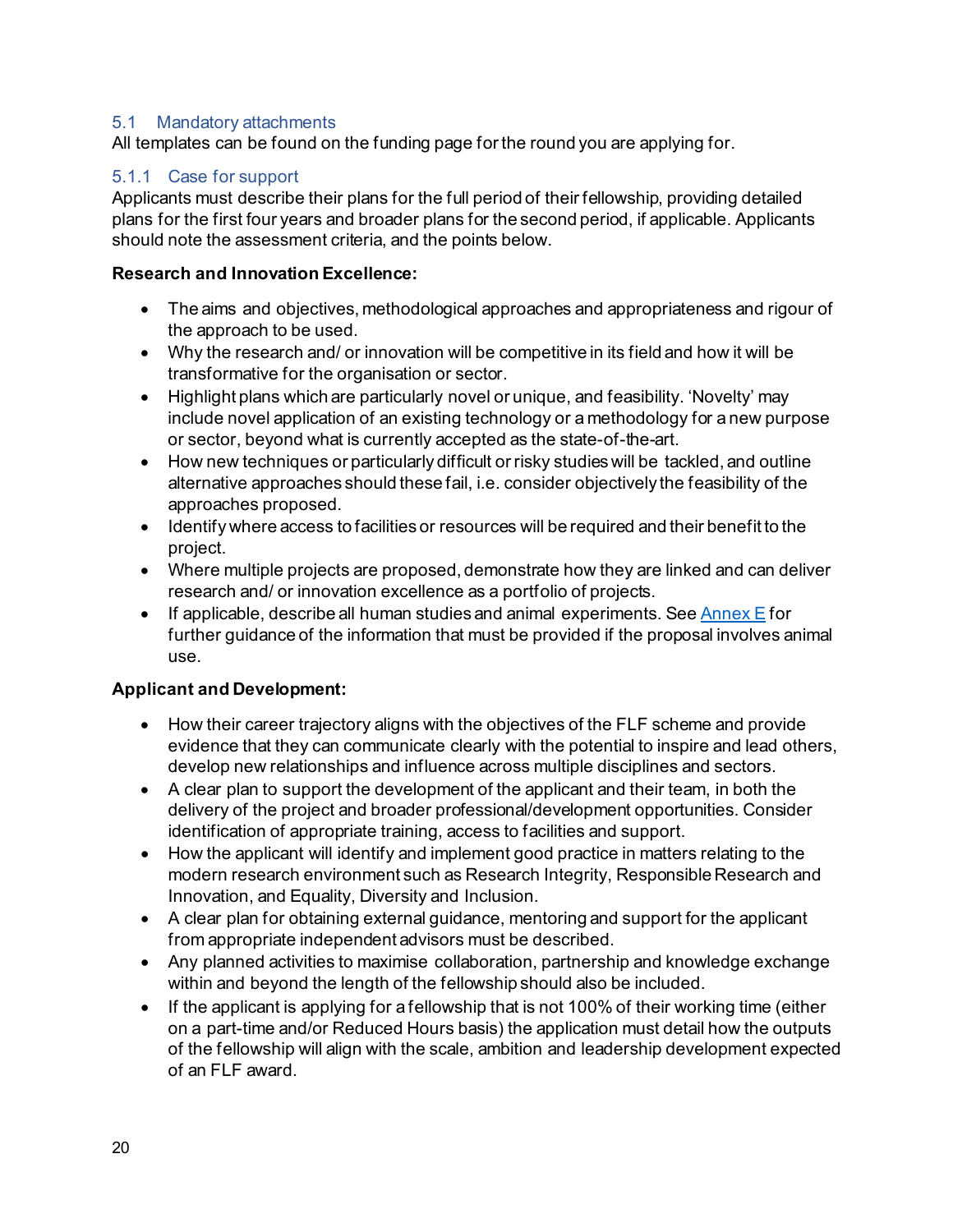## **Impact and Strategic Relevance:**

Applicants should explain the potential impact of the research and/ or innovation, for example;

- Contributions to addressing key UK societal challenges
- Contributions to current/future UK economic success
- Enabling the development of key emerging businesses
- Establishment or maintenance of a unique, world-leading research activity
- Relevance to national, UKRI, Innovate UK and Council led strategy

# **Research and Innovation Environment:**

- The choice of Host Organisation and why this is the best place to undertake the fellowship
- Suitability of the proposed environment for supporting the applicant, maximising their development and the quality and impact of the research and/ or innovation.
- Commitment from the Host Organisation to realising the potential of the applicant and establishing them as a research and/ or innovation

Applicants should also include information on:

# **Career Intentions:**

- Describe how the added value of a UKRI FLF award (for example, the scale, flexibility and duration offered) will boost the career of the applicant and impact their short- and long-term career trajectory, as opposed to more standard project grant support.
- Justify that the applicant is currently considered to be early career and describe how the fellowship will enable them to establish leadership and independence over the duration of the award.

**Co-Investigators:** For each Co-Investigator included, clearly define and justify their limited role in the project.

**Collaborations:** Use the case for support to outline any collaborations (for example, subcontractors), and their involvement in the project.

**Intellectual property:** All participants in the scheme and their Host Organisations are required to give due regard to the appropriate protection of any IP arising from the project and to describe effective routes to exploitation which have the potential to achieve maximum benefit for the UK economy and wider society.

**Key references**: Key references must be included within the Case for Support page limit. Reviewers and panel members at any stage of the process are not obliged to follow any external links or read any additional papers highlighted within the application.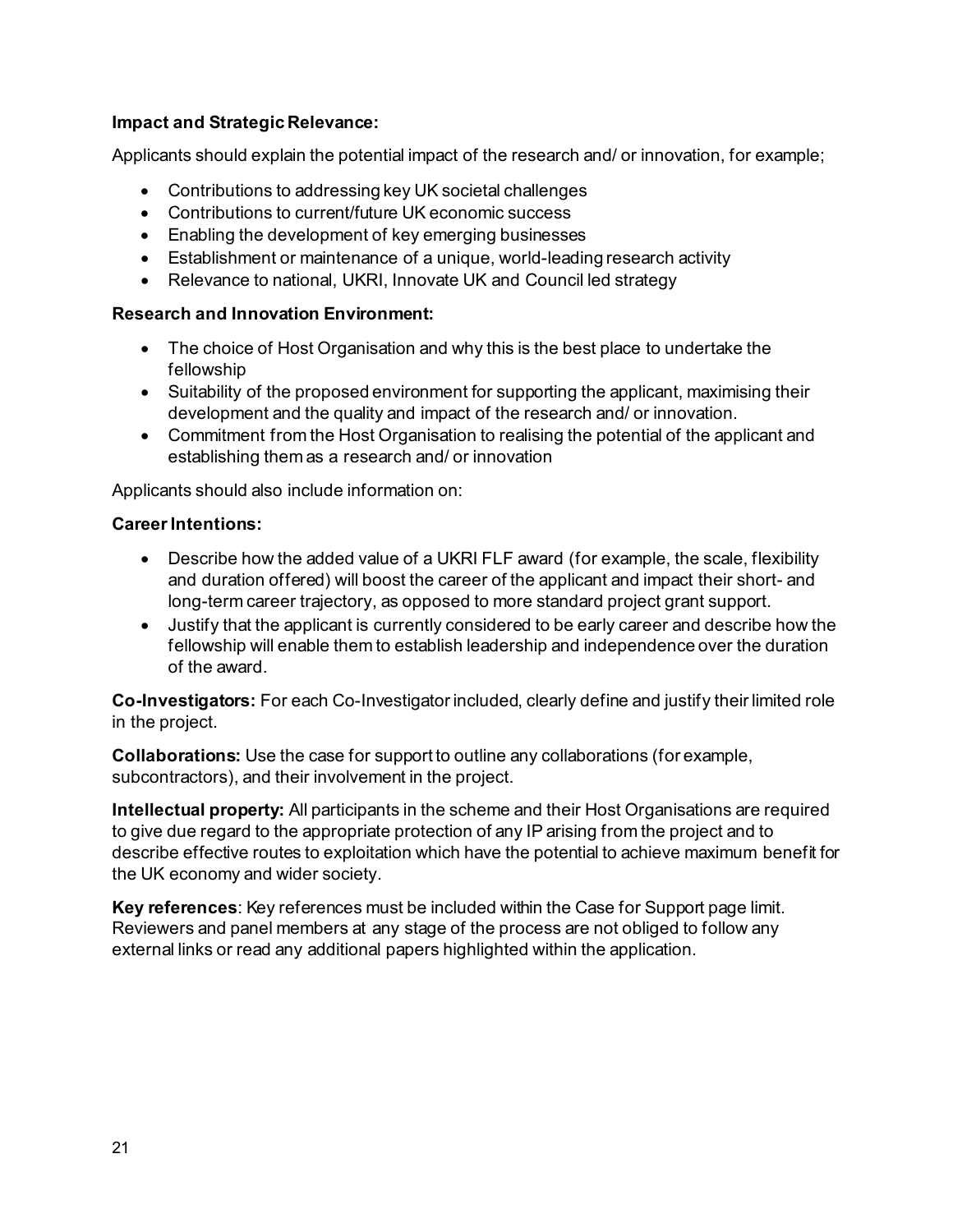# <span id="page-25-0"></span>5.1.2 CV and outputs List

CV using the available FLF CV and outputs list template required from:

- Applicant
- Any Co-Investigators
- Any named researchers/innovators
- Any visiting researchers/innovators

The outputs list should include sector relevant outputs. For non-academic-hosted applicants this may include patents/new products/processes/trade publications etc. UKRI welcomes the inclusion of preprints in the Outputs list.

# <span id="page-25-1"></span>5.1.3 Data management plan

The DMP must demonstrate how the applicant will or already meets their responsibilities for research data quality, sharing and security. It must refer to any institutional and study data policies, systems and procedures and be regularly reviewed throughout the research cycle. If any section is not relevant to the proposal 'not applicable' should be entered.

We recognise publicly-funded research data as valuable, long-term resources that, where practical, must be made available for secondary research. Applicants must ensure that research data arising from UKRI-funded research is to be made available to the research community in a timely and responsible manner, unless there are exceptional reasons why this cannot happen.

Applicants must consider and discuss their specific requirements with their Host Organisation and, where applicable, relevant Data Service or Centre(s).

# **Level of risk**

Where the research and/ or innovation involves human participants, their data or tissues, or where the team holds identifiable data about these participants, the level of risk regarding data management is much higher. In these instances, the DMP should be more detailed and must include information on how these risks will be managed.

# **Cost of data sharing and preparing data for archiving**

Where applicable, applicants must include the costs related to data sharing and preparation for data archiving in the resources section of the proposal form. This may include people, equipment, infrastructure and tools to manage, store, analyse and provide access to data.

Where the costs of managing legacy data and sharing are substantial, the proposal must differentiate the resources and funding for the following activities:

- Collecting, processing and 'cleaning' new data
- Own research on newly-acquired and legacy data
- Ongoing data curation and preservation
- Providing access and data sharing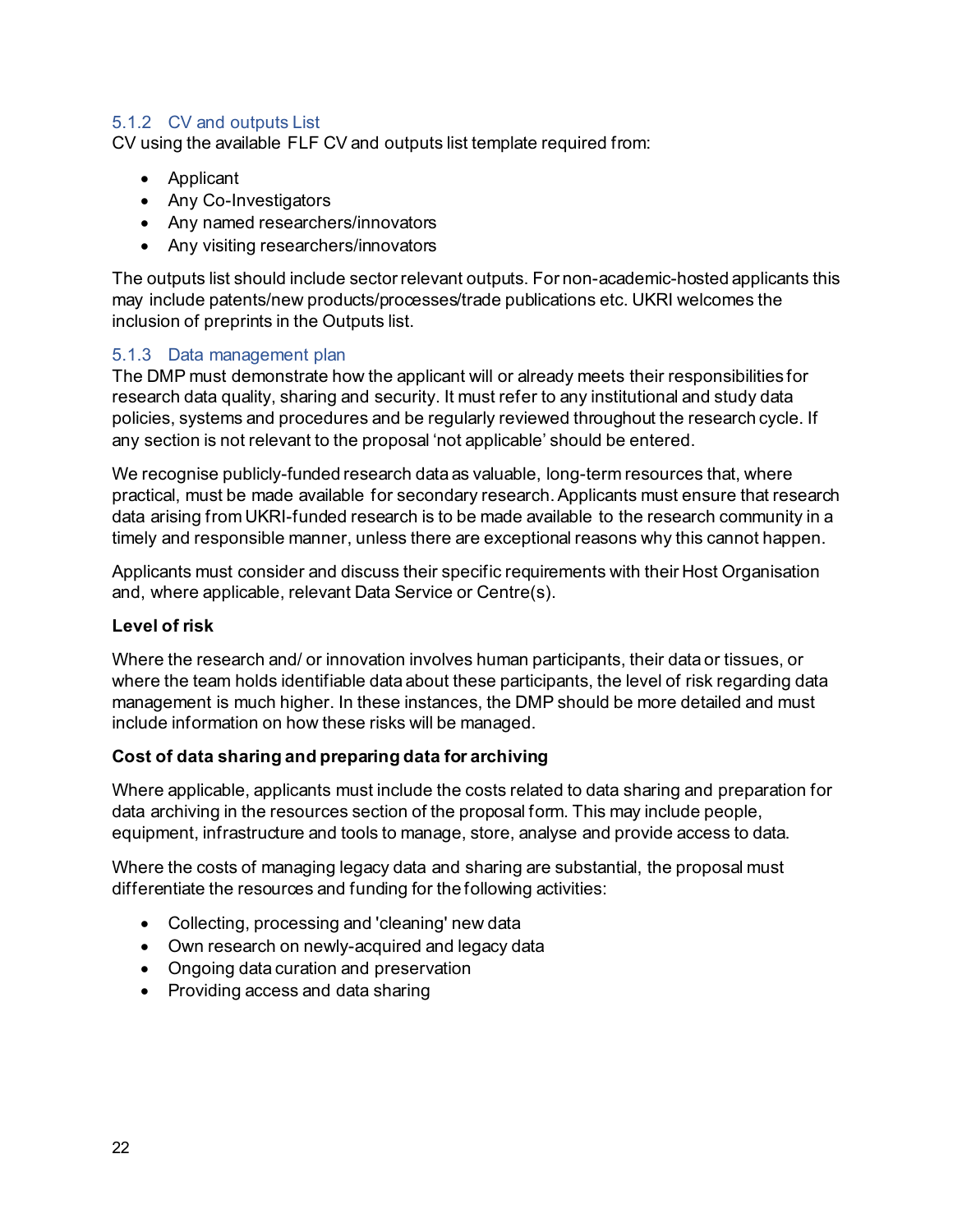# <span id="page-26-0"></span>5.1.4 Head of department supporting statement

This statement must be from a senior representative from the Organisation that will host the applicant. If the senior representative on a non-academic-hosted application is also the applicant, they should still submit a Head of Department statement as a formal record of the company's commitment to the project costs.

The senior representative must hold budgetary authority, stating that the organisation will support the financial commitment for the duration of the fellowship and acknowledging that these commitments are a condition of award.

The statement must be dated, signed and on headed paper.

The statement must summarise:

- The applicant's suitability for a FLF
- The suitability of the project for the training and career development of the applicant
- Why the organisation is appropriate for the work proposed, including the long-term commitments the organisation will make to mentor and support the applicant
- The effective and transparent arrangements that led to the applicant being selected for the FLF

# <span id="page-26-1"></span>5.1.5 Justification of resources

The Justification of Resources (JoR) is to aid reviewers when assessing proposals so that they can make an informed judgement on whether the resources requested are appropriate for the research proposed and demonstrates value for money. All items requested in the proposal need to be justified in the JoR. Items not appropriately justified may not be funded and will be removed by UKRI prior to awards being made.

#### **UKRI guidance on writing a Justification of Resources is available in th[e Je-S helptext.](https://je-s.rcuk.ac.uk/handbook/pages/GuidanceoncompletingaFellowshi/AccompanyingDocumentation/JustificationofResourcesCrossC.htm?rhsearch=justification%20of%20resources&rhhlterm=justification%20justifications%20resources%20resource)**

We recommend that applicants match the costs to the proposal headings. For further guidance on writing a Justification of Resources based on the finance form, please see Annex G.

#### <span id="page-26-2"></span>5.1.6 Work plan

Simple, stand alone, diagrammatic workplan, (for example, PERT or Gantt chart) illustrating the project but not extending the Case for Support. The full duration of the project (for example, 4 or 7 year if 4(+3) model, pro rata for part-time applicants), project-specific timelines and milestones should be clearly and accurately shown.

#### <span id="page-26-3"></span>5.1.7 Finance form for business applicants

Costings must not be included in the Je-S form. All Je-S costs should be indicated as zero and instead the 'Finance Form for Business applicants' template should be completed.

The template should be saved as a PDF document, ensuring that all pages have been saved.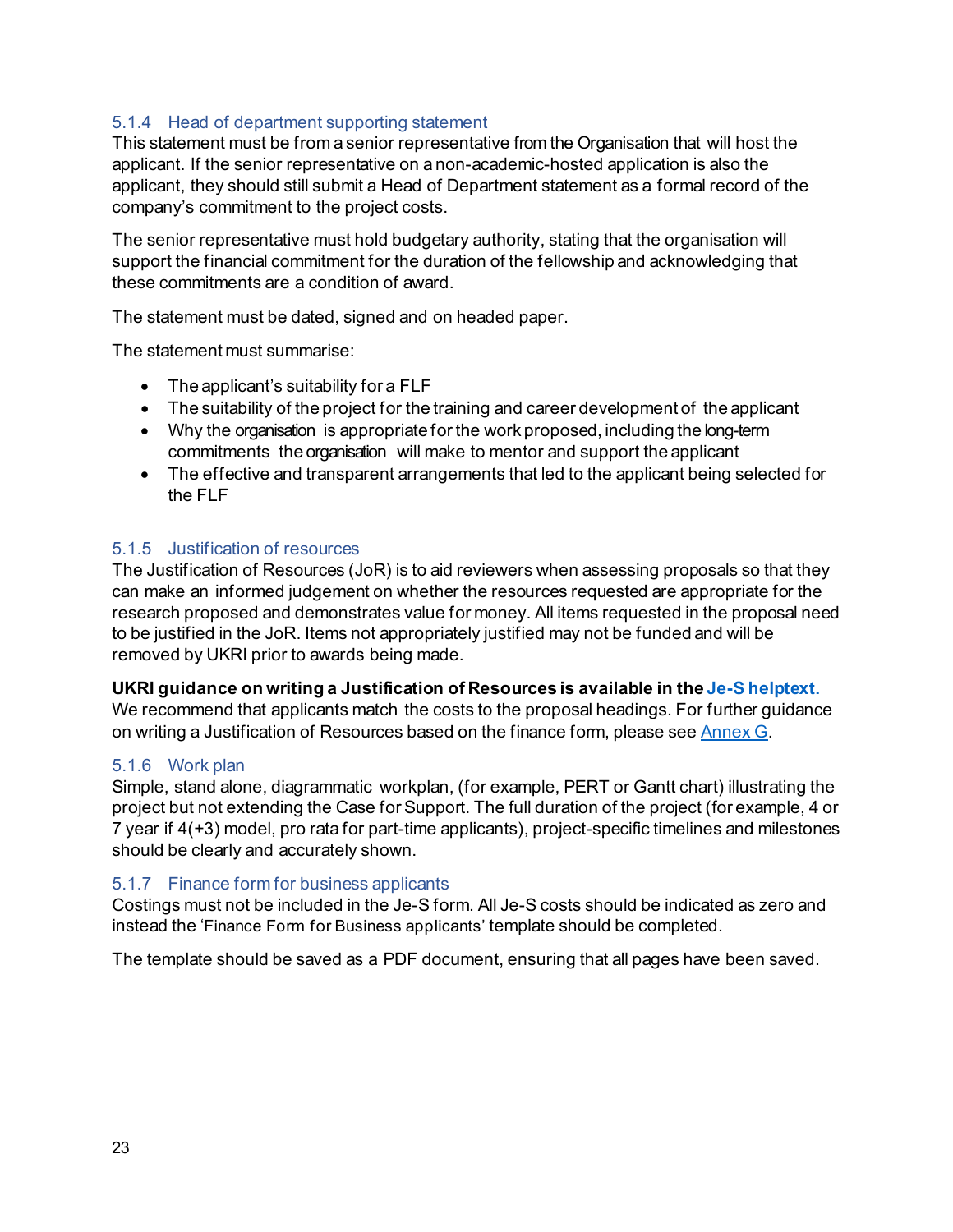# <span id="page-27-0"></span>5.2 Additional attachments

The following attachments may be required under certain conditions.

#### <span id="page-27-1"></span>5.2.1 Proposal cover letter

A Cover Letter must be included if:

- The applicant has submitted a previous application to the scheme
- The applicant has requested funding over £1.5m, with appropriate justification for these costs clearly described
- The proposal is intended to be held on a job-share basis
- Formal Collaborations and mentors are part of the project. The Cover Letter should list their names and Organisation
- The application is likely to fall within Subsidy Control regulations. Where this is the case, please include justification of the percentage funding levels applied for

The Cover Letter may also be used to name conflicted experts or organisations that applicants request we do not approach for a review. UKRI will make all reasonable efforts to honour justified requests, howeverthis cannot be guaranteed. The following information must be provided in the covering letter:

- The name of the person(s)
- The Organisation(s) they are based at
- A clear reason why the person would not be able to provide an unbiased and evidencebased review

The Cover Letter must not be used to submit any additional information that should otherwise be included elsewhere in the application. Cover Letters are made available to the panel but are not seen by peer reviewers.

# <span id="page-27-2"></span>5.2.2 Project partner letter of support

Each Project Partner must provide a Letter of Support on headed paper, dated (within the previous six months) and signed by an authorised representative of the Organisation and must:

- Confirmthe Organisation's commitment to the proposed project
- Detail the nature of the collaboration and identify the relevance and benefits to the Project **Partner**
- Confirm the value of the Project Partner's contribution, if it is an in-kind contribution the value must be quantified (this may be an estimate). Every effort should be made to provide accurate estimates.
- Clearly demonstrate that applicant time spent at an overseas business (if applicable) is acceptable to the Host Organisation and will not enhance the overseas business's ability to compete with equivalent UK businesses either during or after completion of the fellowship.

# **Additional information requirements where human tissue/participants are being provided by a Project Partner**

Where the Project Partner (whether an individual or organisation) is responsible for recruitment of people as research participants and/or providing human tissue, list them as a Project Partner on the proposal form and enter a nominal sum of  $£1$  for the value of the contribution. Details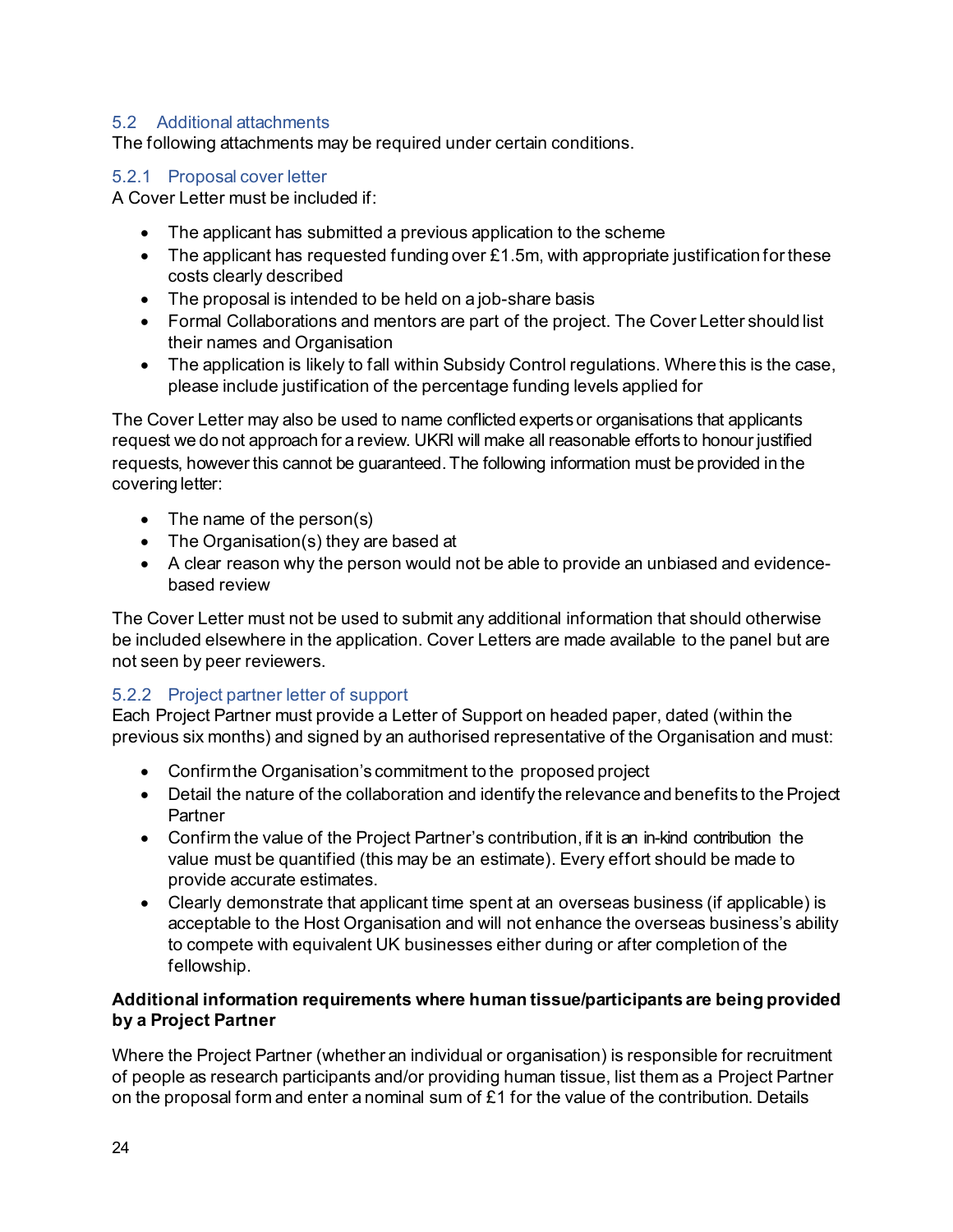should be included in the case for support. A letter of support must be attached to the application and include the following information:

- Agreement that the Project Partner will recruit the participants/provide tissue
- That what is being supplied is suitable for the research being undertaken
- That the quantity of tissue (where relevant) being supplied is suitable, but not excessive for achieving meaningful results

# **Letters of support must not be submitted in any other circumstance.**

# <span id="page-28-0"></span>5.2.3 Mentor statement

A mentor is distinct from other roles on the project, such as the Co-Investigator. A supporting statement from each named mentor should be included as mandatory. The mentor statement should include details of the mentor and the specified commitment made to mentoring support.

# <span id="page-28-1"></span>5.2.4 Support for NHS costs (SoECAT)

Researchers applying for research grants involving human participants will need to complete a Schedule of Events Cost Attribution Template (SoECAT) to be eligible for the National Institute for Health and Care Research (NIHR) portfolio and the support it provides. Further details of when a SoECAT form is needed, and how to complete one, are provided in  $\Delta$ nnex H.

# <span id="page-28-2"></span>5.2.5 Signed animal usage declaration

If your project involves the use of animals overseas you must submit a signed statement that:

- They will adhere to all relevant national and local regulatory systems in the UK and overseas
- They will follow the guidelines laid out in the NC3Rs 'Responsibility in the use of animals [in bioscience research](https://www.nc3rs.org.uk/3rs-resources/responsibility-use-animals-bioscience-research)' document and ensure that work is carried out to UK standards
- Details on where the animal research will take place (UK or overseas) and through which funder the resources are being sought.
- Before initiation of the proposed research work, appropriate approvals from Institutional and/or central animal ethics committees will be obtained for experimental protocols to be adopted in their projects. Successful proposals may be expected to provide copies of these permissions before funding is released.

# <span id="page-28-3"></span>5.2.6 Additional questions on the use of animals form

If the research involves the use of animals (rodents, rabbits, sheep, goats, pigs, cattle or xenopus) overseas, rather than in the UK, please also complete the 'Additional questions on the use of [species] overseas' form - [Use of animals overseas | NC3Rs](https://www.nc3rs.org.uk/3rs-resources/peer-review-and-advice-service)

If the research involves the use of pigs, please complete th[e Standardised questions on the use of](https://www.nc3rs.org.uk/3rs-resources/peer-review-and-advice-service) pigs [form](https://www.nc3rs.org.uk/3rs-resources/peer-review-and-advice-service).

# <span id="page-28-4"></span>5.2.7 Facility form

Due to system restrictions, we are not able to display all of the national Research Council Facilities in Je-S and so applicants intending to use any national Research Council Facilities need to highlight this in a Facility Form. Applicants should list the national Research Council facilities they intend to use and describe how they will be utilised as part of the proposal.

Applicants must list the national Research Council facilities they intend to use and describe how they will be utilised as part of the proposal in a document of no more than two sides of A4. This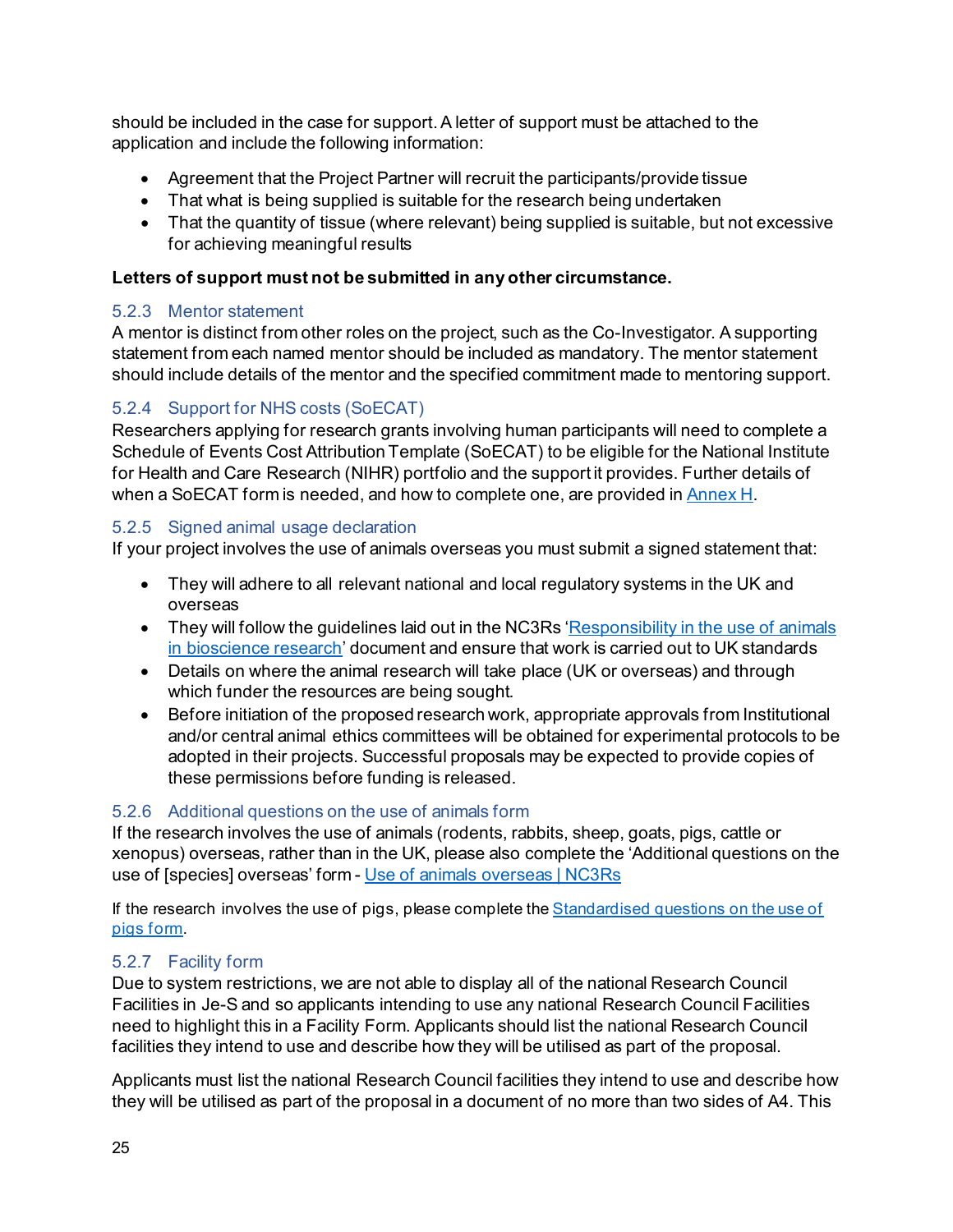document should be uploaded as the attachment type 'Facility Form' (please note that this is not a form, but is a free-text document and a template is not available). It is strongly recommended that applicants contact the relevant facility at least one month prior to the closing date to ensure that the facility can provide the service(s) required and can provide any additional information in time to be submitted with the application.

See Annex I for more information about available facilities and resources.

# <span id="page-29-0"></span>5.2.8 Technical assessment

Some facilities require a Technical Assessment (typically obtained from or in consultation with the service provider) in addition to the Facility Form. Applicants are required to contact the facility before submitting their application to check if the proposed research and/ or innovation is feasible and to obtain the Technical Assessment. A full list of facilities that require a Technical Assessment can be found on th[e Je-S website](https://je-s.rcuk.ac.uk/Handbook/index.htm?#rhsearch=facilities&t=pages%2FGuidanceoncompletingaFellowshi%2FFacilities.htm&ux=search).

The Technical Assessment will detail the outline discussions that have taken place with the research facility, to ensure the facility will be available at the required time. Applicants should also confirm the start and end date of use of the facility, support requirements and a brief summary of the facility use and importance of its use for the project.

Please see Annex I for links to individual UKRI councils' websites for information on the relevant contact details for different facilities.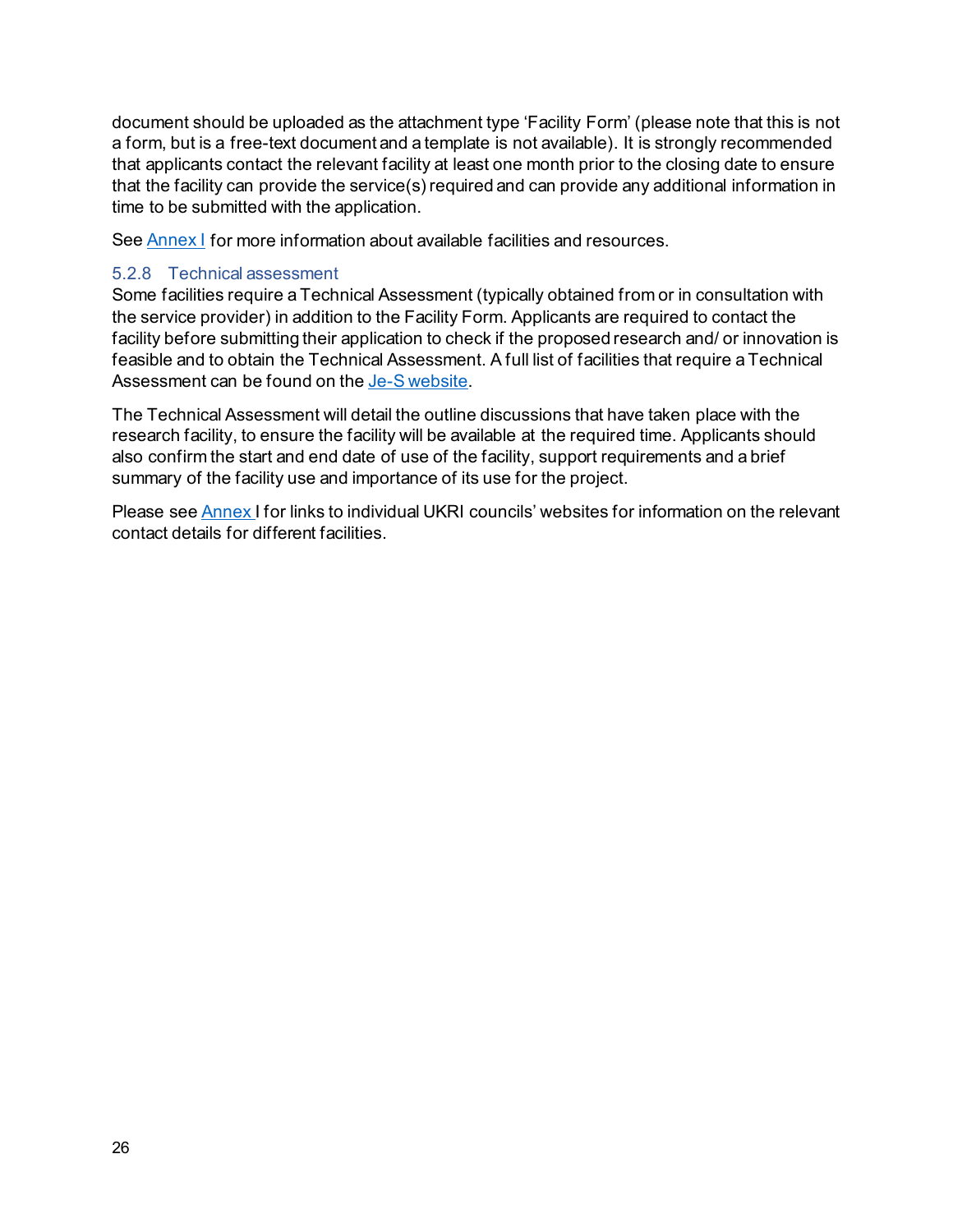# <span id="page-30-0"></span>6 Resources

# <span id="page-30-1"></span>6.1 Overview of costing

#### **[Finance Form for Business](https://www.ukri.org/publications/ukri-flf-renewal-guidance-for-applicants-and-templates-nov-2021/) Applicants**

- This template should be completed with all costs in line with UKRI [guidance](https://www.ukri.org/councils/innovate-uk/guidance-for-applicants/costs-we-fund/costs-guidance-for-non-academic-organisations/) for non[academic applications.](https://www.ukri.org/councils/innovate-uk/guidance-for-applicants/costs-we-fund/costs-guidance-for-non-academic-organisations/)
- Costings should not be included in the Je-S form. All Je-S costs should be indicated as zero.
- The template should be saved as a PDF document, ensuring that all pages have been saved, and uploaded using the attachment type Letter of Support.

# **Subsidy Control**

- Non-academic-hosted projects must be eligible to receive Subsidy Control at the time UKRI confirm the award.
- UKRI has made every effort to ensure the Subsidy Control information published in Annex A is up-to-date and accurate, but this information is not to be taken as legal or professional advice, and UKRI cannot accept any liability for actions arising from the use of our guidance.
- All non-academic-hosted applicants should seek appropriate legal advice.

# **Financial and due diligence checks**

- Once a non-academic-hosted applicant has been notified of their success the application and host will be subject to financial and due diligence checks.
- If an organisation fails these checks, the funding may not be awarded.
- Any costs deemed by UKRI as ineligible will not be funded.
- The total salary requested must be calculated to include pension, National Insurance contributions and provision for anticipated salary increments and promotions, such that the salary at the end of the award is in line with the Host Organisation's employment structure for an individual with equivalent experience.

#### **Instrument Development**

• The cost category Instrument Development is not applicable to applicants from nonacademic hosts. Non-academic-hosted applicants wishing to request costs for development of new instruments and/or equipment should include these in either the 'materials' or 'capital usage' sections on the Finance Form for Business Applicants. Nonacademic-hosted applicants should include all costs on this form and so do not need to tick the Instrument Development box on Je-S.

Please chec[k UKRI guidance for non-academic applications](https://www.ukri.org/councils/innovate-uk/guidance-for-applicants/costs-we-fund/costs-guidance-for-non-academic-organisations/) for further details on costing a nonacademic-hosted application, as well as the specific points highlighted in sections below.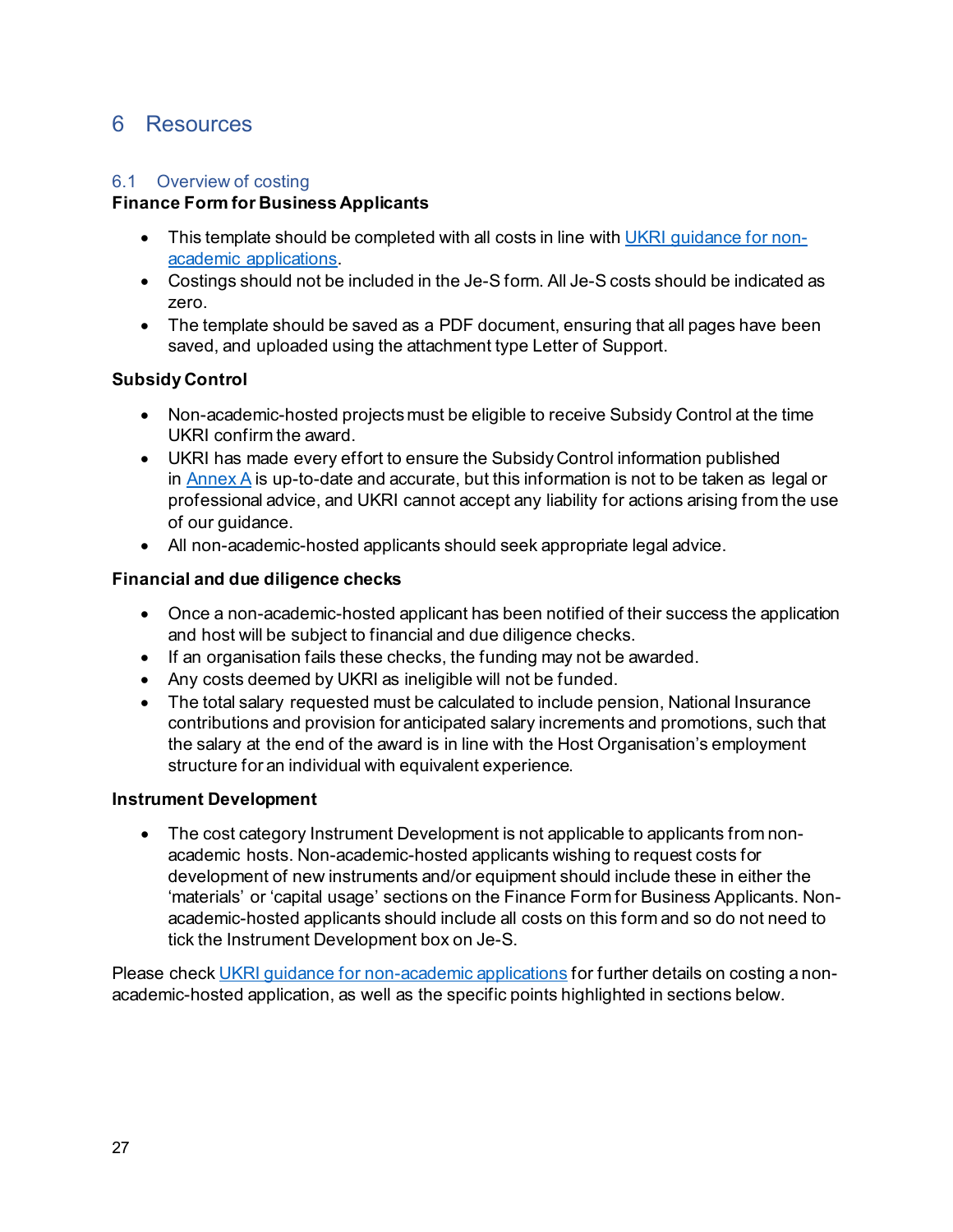# <span id="page-31-0"></span>6.1.1 Equipment

Usage costs for equipment and other capital assets can be costed if the assets have a useful lifetime of at least one year, are stand alone, are clearly definable and moveable, and conform to the capitalisation policy of the Host Organisation.

Calculations for all equipment bought for use during the fellowship should be calculated using either:

- The original purchase price (excluding VAT) divided by depreciation period in months (as per your current capitalisation policy) = monthly depreciation charge; or
- The project capital usage cost = (monthly depreciation charge x number of project months) x percentage of time used on project

For a working example please see the 'Capital usage' section of th[e UKRI guidance for non](https://www.ukri.org/councils/innovate-uk/guidance-for-applicants/costs-we-fund/costs-guidance-for-non-academic-organisations/)[academic applications.](https://www.ukri.org/councils/innovate-uk/guidance-for-applicants/costs-we-fund/costs-guidance-for-non-academic-organisations/)

If applicable the Host Organisation should make its own arrangements for applying for exemption from import duty. All equipment must be fully justified in the Justification of Resources, submitted as part of the application.

# <span id="page-31-1"></span>6.1.2 Animals

Non-academic-hosted applications should include animal costs in the materials tab of the Finance Form for Business Applicants.

# <span id="page-31-2"></span>6.1.3 Overheads

Overheads are automatically calculated at 20% of labour costs within the Finance Form for Business Applicants. This includes both direct and indirect overheads. Full overhead recovery/full absorption costing is not eligible.

#### <span id="page-31-3"></span>6.1.4 Other

- Patent filing costs for new intellectual property (IP) generated by the fellowship can be included in the application, if the Host Organisation or there is a Collaboration with an SME. This cost is allowable for SMEs up to a limit of £7,500 per Host Organisation, Collaborations or Co-investigator. These costs should not include legal costs relating to the filing of trademark related expenditure as these are considered to be marketing/exploitation costs and are therefore ineligible.
- Regulatory compliance costs are eligible if necessary, to carry out the programme of research/innovation in the fellowship.
- Non-academic -hosted applicants may request funds associated with publication costs.
- Any indexation should be included at the point of submission.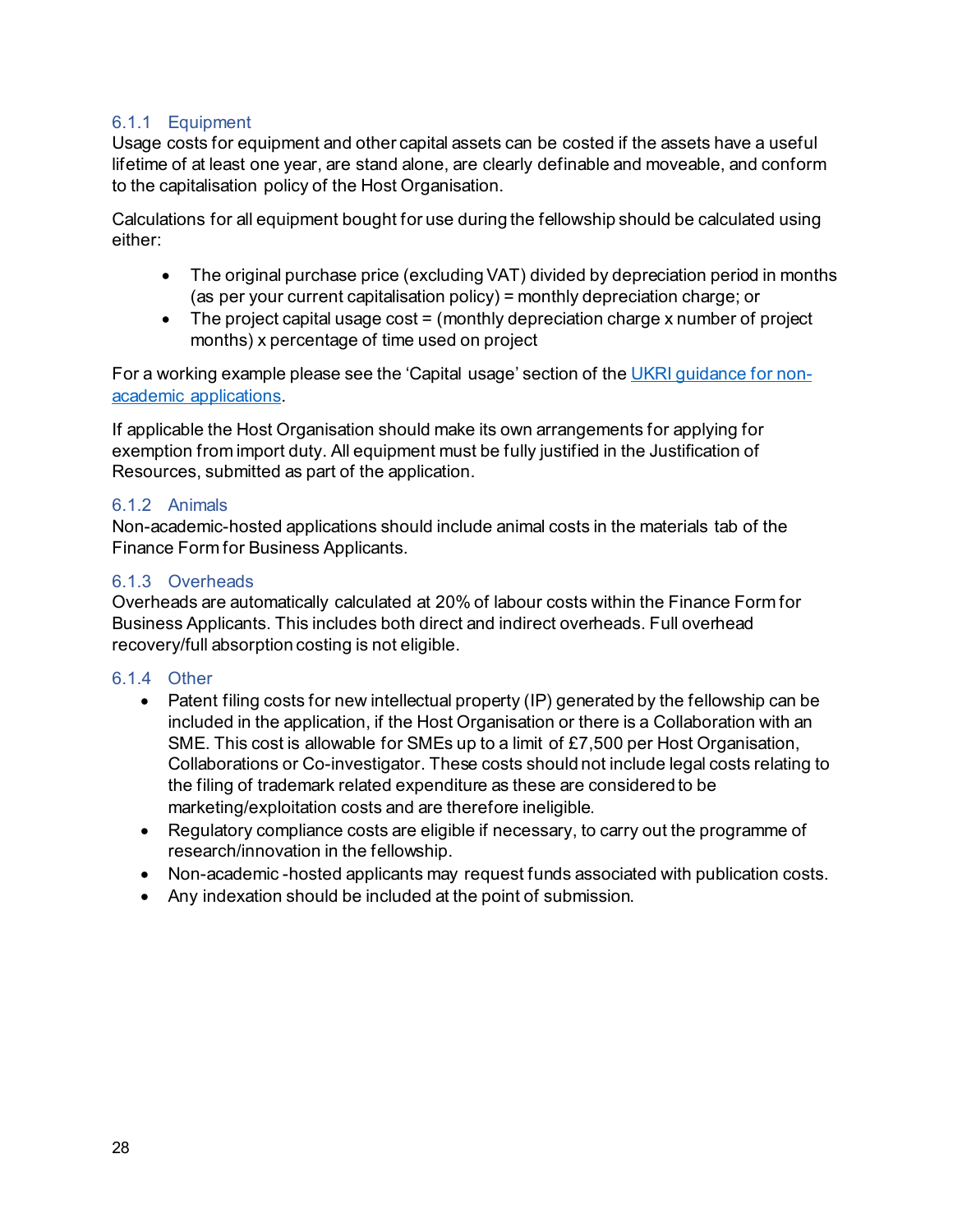# <span id="page-32-0"></span>Annex A - Subsidy Control & State Aid – funding for non-academic organisations

Subsidy Control Framework guidance: For applications hosted by, or collaborating with, a nonacademic organisation

#### What is the Subsidy Control Regime?

UKRI supports UK research organisations and businesses to invest in research, development and innovation. For awards made from 01 January 2021 onwards, the majority are subject to the BEIS Subsidy Control regime which ensures compliance with the UK-EU TCA and other UK international trade commitments, not EU State aid regulations. EU State aid rules now only apply in certain limited circumstances:

aid that is granted within scope of Article 10 of the Northern Ireland Protocol

 payments made under EU Structural Funds such as the European Regional Development Fund (ERDF) – any award made under **[European Commission State aid](http://ec.europa.eu/competition/state_aid/overview/index_en.html) [regulations](http://ec.europa.eu/competition/state_aid/overview/index_en.html)** is subject to notification to the European Commission

The support we provide is consistent with the UK's international obligations and commitments to Subsidy Control. These include:

- **[World Trade Organisation \(WTO\) rules](https://www.gov.uk/guidance/trading-under-wto-rules)**
- the EU-UK Trade and Cooperation Agreement (TCA) (see **[EU-UK TCA](https://ec.europa.eu/info/relations-united-kingdom/eu-uk-trade-and-cooperation-agreement_en)  [summary](https://ec.europa.eu/info/relations-united-kingdom/eu-uk-trade-and-cooperation-agreement_en)** and **[Department for Business, Energy and Industrial Strategy \(BEIS\)](https://www.gov.uk/government/publications/complying-with-the-uks-international-obligations-on-subsidy-control-guidance-for-public-authorities/summary-guide-to-awarding-subsidies-from-1-january-2021)  [guidance](https://www.gov.uk/government/publications/complying-with-the-uks-international-obligations-on-subsidy-control-guidance-for-public-authorities/summary-guide-to-awarding-subsidies-from-1-january-2021)**)
- in certain circumstances EU State aid regulations may also be applied (for example under the **[Northern Ireland Protocol](https://www.gov.uk/government/publications/complying-with-the-uks-international-obligations-on-subsidy-control-guidance-for-public-authorities)** (GOV.UK)
- other bilateral **[UK Free Trade Agreements \(FTAs\)](https://www.gov.uk/government/collections/the-uks-trade-agreements)** where relevant.

#### What does it mean in terms of funding?

To ensure consistency across the programme, the UKRI FLF scheme will fund at a level in accordance with previous State Aid guidance**,** which conforms to the new Subsidy Control Framework regulations. This will be based on the type of research and/ or innovation undertaken and the size of business or commercial entity involved in the application (see below).

For all fellowships where Subsidy Control and/or State Aid is confirmed, UKRI will notify the appropriate bodies at point of award, as required by prevailing Subsidy Control and/or State Aid rules. Financial reporting will be requested at intervals during the duration of the fellowship.

#### When will Subsidy Control Framework and/or State Aid rules apply?

Subsidy Control or State aid (where applicable) will be assumed to apply where a fellowship is hosted by a non-academic organisation and the funding is awarded to a non-academic organisation. In this instance the below funding levels and any additional reporting and governance associated with the grants will apply.

Non-academic organisations include any organisation undertaking commercial activities, which can include some charities or not-for-profit entities, eligible for Innovate UK funding and not eligible to apply to UKRI at an fEC level (including Research Council Institute).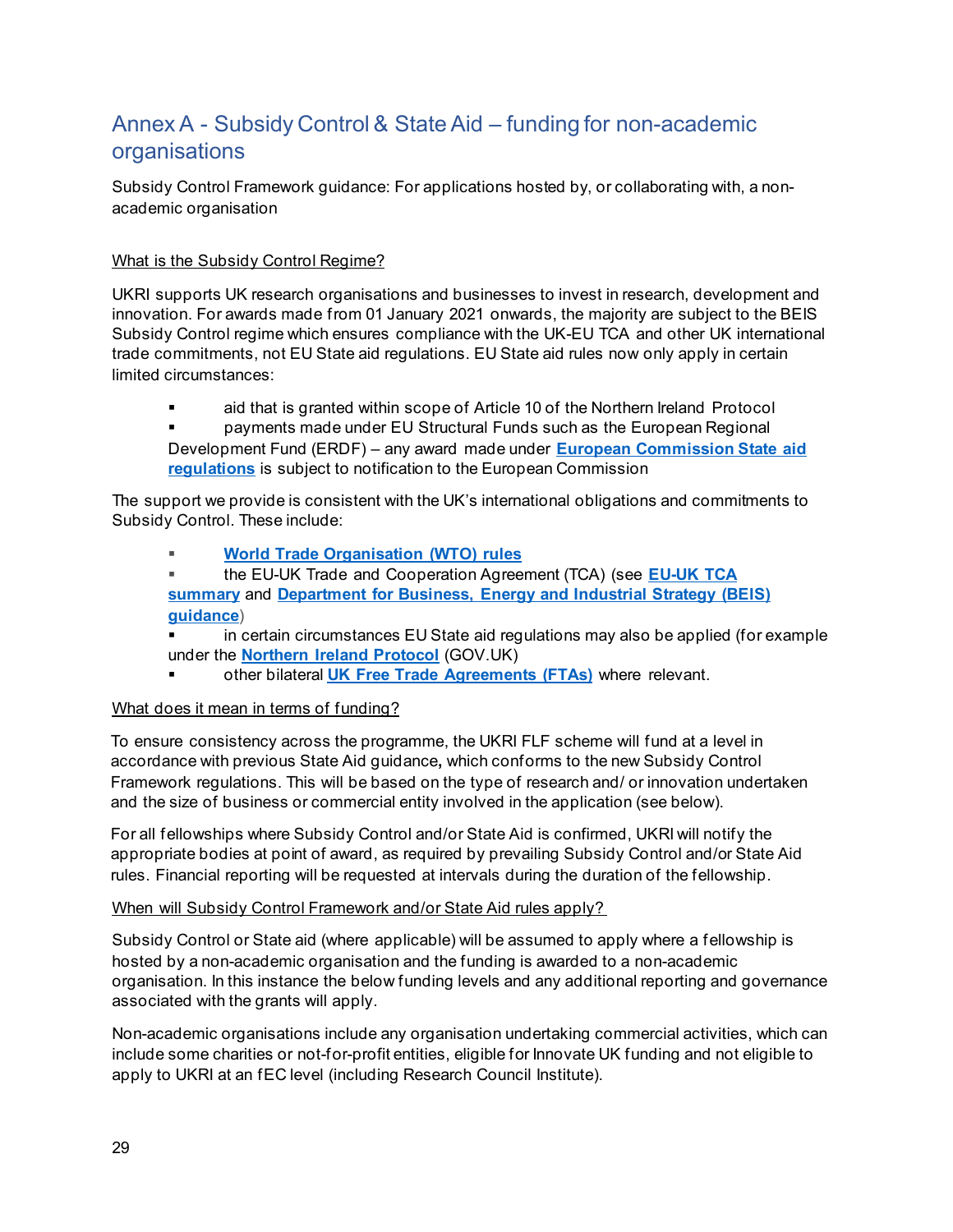Where the fellowship is hosted by an academic, research or other organisation which is usually funded at fEC rates, Subsidy Control and/or State Aid rules may apply if they are collaborating with a non-academic organisation.

In general, Subsidy Control and/or State Aid rules will not be deemed to be a concern where:

• The non-academic partner does not seek a pre-negotiated right to any academically generated foreground project Intellectual Property (IP)

• Where a non-academic partner is being paid full market rate for their services (i.e. a subcontractor) and Intellectual Property Rights (IPR) are not deemed a concern, and are wholly owned by the academic partner

• Any IPR generated by the academic partner are fully allocated to the academic partner

• The data generated from the research can be placed in the public domain within a reasonable timeframe.

Under these circumstances, the non-academic partner may have a right to negotiate for access (at a fair market price) to the academic party's IPR but terms cannot be agreed until the project is completed.

UKRI does not deal with IP rights arising from research funded by grants for extramural research. Ownership and responsibility for the exploitation of intellectual property generated through the activities of the academic party rests with the academic party's institute, who have a responsibility to ensure that value for money is sought.

Subsidy Control or State Aid rules (where applicable) are likely to apply where:

• The non-academic partner wishes to pre-negotiate access to or own academically generated foreground project IP

• The non-academic partner is the only party with a plausible path to exploit academically generated foreground project IP (e.g. development of a software tool based on a commercial platform).

In the case of a potential subsidy or aid being awarded, UKRI can only provide a set proportion of the total project cost, with the remaining funding to be met by the partner(s). This contribution should make up an appropriate proportion of the total project cost (industry plus academic costs) calculated using the table in section three.

Applicants, Host Organisations and any organisations with which they hold a collaboration for the FLF project should assess whether they believe Subsidy Control and/or State Aid will be a factor before application and seek to agree draft terms prior to submission of the proposal. Host Organisations should highlight in their Cover Letter if they believe Subsidy Control and/or State Aid will apply and details of Partner contribution should be included in the Letters of Support attached to the application.

Fellows should ensure that collaboration agreements are in place with all other parties involved in the grant. This should address (but is not limited to) relative responsibilities, governance, regulatory approvals, indemnity, intellectual property rights, reporting, and access to data and samples and should be in place before the project starts.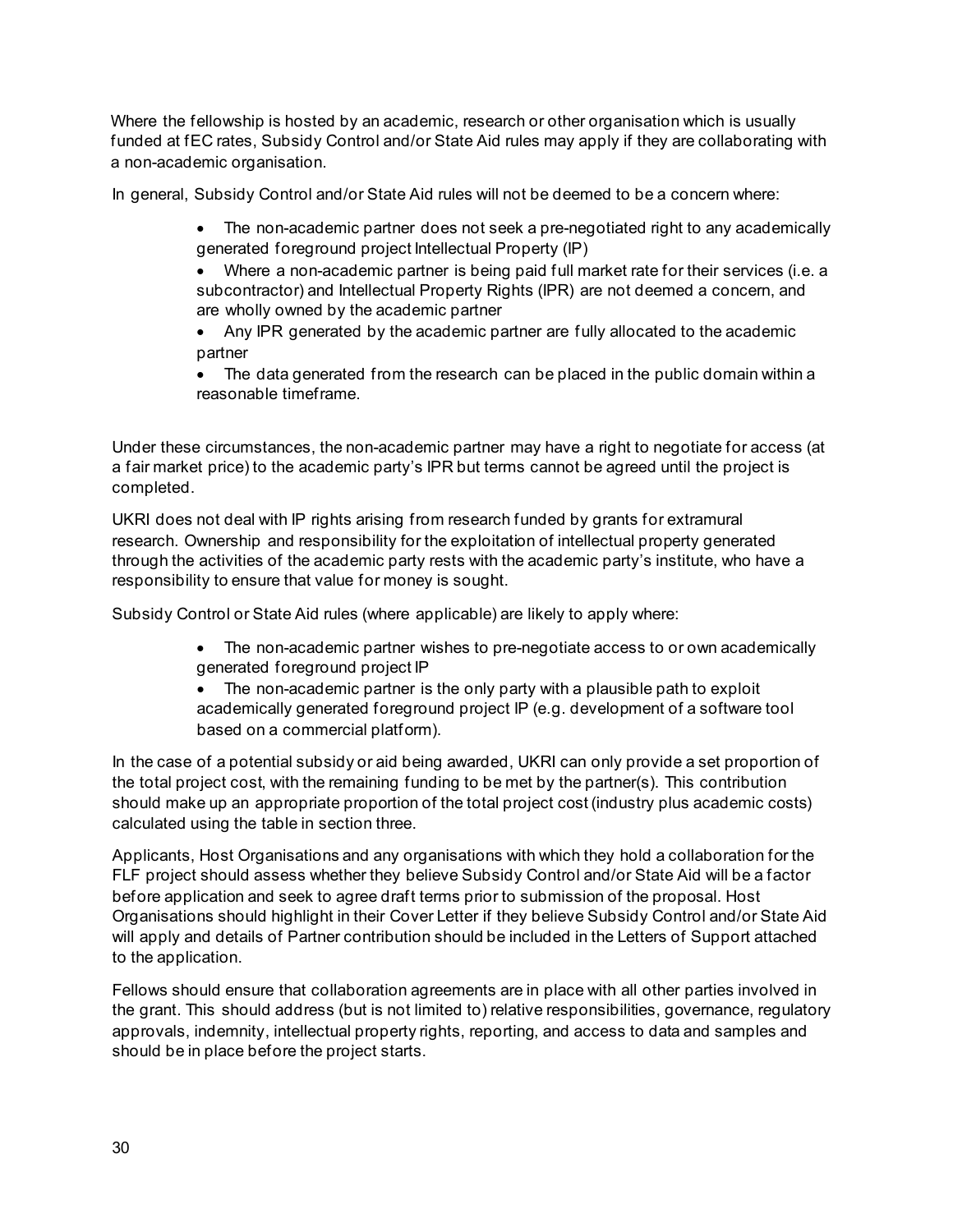#### **FLF Subsidy Control and State Aid: Funding levels and additional considerations**

Where a potential subsidy or aid is being awarded, funds will be provided at a level based on the size of non-academic organisation(s) involved, the nature of the research and/ or innovation within the programme and the overall cost of the program. Host Organisations will be provided funding at the following rates:

| <b>Applicant Business</b><br><b>Size</b> | <b>Fundamental</b><br><b>Research</b> | <b>Feasibility</b><br><b>Studies</b> | <b>Industrial</b><br><b>Research</b> | <b>Experiment</b><br>al<br><b>Developme</b><br>nt |
|------------------------------------------|---------------------------------------|--------------------------------------|--------------------------------------|---------------------------------------------------|
| Micro/Small                              | 100%                                  | 70%                                  | 70%                                  | 45%                                               |
| Medium                                   | 100%                                  | 60%                                  | 60%                                  | 35%                                               |
| Large                                    | 100%                                  | 50%                                  | 50%                                  | 25%                                               |

#### *Example:*

*An academic host and a single large business collaborate on a proposal which covers industrial research. It is agreed that the business will own all IP arising from the project and therefore it will fall under Subsidy Control and/or State Aid. The full costs of the programme total £1M. The business would therefore be required to contribute £500k towards the project costs.*

A business is defined as an organisation undertaking economic activities.

The definition of micro, small and medium-sized enterprises (SME) used by Innovate UK is set out in the **[company accounts guidance](https://www.gov.uk/government/publications/life-of-a-company-annual-requirements/life-of-a-company-part-1-accounts#introduction)**. This is a change from the previous EU definition. If you are applying for an award funded under State aid the definitions are set out in the **[European](https://eur-lex.europa.eu/legal-content/EN/TXT/?uri=CELEX:32003H0361)  [Commission Recommendation of 6 May 2003](https://eur-lex.europa.eu/legal-content/EN/TXT/?uri=CELEX:32003H0361)**. A large business in this context means any enterprise which is not an SME.

The classifications of research in this context are defined as:

#### Fundamental research

This means experimental or theoretical work primarily to gain new knowledge of underlying phenomena and visible facts, without any direct practical application or usage.

#### Feasibility studies

This means analysis and evaluation of a project's potential, aimed at supporting the process of decision making. This is achieved by uncovering its strengths,

weaknesses, opportunities and threats as well as identifying resources needed and the prospects for success. Feasibility studies will usually help businesses decide to work either individually or collaboratively with other industrial or research organisations, before conducting a subsequent larger project.

Individual competition scopes will define their own requirements for feasibility studies in terms of project size and length.

#### Industrial research

This means planned research or critical investigation to gain new knowledge and skills. This should be for the purpose of product development, processes or services that lead to an improvement in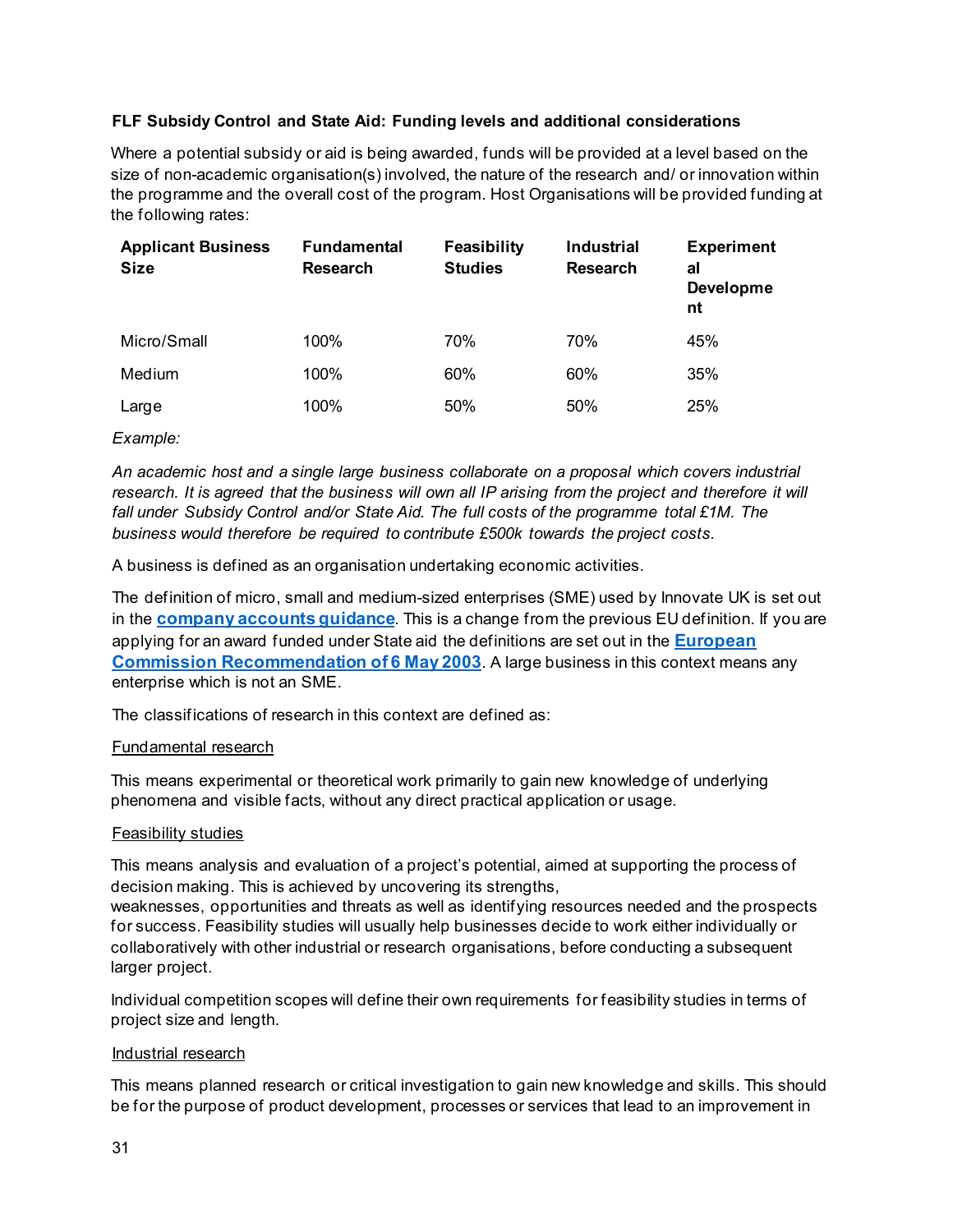existing products, processes or services. It can include the creation of component parts to complex systems and may include prototypes in a laboratory or environment with simulated interfaces to existing systems, particularly for generic technology validation.

#### Experimental development

This means the acquiring, combining and shaping of existing scientific, technical and other relevant knowledge and skills. This would be to produce plans, arrangements and designs for your products, processes or services. This can include producing drafts, drawings, plans and other documentation as long as they are not intended for commercial use.

It can also include the development of commercially-usable prototypes and pilots. This would only be allowable if the prototype or pilot would be too expensive for demonstration purposes only. Any revenue made from it, must be deducted from the eligible costs.

Experimental production and testing of products, processes and services is also eligible provided they cannot be used, in any form, in industrial applications or commercially.

Experimental development should not include routine or periodic changes to products, production lines, manufacturing processes, existing services and other operations in progress, even if such changes may represent improvements.

#### Projects that span more than one category of research

Sometimes projects include work packages with more than one category of research. For example, a project may include elements of industrial research and experimental development. In this case, you would need to identify:

- the main research category (this will be where more than 50% of the eligible costs will be incurred)
- which other categories the other work packages fit into

• the appropriate level of funding for the total project, for example for a large company if 80% of a project is industrial research and 20% is experimental development, the total eligible funding is 45% (80%  $\omega$  50% = 40%, and 20%  $\omega$  25% = 5%)

You should apply for grant funding equivalent to the aggregated work packages.

UKRI cannot advise on appropriate funding levels prior to application. Applicants should seek legal advice regarding compliance with Subsidy Control regulations when preparing their application.

Decisions on funding levels will be made on a case by case basis, and where there is doubt, individual applications will be assessed independently to determine where Subsidy Control and/or State Aid rules should apply. UKRI's decision on levels of funding are final.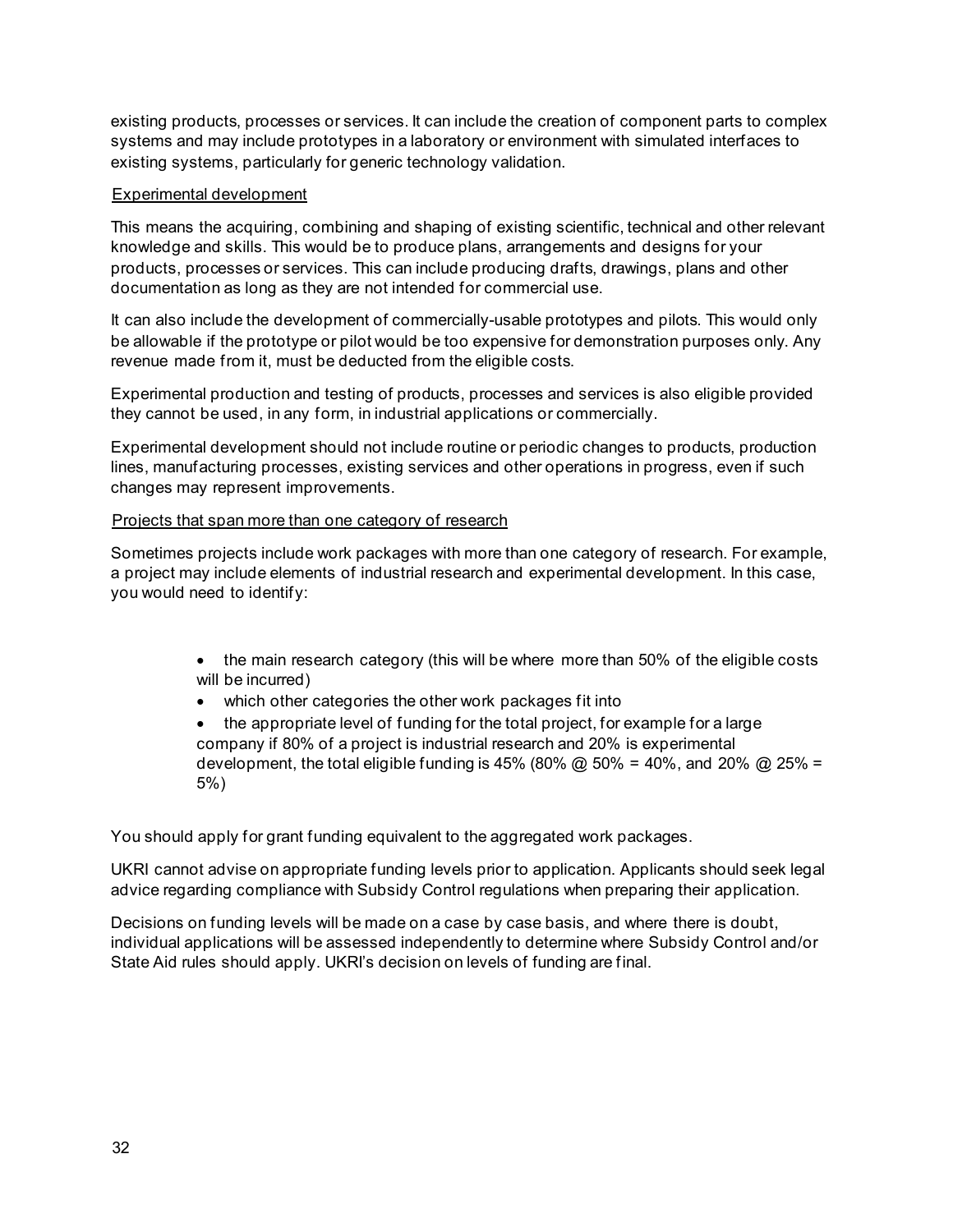# <span id="page-36-0"></span>Annex B – Applying for a fellowship on job-share basis

Applications from those wishing to hold a Future Leaders Fellowship on a job-share basis are encouraged as one of the mechanisms through which UKRI supports applications from those wishing to combine the fellowship with personal responsibilities.

There may be times when an application for a fellowship as a job-share might be right for potential candidates.

Reasons include, but are not limited to:

- $\sim$  Timeliness i.e. where a full-time equivalent fellow is required to ensure that timecritical research and innovation can be completed within a shorter timescale than a part- time fellowship would allow.
- $\sim$  An existing job-share i.e. where researchers and/or innovators are already working within a job-share that they wish to maintain.

Applicants must be able to demonstrate why they and the proposed programme of research and/or innovation would not be better served by two part-time fellowships.

A job-share fellowship should not be considered because aPI does not currently have the full skill set to undertake the fellowship. In these instances, a Co-Investigator who brings complementary and different skills to the project can be included as part of the fellowship award for a time limited period while the fellow develops their skills in the areas covered.

## **Is the expectation that the two individuals job sharing a fellowship have very similar skills and experiences, oris the expectation that their experience and skills should be complementary?**

Most job-shares are between individuals with similar skills and experience. Job-shares should not be used to upskill an applicant who requires complementary and different skills in order to complete the project. Such upskilling should be achieved through the fellowship and is supported through the ability to include a time-limited Co-Investigator.

The applicants should make clear in their application the skills and experience of both applicants, and why they are applying via a job-share arrangement and not two separate part-time applications. It must also be stated in the application Cover Letter that the fellowship is being applied for as a job-share.

Please note that the Je-S form will list job-share fellowship applicants as Principal and Co-Investigator. This is entirely due to the limitations of our systems and your status as Co-PIs will be highlighted to reviewers and Panel members. The Co-PIs should have equal responsibility for the overall fellowship and programme of research and/or innovation. In addition, the joint applicants should be able to demonstrate a clear plan to support their own (and if applicable, their team) training and development needs. A plan should be in place for each of the joint applicants as part of the proposal.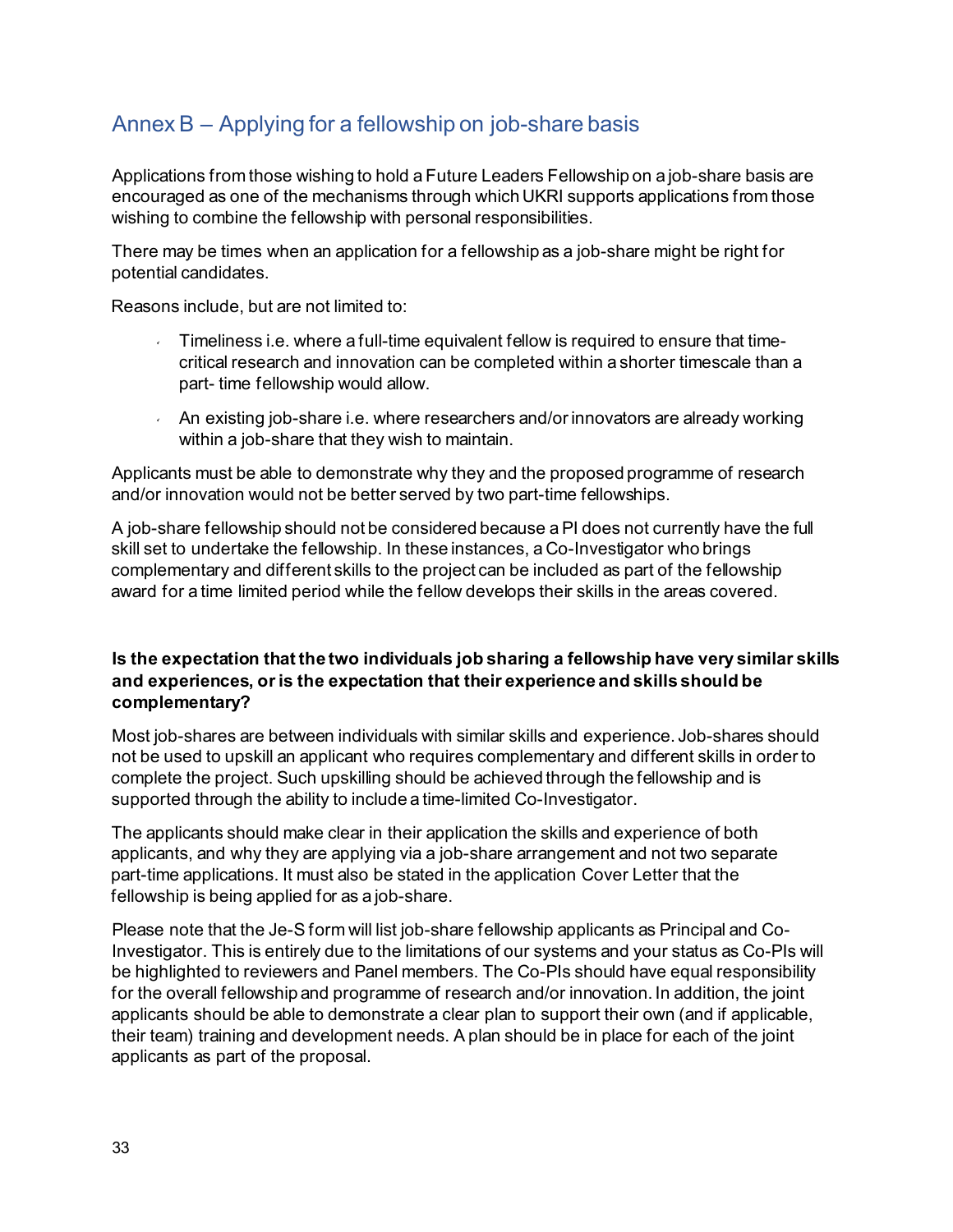This does not mean that the Co-PIs both have to have involvement in every aspect of the programme of research and/or innovation.For example, in terms of publications or other outcomes that result from the fellowship it may be that one Co-PI has more involvement in particular aspects than the other so we would not mandate that both Co-PIs have to have identical credit for these.

# **How do we apply as a job-share fellowship?**

We recommend that you contact the FLF team before applying on a job-share basis.

Only one application is required. Due to the limitations of Je-S it is not possible to have joint Principal Investigators (PIs) on the application so the joint applicants (Co-PIs) will be a notional PI (the 'Fellow') and a Co-I. Throughout the review and assessment process it will be made clear that the joint applicants should be treated as Co-PIs and as such the applicants will be considered on equal terms with neither candidate considered the 'lead' or 'primary' PI apart from for system administrative purposes.

# **What guidance do reviewers get when considering job-share proposals?**

Noting that job-share fellowships are non-standard and that members of the research and innovation community may not have reviewed such proposals before, additional feedback is provided to those carrying out the external peer review of proposals and for those sitting on the Sift and Interview Assessment Panels. Additional guidance for reviewers on job-share applications can be found within th[e Future Leaders Fellowships Reviewers'](https://www.ukri.org/what-we-offer/developing-people-and-skills/future-leaders-fellowships/future-leaders-fellowships-guidance/expert-review/) Guidance. With regards to the FLF assessment criteria, this guidance also:

- a. Makes it clear that applicants are joint Principal Investigators
- b. States that the:
	- i. consideration of the *Research & Innovation Excellence* and the *Impact & Strategic Relevance* assessment criteria need to include assessment of how the proposed project forms a single coherent programme rather than separate activities
	- ii. consideration of the *Applicant and their Development* assessment criteria needs to consider both applicants jointly
	- iii. consideration of the *Research and Innovation Environment & Costs*  assessment criteria needs to consider the commitment of the host organisation to the development and establishment of both applicants, and how the host will support the proposed programme of work as a whole

Additional guidance for those sitting on Interview Panels will also be available. This will make clear that both applicants will be attending the interview and that questions should be addressed to both applicants. Furthermore, it will be stated that that the applicant's joint Full Time Equivalent (FTE) spent on the Fellowship will be between the 0.5 and 1 required of a standard Fellowship.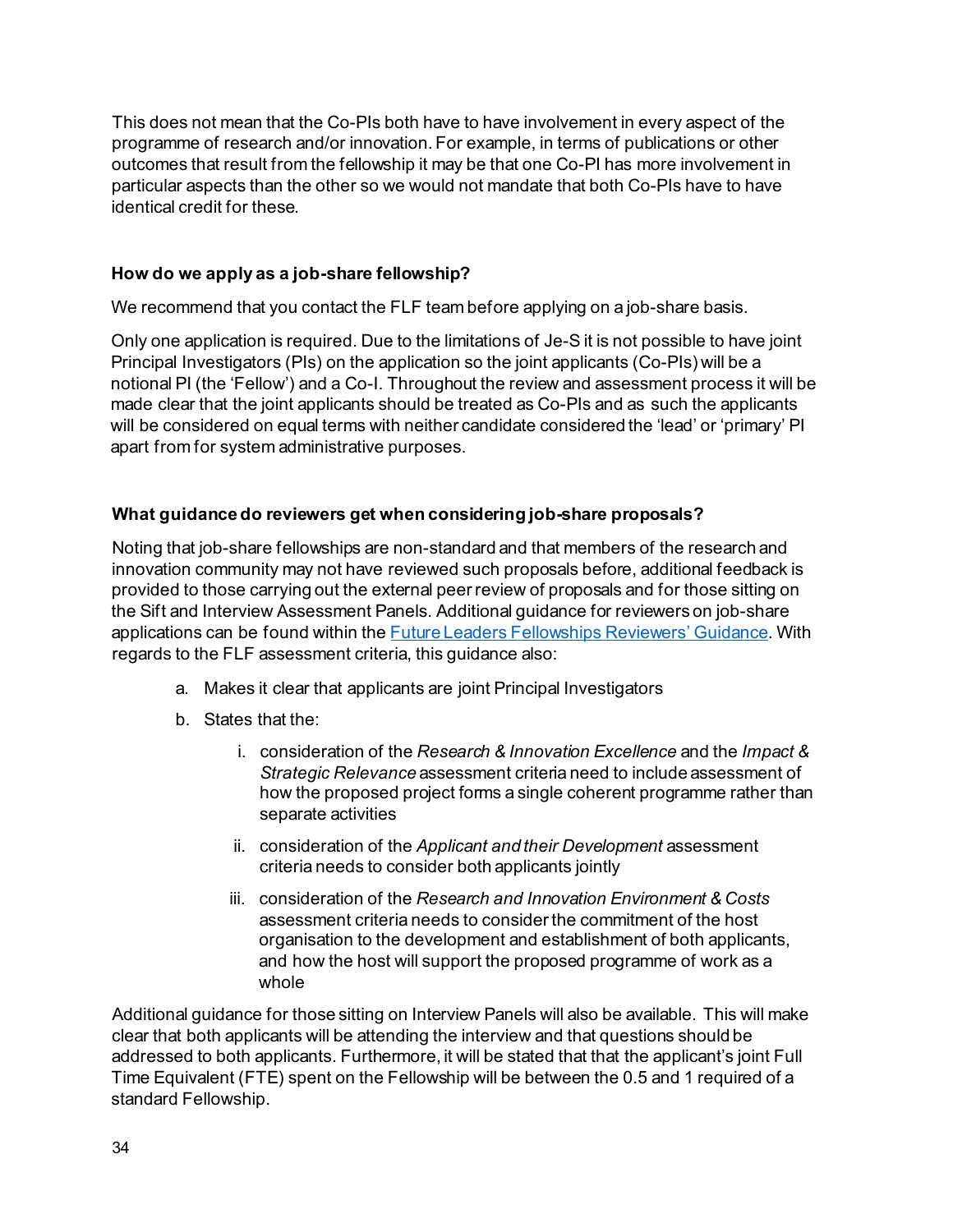# <span id="page-38-0"></span>Annex C – Person specification

# **FLF applicants should:**

- Demonstrate broad knowledge of the area of interest and offer a compelling vision for the excellence and importance of the proposed research or innovation.
- Take advantage of the long-term and flexible support offered, justify how the proposal would have wider influence in the field.
- Have their own original and ambitious plans / ideas, which do not significantly overlap with their proposed collaborations, or former supervisors.
- Demonstrate the suitability of the proposed environment(s) for their research or innovation and its impact.
- Provide an approach to maximising the impact and influence of the proposed work, in the short and/or long-term. This may involve co-production of knowledge and implementation of this knowledge with the business sector, public sector, civil society sector or the wider community.
- Be capable of leading and developing a team or taking a leading role in their field; and show an ability to identify and maximise potential in others.
- For non-academic-hosted applicants, have secured the backing of the organisation that employs them. For academic-hosted applicants, have secured the backing of an institution that is prepared to host them, and which offers, in line with organisational employment policies and practices, a commitment to an open-ended position for the individual at the end of the fellowship.
- Demonstrate the ability to choose and develop appropriate collaborations and networks nationally, internationally or across disciplines.

# **Experience and potential:**

- Applicants must have the necessary level of skills, knowledge and experience to take forward the proposed project / programme.
- Have a track record of producing challenging, original and productive research and/or innovation outputs that stand out in their field.
- Demonstrate flexibility to adapt to opportunity and embrace new directions.

# **Personal development:**

- Have identified and proposed opportunities for their own development as impactful and influential research or innovation leaders. This could include time for work in other environments, developing international links, development of new skills (for example, in policy impact or commercialisation, etc).
- Have identified opportunities to access career development support, for example, mentoring and professional training and development, and relevant training courses that will underpin their future career ambitions and learning. A clear programme of skills development is an essential component of this training fellowship.

# **Skills:**

- Have strong communication and interpersonal skills and aim to develop these through engagement with different audiences.
- Demonstrate how the outcomes of the fellowship will be communicated and used within and outside their immediate community.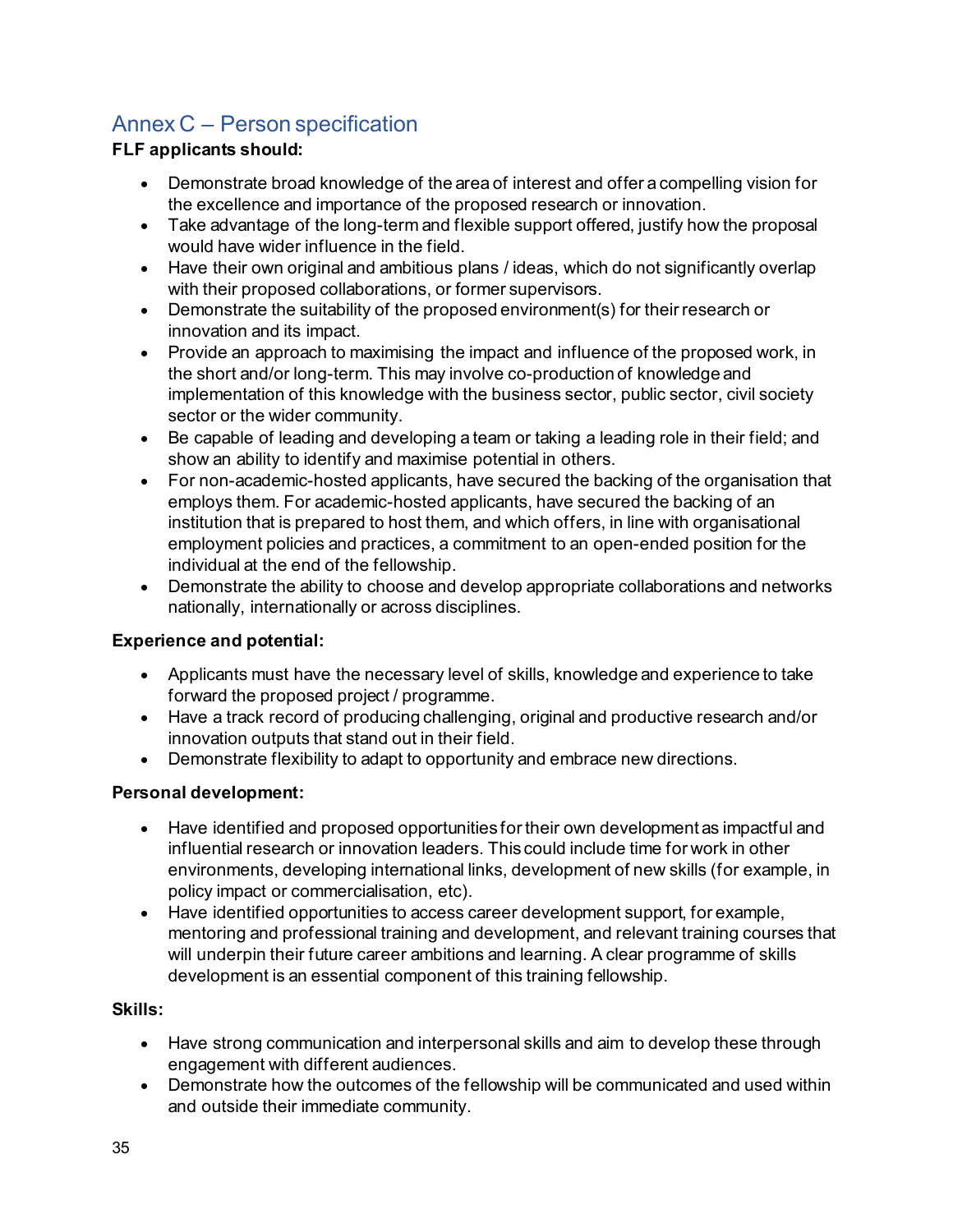# <span id="page-39-0"></span>Annex D – Career breaks and flexible working

The assessment of fellowship applications frequently involves appraisal of the applicant's track record. In making this appraisal, review panels take into account time spent outside the active research / innovation environment, whether through career breaks or flexible working.

# **Definitions**

Career breaks are defined as a substantive period of time spent outside research / innovation. Reasons may include\* the following:

- Personal reasons
- Trying out a new career
- Parental leave
- Ill health, injury or disability
- Caring/domestic responsibilities
- Study/training/further education

Flexible working describes any working arrangement where the number of hours worked, or the time that work is undertaken, vary from standard practice and could include\* the following:

- Reduction in full time hours
- Long-term partial return to work
- Job sharing
- Compressed working hours
- Term-time only working
- Annualised hours

#### **Guidance for review panels**

In assessing the effects of career breaks or flexible working, panels will note the applicant's career trajectory and potential at the beginning of a break, relative to the stage of the applicant's career. In assessing applicants, panels will recognise that the effects on productivity of a career break, or a period of flexible working, may continue beyond the return to work.

The following areas may be affected <sup>1</sup>

- Presentation and publication record
- Patents filed
- Track record of securing funding, including time to obtain preliminary data
- Maintaining networks of research / innovation contacts and collaborations
- Recruitment of staff
- Time required for training
- The ability to take up opportunities in different geographical locations
- The ability to take up courses, sabbaticals, 'visits', placements and secondments

<span id="page-39-1"></span> $<sup>1</sup>$  Lists are not exhaustive</sup>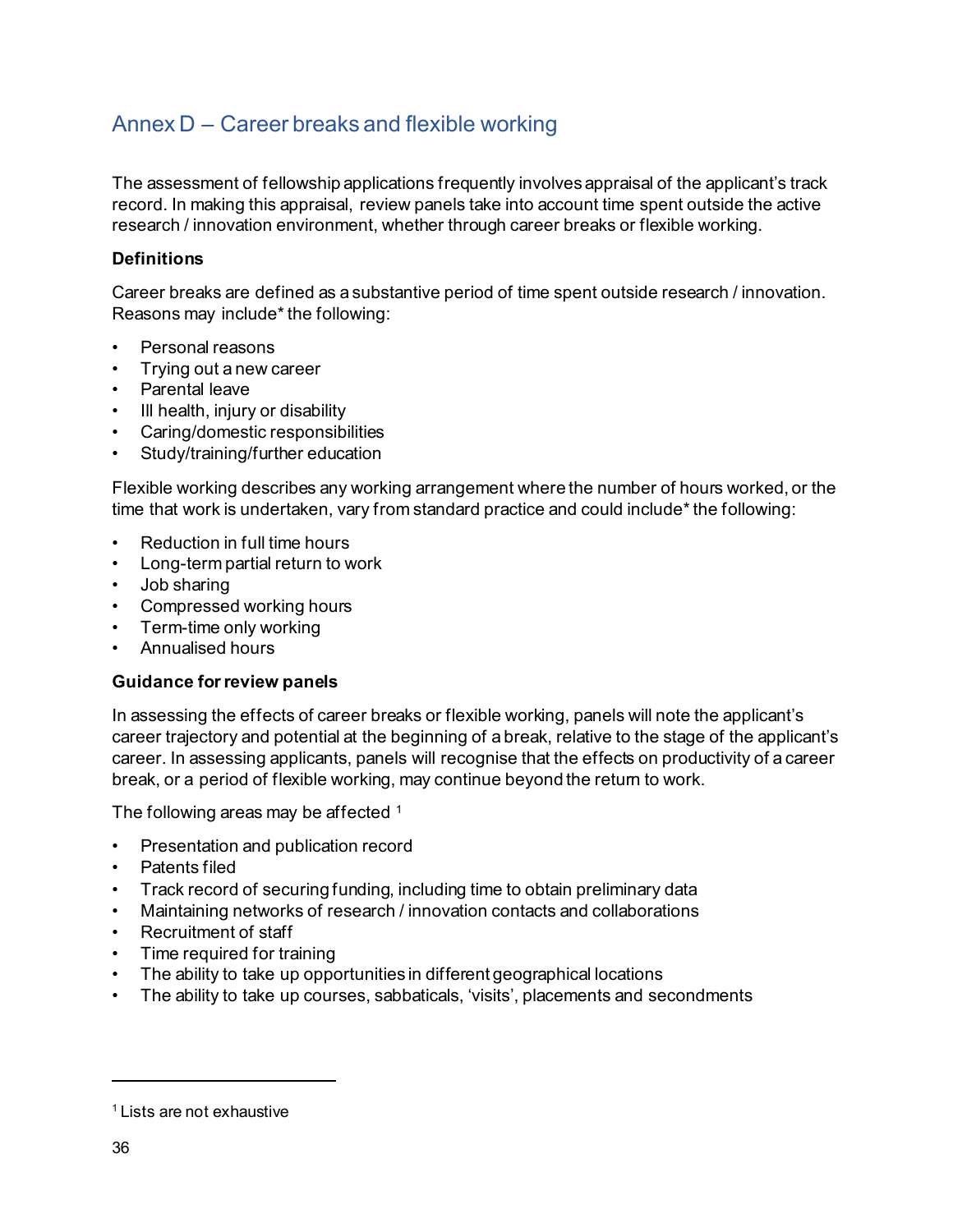# **Guidance for applicants**

Applicants should make clear any substantive periods of absence from research / innovation within their application. Further details on the nature of the absence and how it has affected track record, productivity and career progression may be provided if desired. [2](#page-40-0) Information provided will be used only to make appropriate adjustments when assessing an individual's track record, productivity and career progression.

<span id="page-40-0"></span> $2$  The information provided in response to this question helps UKRI in assessing how effective our policies and procedures are in promoting equal opportunities. This information may be used anonymously for statistical purposes and any publication would be on aggregate level. The information is treated in confidence and in line with the UKRI's data protection procedures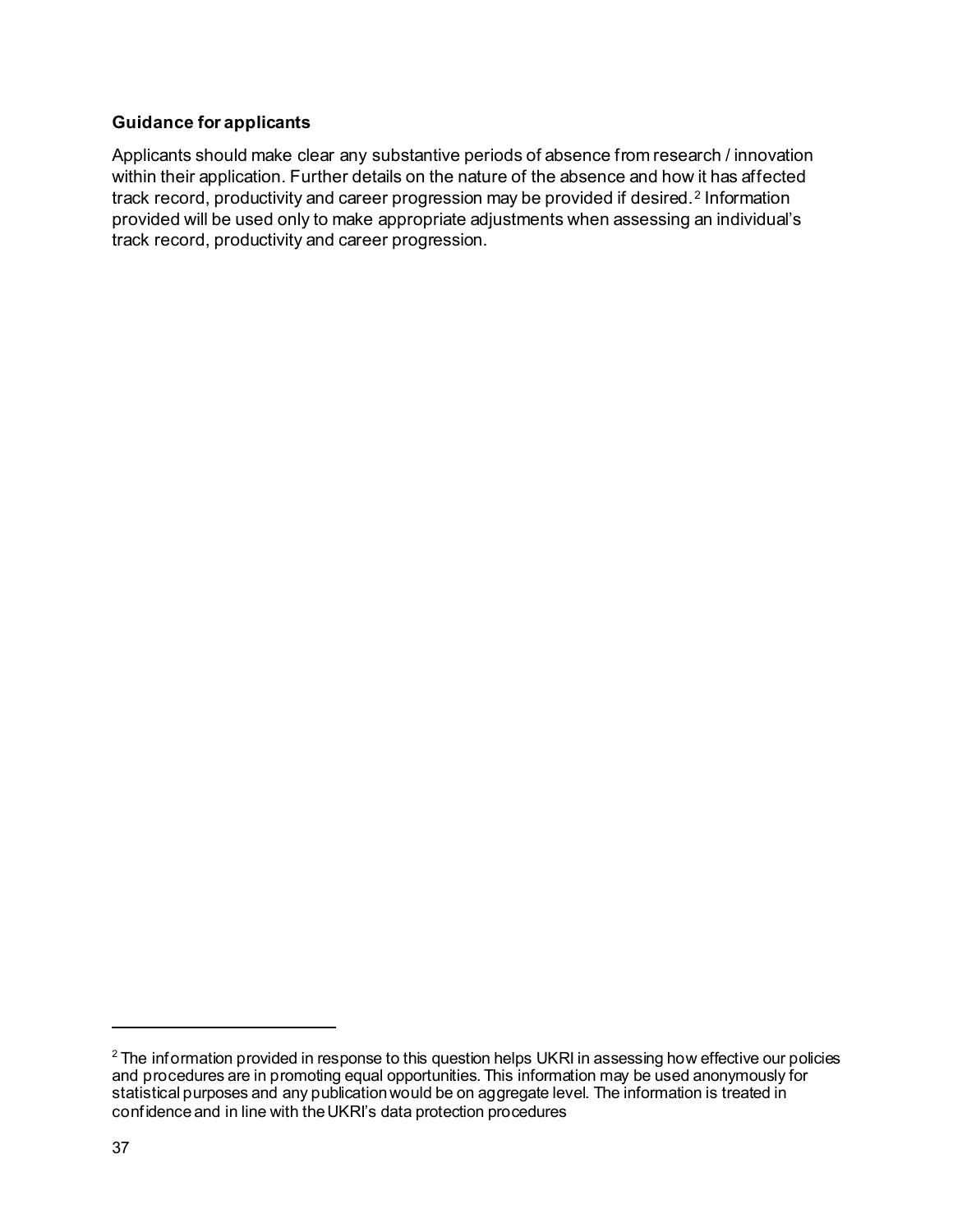# <span id="page-41-0"></span>Annex E – Proposals involving animal use

# **Use of animals**

The elaboration of a compelling research and/or innovation case is an essential prerequisite for justifying the use of animals. Over the past few years there have been a number of important initiatives aimed at raising the sometimes inadequate standard of reporting of animal experiments in the scientific literature. The [NC3Rs' ARRIVE guidelines,](https://www.mrc.ac.uk/links/nc3rs-arrive-guidelines/) for example, lay out criteria that should be met in reporting animal studies in order that their results and conclusions can be appropriately evaluated by readers. These criteria address a range of issues relating to transparency and validity of experimental design, the avoidance or minimisation of bias and the adequacy of statistical aspects of the study, including statistical power and appropriate statistical analysis.

In light of these initiatives UKRI [has revised and updated its guidelines](https://www.mrc.ac.uk/links/updated-rcuk-guidance-for-funding-applications-involving-animal-research/) on what information needs to be provided to allow appropriate and thorough evaluation of the scientific strengths and weaknesses of proposals for funding involving animal use. In some cases, adherence to the principles defined in this section will require additional resources, for example, for animal identification such as 'microchipping', increased maintenance charges resulting from the randomisation procedure, or salary costs associated with obtaining statistical support. We recognise this and will support such costs where fully justified in the appropriate sections.

The NC3Rs has developed guidance for applicants when selecting contractors for animal research and the expectations of UK public funders. A presentation detailing the information that applicants should provide can be found on th[e NC3Rs website.](https://www.nc3rs.org.uk/news/choosing-contractors-animal-research)

Applicants should be aware that all applications involving the use of non-human primates, cats, dogs, pigs and equines will be referred to the NC3Rs via their Peer Review Service. In some circumstances, applications involving the use of other species may also be referred, at the discretion of UKRI.

Experiments using animals must comply with the Animals (Scientific Procedures) Act 1986 (ASPA), amended 2012 and any further embodiments. Institutions and grant holders are responsible for ensuring that all appropriate establishment, personal and project licences required under the Act have been granted by the Home Office, including gaining approval via their institution's local ethical review process. All awards are made on the absolute condition that no work that is controlled by the Act will begin until the necessary licences have been obtained.

In addition, applicants must ensure that they are following best practice in relation to animal husbandry and welfare. Where proposed work is not covered under an existing ASPA project license, applicants should make certain that their proposals are received by their local Animal Welfare and Ethical Review Body (AWERB), prior to submission and ensure that any ethical or welfare implications raised are addressed.

#### **Replacement, reduction and refinement of animal experiments**

Applicants are expected to have developed their applications in accordance with the crossfunder guidance for the use of animals in research: Responsibility in the Use of Animals in [Bioscience Research](https://www.nc3rs.org.uk/sites/default/files/Responsibility%20in%20the%20use%20of%20animals%20in%20bioscience%20research%20-%20July%202015.pdf) and [NC3Rs Guidelines: Non-human Primate Accommodation, Care and](https://www.nc3rs.org.uk/non-human-primate-accommodation-care-and-use)  [Use.](https://www.nc3rs.org.uk/non-human-primate-accommodation-care-and-use)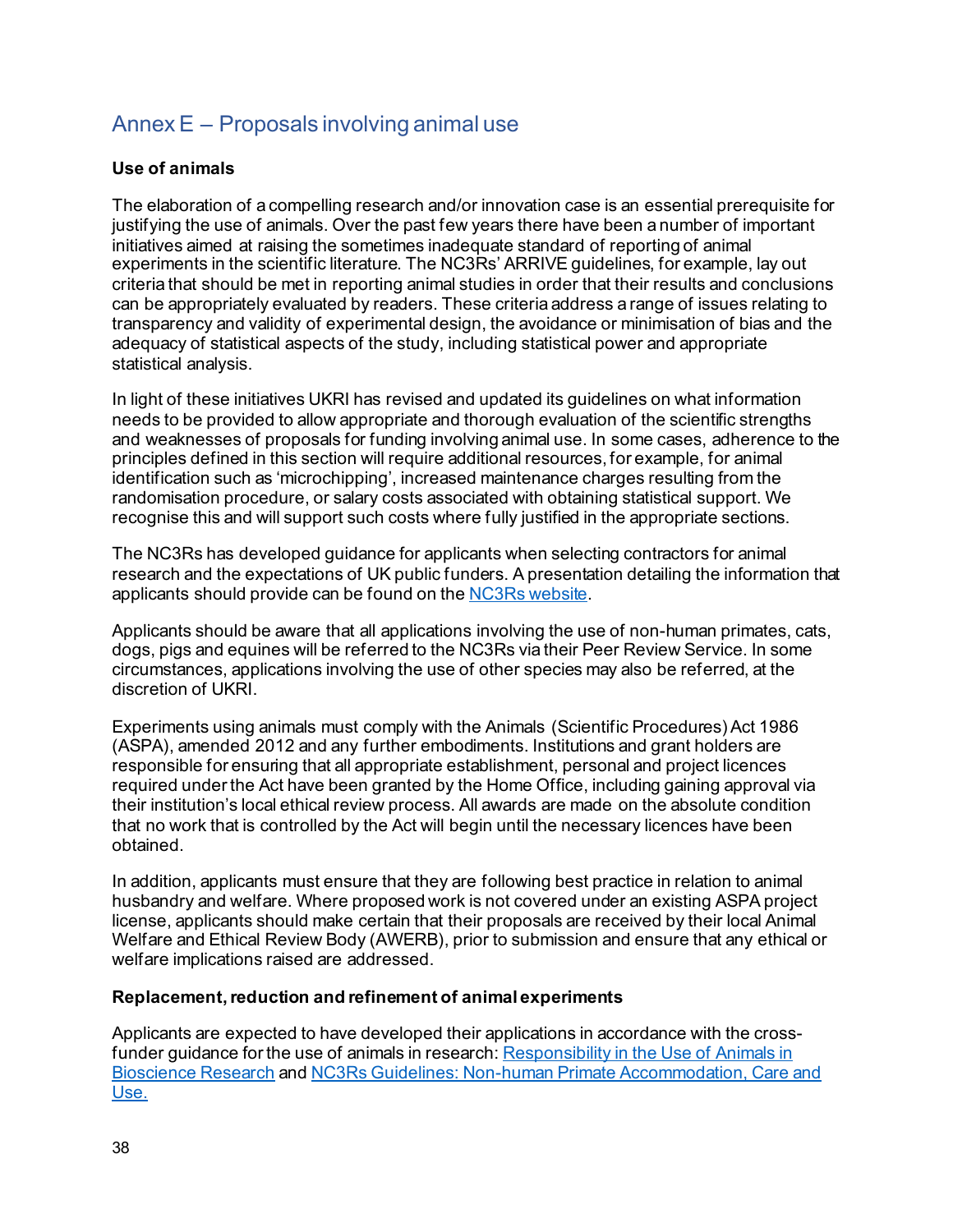Experiments using animals funded by UKRI must comply with the Animals (Scientific Procedures) Act 1986 (ASPA), amended 2012 and any further embodiments in:

- Using the simplest possible, or least sentient, species of animal appropriate
- Ensuring that distress and pain are avoided wherever possible
- Employing an appropriate design and using the minimum number of animals consistent with ensuring that objectives of the proposal will be met.

Advice on opportunities and techniques for implementing these principles can be found on the [NC3Rs website.](https://www.nc3rs.org.uk/) This includes th[e Experimental Design Assistant \(EDA\),](https://www.nc3rs.org.uk/experimental-design-assistant-eda) a free online tool from the NC3Rs to help optimise experimental design and ensure that the number of animals used is consistent with the objectives of the proposal.

# **Proposals involving animal use**

Researchers/innovators are strongly advised to read the following section carefully before preparing a proposal to ensure all the relevant information required is included in the appropriate sections of their application. Applicants must ensure their proposal clearly sets out and justifies the following:

- The research objectives and how the knowledge generated will advance the field
- The need to use animals and lack of realistic alternatives
- Choice of species of animals to be used
- Type of animal(s), for example, strain, pathogen free, genetically modified or mutant
- Planned experimental design and its justification
- Numbers of animals and frequency of measurements/interventions to be used
- Primary outcomes to be assessed
- Planned statistical analyses

All applicants carrying out research involving the use of pigs are required to address the NC3Rs [standardised pig questions](https://bbsrc.ukri.org/documents/standardised-questions-on-the-use-of-pigs) within the body of the application.

Applicants proposing to use animals must complete the following section of the Je-S form:

| <b>Animal Costs</b>      | Detailing the costs associated with the purchase, breeding and<br>maintenance of each species of animal                                                                                                                                                                                                                                                |
|--------------------------|--------------------------------------------------------------------------------------------------------------------------------------------------------------------------------------------------------------------------------------------------------------------------------------------------------------------------------------------------------|
| Animal<br>Research       | Detailing any procedures categorised as moderate or severe (in<br>accordance with the maximum prospective severity rating in the Home<br>Office licence under which the work will be carried out) in order that the<br>assessment of the proposal can balance the importance of the potential<br>scientific advancement to the welfare of the animals. |
| Animal<br><b>Species</b> | Detailing scientific reasons for the use of animals and an explanation of<br>why there are no realistic alternatives must be given, with an explanation<br>of how the choice of species complies with ASPA.                                                                                                                                            |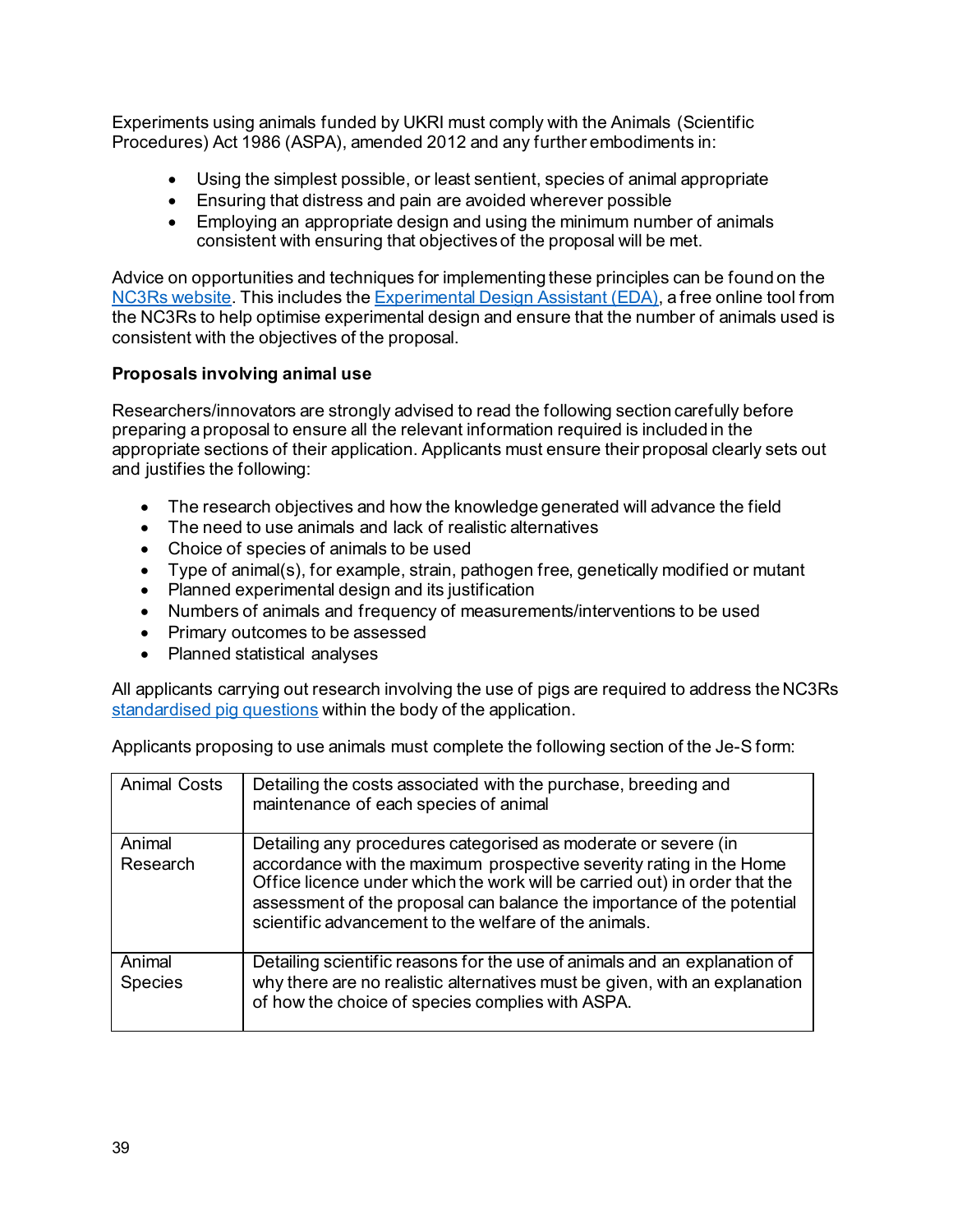# <span id="page-43-0"></span>Annex F – NERC British Antarctic Survey ship time and aircraft requests

# **British Antarctic Survey Logistic Support**

Applicants requiring NERC British Antarctic Survey Antarctic Logistic Support must complete a Pre-award Operational Planning Support Questionnaire (OSPQ). This is an online form. Applicants must email the Antarctic Access Office at BAS (afibas@bas.ac.uk) stating their name, institution and proposal title. The Antarctic Access Office will set up a new, numbered Pre-award OSPQ and send the link to the applicant along with instructions for completion. The Pre-award OSPQ **must be completed three months before** the Full proposal submission deadline and should be included as an attachment with the Full application.

Any funding applications that request Antarctic Logistic Support without having received prior logistic approval will be rejected.

For further information, please refer to th[e Antarctic Logistic Support –](https://www.ukri.org/councils/nerc/guidance-for-applicants/types-of-funding-we-offer/antarctic-logistic-support/) UKRI

#### **NERC ship time and aircraft requests**

Ship time and aircraft requests must be fully costed and entered as a Directly Incurred - Other cost in the Je-S submission. Please be aware that the costing process can take over 2 months, so any requests will need to be submitted as early as possible. If awarded, these will be notional costs which will be removed prior to award and paid directly to the facilities by NERC.

Please note that permissions can be challenging for some geographical areas, and feasibility forms part of the costing process in consultation with the facilities. Applicants intending to request access to NERC ships or aircraft must contact NERC Head Office at least two months before submitting an application. All applicants for NERC marine facilities must submit an online Ship-time & Marine Equipment (SME) application form by creating a cruise profile through the Marine Facilities Planning website. For further information, including details of timings, please refer to the NERC website.

Queries about ship time and aircraft requests should be directed to[: fellowships@nerc.ukri.org](mailto:fellowships@nerc.ukri.org).

For further information, including details on timings, please refer t[o How to apply for marine](https://www.ukri.org/councils/nerc/facilities-and-resources/find-a-nerc-facility-or-resource/how-to-apply-for-marine-facilities/)  [facilities –](https://www.ukri.org/councils/nerc/facilities-and-resources/find-a-nerc-facility-or-resource/how-to-apply-for-marine-facilities/) UKRI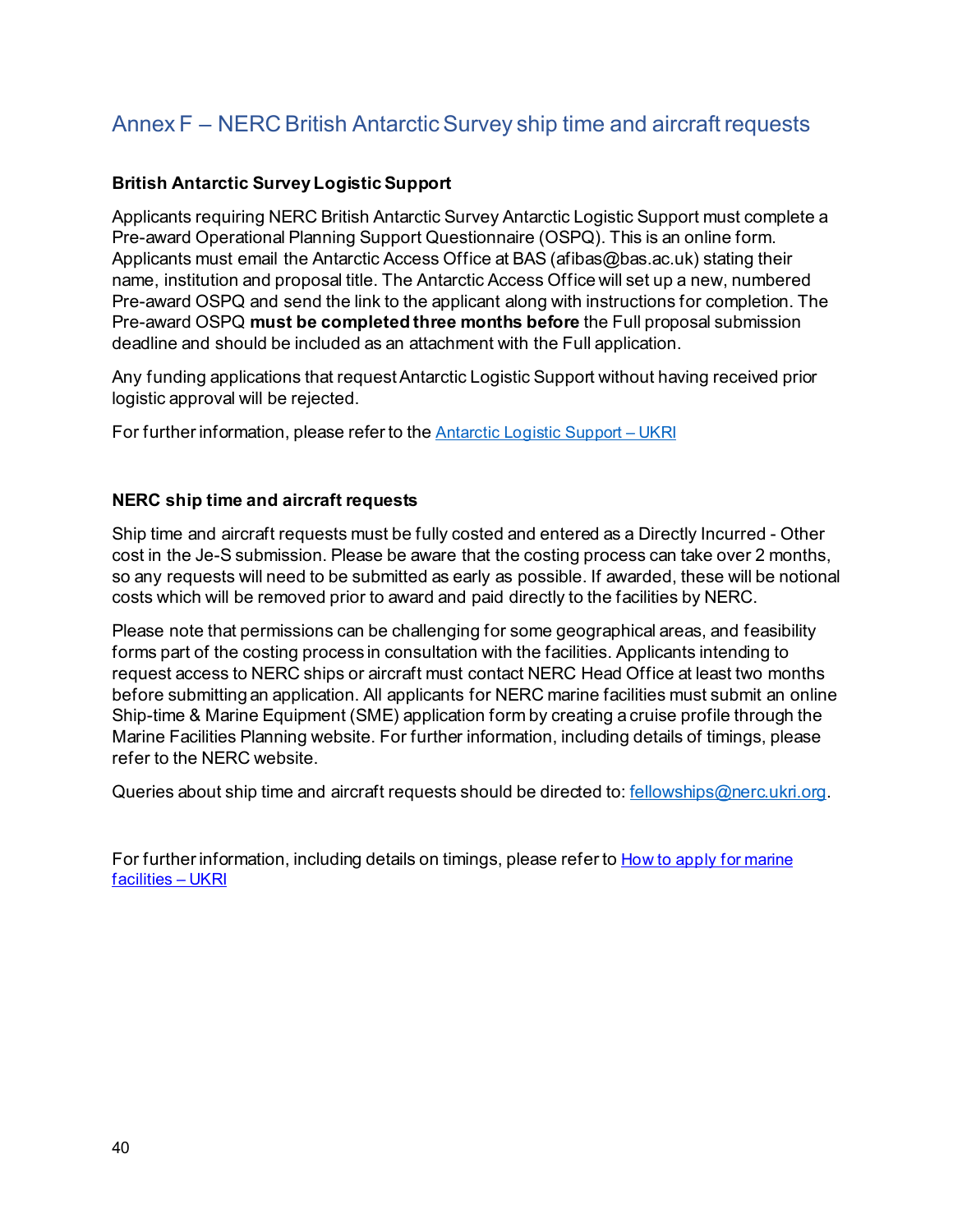# <span id="page-44-0"></span>Annex G – Justification of resources guidance

Guidance on how to write a Justification of Resources based on the Finance Form for Business Applicants fund headings can be found below:

| <b>Cost to the</b><br>proposal     | <b>Justification needed</b>                                                                                                                                                                                                                                                                                                                                                                                                                                                             | Questions to consider in the<br>justification                                                                                                                                                                                                                                                                                                                                                                              |
|------------------------------------|-----------------------------------------------------------------------------------------------------------------------------------------------------------------------------------------------------------------------------------------------------------------------------------------------------------------------------------------------------------------------------------------------------------------------------------------------------------------------------------------|----------------------------------------------------------------------------------------------------------------------------------------------------------------------------------------------------------------------------------------------------------------------------------------------------------------------------------------------------------------------------------------------------------------------------|
| <b>Salary Cost</b><br>of Applicant | While the salary of the applicant does not<br>need to be justified it is helpful to explain<br>why a particularly high salary or salary<br>increase, may be necessary.                                                                                                                                                                                                                                                                                                                  | Is the salary appropriate to the<br>sector/company and experience level<br>of the applicant?<br>Are the salary, and salary increases,<br>attractive enough to retain the<br>applicant?                                                                                                                                                                                                                                     |
| <b>Staff costs</b>                 | Justify why a researcher/innovator, visiting<br>researcher/innovator and/or technician is<br>needed for the proposed work and why the<br>proposed time input is appropriate.<br>Justify the time that any Co-Is will spend<br>on the grant. Note: Co-Is (full- or part-time)<br>must not be costed for the whole duration<br>of the project but for a limited period only.<br>Any other staff costed on the project, for<br>example, health and safety officer, should<br>be justified. | Does the identified work warrant<br>employing the staff requested? Why<br>has the level of resource requested<br>for staff been asked for?<br>What work packages does the Co-I<br>need to be involved with? What<br>specific skills are they bringing that<br>would otherwise not be present within<br>the project?<br>Where the post is to fulfil a legal<br>requirement, then the post does not<br>need to be justified. |
| <b>Overheads</b>                   | Overseas Host Organisations must justify<br>all costs.<br>Overhead costs are a flat rate based on<br>staff costs, and do not need to be justified.                                                                                                                                                                                                                                                                                                                                      | These costs must not be included for<br>technicians, research support staff, or<br>staff employed at Research Council<br>funded units/institutes.                                                                                                                                                                                                                                                                          |
| <b>Materials</b><br>costs          | Applicants should describe what has been<br>requested and why.                                                                                                                                                                                                                                                                                                                                                                                                                          | Justify the need for an item<br>requested. Explain what the item will<br>be needed for and also justify the<br>cost.<br>We expect that the Host Organisation<br>will provide computers and laptops for<br>the applicant and Co-I(s) and other<br>research staff on continuing<br>contracts.                                                                                                                                |
| <b>Capital usage</b><br>costs      | Applicants should justify why the item is<br>needed.                                                                                                                                                                                                                                                                                                                                                                                                                                    | Applicants should note why the item<br>can not be used or borrowed from<br>elsewhere.                                                                                                                                                                                                                                                                                                                                      |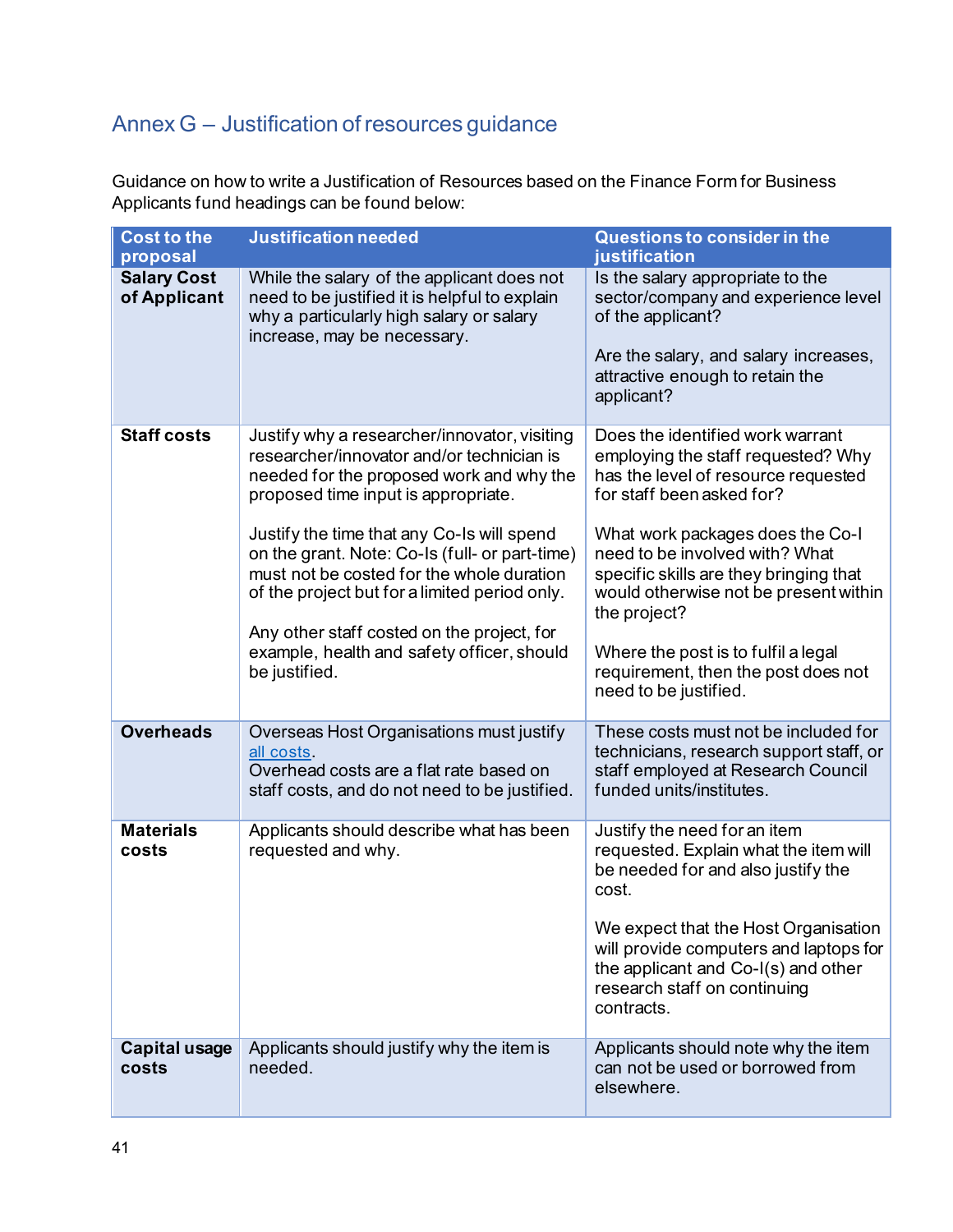| <b>Cost to the</b><br>proposal   | <b>Justification needed</b>                                                                                                                                                                                                                                                                                                                                                             | Questions to consider in the<br>justification                                                                                                                                                                                                                                                                                                                                                                                                                                                                                                                                                                                                                                                                                                                                                                                                                        |
|----------------------------------|-----------------------------------------------------------------------------------------------------------------------------------------------------------------------------------------------------------------------------------------------------------------------------------------------------------------------------------------------------------------------------------------|----------------------------------------------------------------------------------------------------------------------------------------------------------------------------------------------------------------------------------------------------------------------------------------------------------------------------------------------------------------------------------------------------------------------------------------------------------------------------------------------------------------------------------------------------------------------------------------------------------------------------------------------------------------------------------------------------------------------------------------------------------------------------------------------------------------------------------------------------------------------|
| Sub-contract<br>costs            | Applicants should explain why the work<br>needs to be subcontracted.                                                                                                                                                                                                                                                                                                                    | Applicants should explain why the<br>subcontractor selected is best placed<br>to carry out this work (this is<br>particularly important where the sub-<br>contractor is not UK-based).                                                                                                                                                                                                                                                                                                                                                                                                                                                                                                                                                                                                                                                                               |
| <b>Travel and</b><br>subsistence | Give a full breakdown of the costs in the<br>Finance Form. For example, how many<br>people are travelling, where they are going<br>and why.                                                                                                                                                                                                                                             | Applicants planning to visit people to<br>discuss their research and/or<br>innovation must explain why those<br>are the right people to talk to and how<br>they can contribute to meeting the<br>proposal objectives. If applicants plan<br>to attend conferences, they must<br>comment on the advantages of<br>conference attendance. Give an<br>indication of the number planned<br>attend during the fellowship and the<br>type, for example, national/<br>international/general/subject-specific.                                                                                                                                                                                                                                                                                                                                                                |
| <b>Other costs</b>               | Give a description of what has been<br>requested and why.<br>Justify any resources requested to support<br>the impact plan (staff time, travel and<br>subsistence, etc.)<br>Consultancy fees.<br>Detail costs of training and development<br>activities of the applicants<br>Detail costs of any research facilities which<br>will be used which are not included as<br>subcontractors. | Applicants should consider their<br>training needs as part of the<br>application. The costs for meeting<br>these training needs should be<br>included in the grant and applicants<br>should ensure that stated training<br>activities are undertaken. Where<br>appropriate it is expected that<br>applicants attend a suitable<br>research/innovation leadership and<br>management course and they should<br>plan to attend this at an early stage of<br>their fellowship.<br>Mentoring is a key career<br>development tool, in addition to the<br>mentoring that should be provided by<br>the Host Organisation, funds can be<br>requested to support justified costs<br>(such as travel and subsistence)<br>associated with any external mentors<br>an applicant may have arranged as<br>part of their fellowship application.<br>Mentors cannot receive a salary. |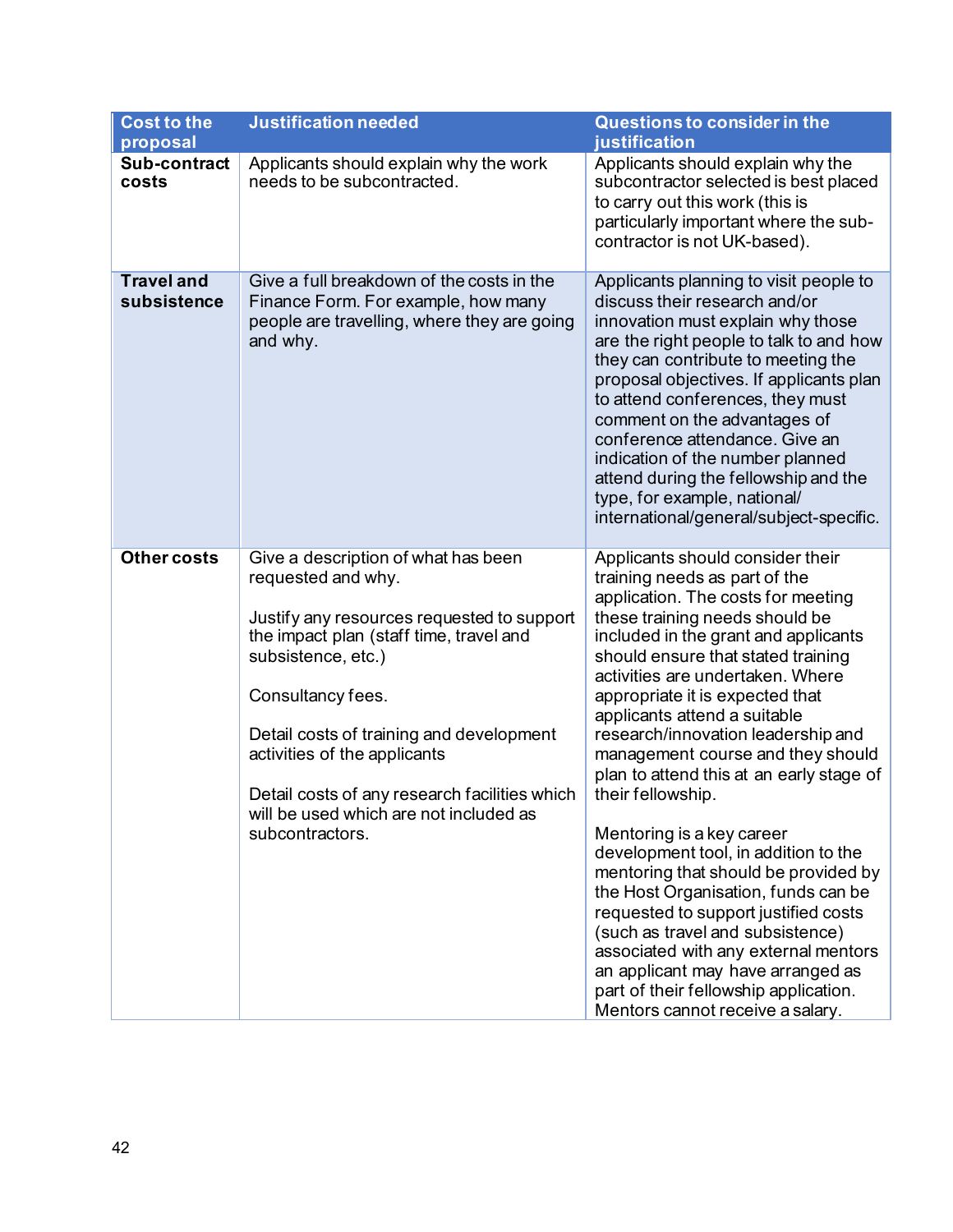# <span id="page-46-0"></span>Annex H – SoECAT Form

# **Who needs to complete a SoECAT?**

A SoECAT must be completed if any of the following apply:

- The proposed study is intended for the NIHR CRN portfolio, the route through which support and Excess Treatment Costs are provided in England. This may include studies that will take place in a social care or public health setting.
- The research requires HRA and HCRW Approval in England and/or Wales, and/or studies requiring NHS/HSC Management Permission in Northern Ireland and/or **Scotland**
- The research will use NHS resources.

A SoECAT MUST be completed even if you don't think your clinical research will involve excess treatment costs (ETCs).

# **Completing a SoECAT form**

When applying for UKRI funding, the following steps need to be completed;

- Complete a new form called a 'Schedule of Events Cost Attribution Template (SoECAT)', which can be download from the [NIHR website.](https://www.nihr.ac.uk/researchers/collaborations-services-and-support-for-your-research/run-your-study/excess-treatment-costs.htm)
- Once completed, this form needs to be reviewed and signed off by a Local Clinical Research Network (LCRN) AcoRD specialist. A list of LCRN specialists can be found on the [NIHR website.](https://www.nihr.ac.uk/researchers/collaborations-services-and-support-for-your-research/run-your-study/excess-treatment-costs.htm) Early engagement with the LCRN AcoRD specialist in the application process is recommended.
- Append the 'study information' and 'summary' pages of the signed off SoECAT form with your completed grant application.

Please note that Je-S does not allow the upload of MS Excel files, therefore please convert the relevant pages to a PDF. Please detail the file's description as 'Schedule of Events Cost Attribution Tool'. UKRI reserve the right to request a copy of the complete original signed MS Excel form.